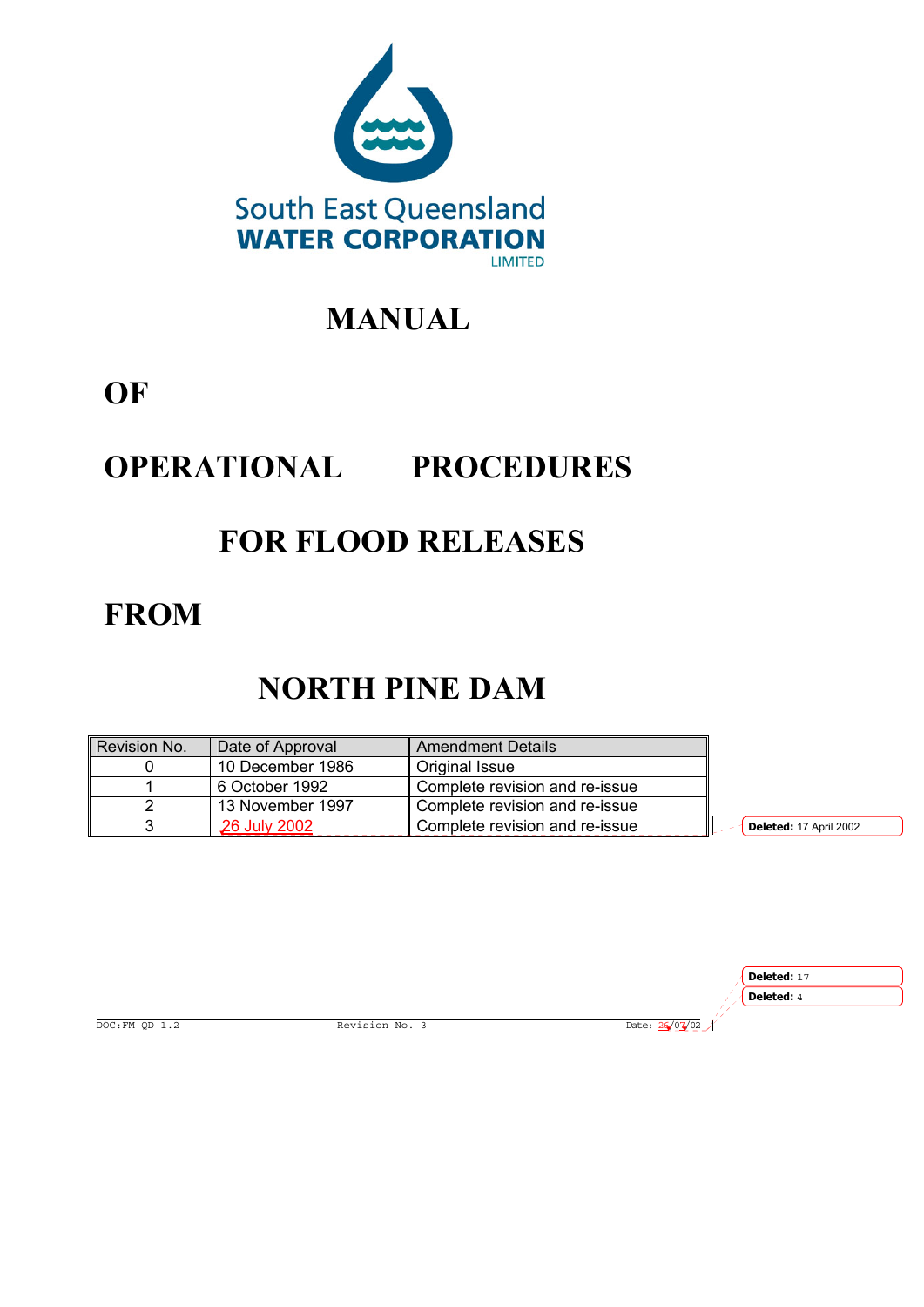## **TABLE OF CONTENTS**

| 1.1P             |                                                            |  |
|------------------|------------------------------------------------------------|--|
| 1.2 M            |                                                            |  |
| 1.3P             |                                                            |  |
| 1.4 L            |                                                            |  |
| 1.5A             |                                                            |  |
| 1.6 <sub>D</sub> |                                                            |  |
| 1.7 <sub>O</sub> |                                                            |  |
| 1.8P             |                                                            |  |
| 1.9 <sub>D</sub> |                                                            |  |
| 1.10A            |                                                            |  |
| $\mathbf{2}$     |                                                            |  |
| 2.1 S            |                                                            |  |
| 2.1.1            |                                                            |  |
| 2.1.2            |                                                            |  |
|                  |                                                            |  |
| 2.2.1            |                                                            |  |
| 2.2.2            |                                                            |  |
| 2.3 S            |                                                            |  |
| 2.4T             |                                                            |  |
| 2.5 <sub>D</sub> |                                                            |  |
| 2.6R             | ESPONSIBILITIES OF THE SENIOR FLOOD OPERATIONS ENGINEER 12 |  |
| 2.7R             |                                                            |  |
| 2.8R             |                                                            |  |
| 2.9R             |                                                            |  |
| 3                |                                                            |  |
| 3.1 <sub>G</sub> |                                                            |  |
| 3.2 S            |                                                            |  |
| 3.3 <sub>E</sub> |                                                            |  |
| 3.4 <sub>M</sub> |                                                            |  |
| 3.5 <sub>D</sub> |                                                            |  |
|                  |                                                            |  |
| 5                | FLOOD MONITORING AND WARNING SYSTEM 18                     |  |
| 5.1 <sub>G</sub> |                                                            |  |
| 5.2 <sub>O</sub> |                                                            |  |
| 5.3 S            |                                                            |  |
| 5.4 K            |                                                            |  |
| 5.5 R            |                                                            |  |
| 6                |                                                            |  |
| 6.1 C            |                                                            |  |
| 6.2 <sub>D</sub> |                                                            |  |
|                  |                                                            |  |

DOC: FM QD 1.2

Revision No. 3

Date:  $\frac{26/07/02}{\sqrt{25}}$ 

 $\sqrt{\text{Deleted: } 17/04/02}$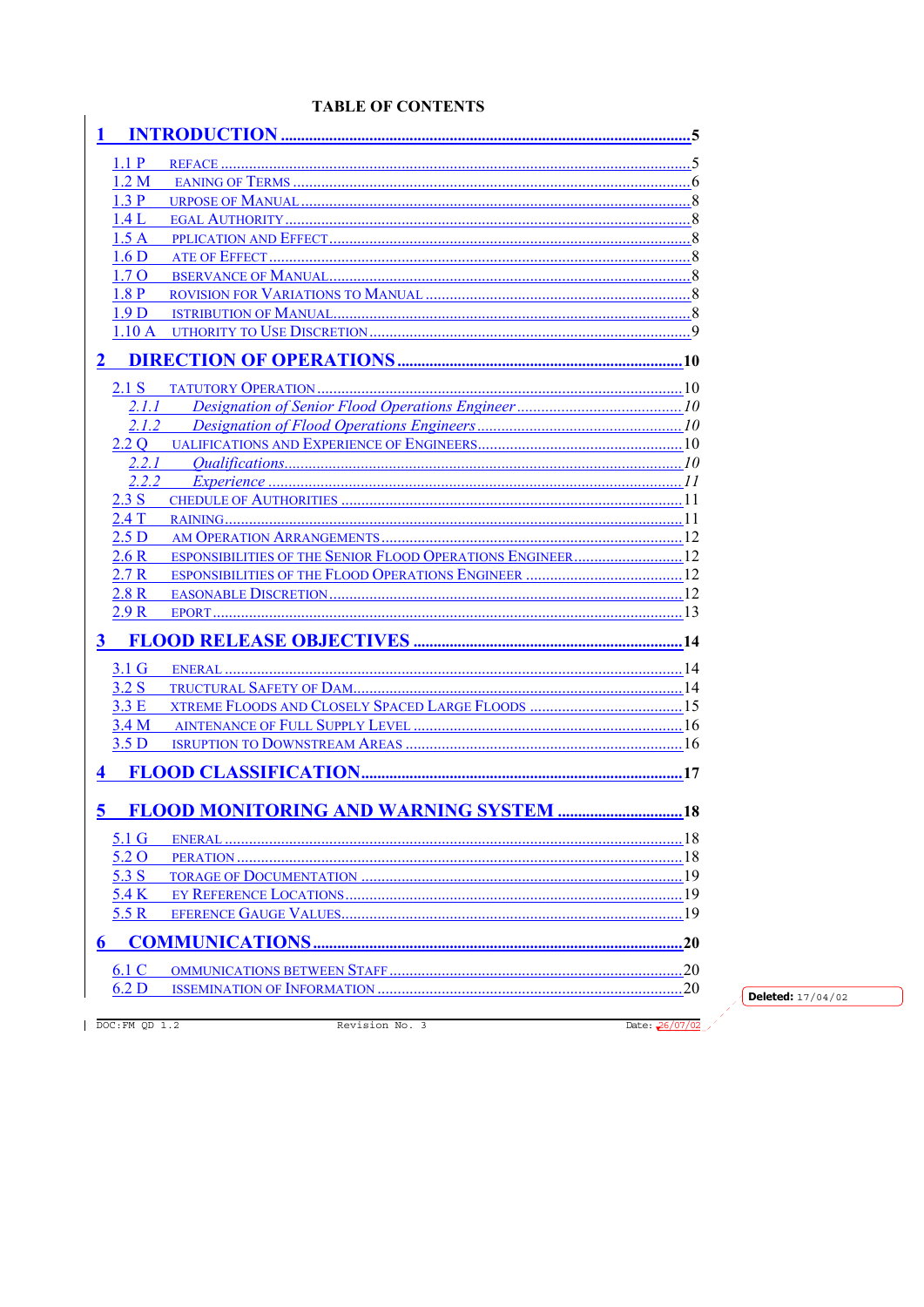| 6.3 N                                                           |  |
|-----------------------------------------------------------------|--|
| 6.4R                                                            |  |
|                                                                 |  |
| 7 1 I                                                           |  |
| 7.2P                                                            |  |
| 7.3 M ONITORING AND WARNING SYSTEM AND COMMUNICATION NETWORKS22 |  |
| 7.4 Q                                                           |  |
| 7.5 F                                                           |  |
| 8                                                               |  |
|                                                                 |  |
| 8.1 I<br>82I                                                    |  |
| 8.3 G                                                           |  |
| 8.4 O                                                           |  |
|                                                                 |  |
|                                                                 |  |
| 9.1 I                                                           |  |
| 9.2 C                                                           |  |
| 9.3 S                                                           |  |
| 9.4 <sub>E</sub>                                                |  |
|                                                                 |  |
|                                                                 |  |
| APPENDIX B AGENCIES HOLDING DOCUMENTS32                         |  |
|                                                                 |  |
|                                                                 |  |
|                                                                 |  |
|                                                                 |  |
|                                                                 |  |
|                                                                 |  |
|                                                                 |  |
|                                                                 |  |
| <b>APPENDIX G STORAGE AND INFLOW DETERMINATION55</b>            |  |
|                                                                 |  |
|                                                                 |  |

**Deleted: 1 INTRODUCTION 7**¶ 1.1 PREFACE - 7¶ 1.2 MEANING OF TERMS 8 1.3 PURPOSE OF MANUAL 10 1.4 LEGAL AUTHORITY 10¶ 1.5 APPLICATION AND EFFECT 10 1.6 DATE OF EFFECT 10 1.7 OBSERVANCE OF MANUAL 10 1.8 PROVISION FOR VARIATIONS TO MANUAL 10 1.9 DISTRIBUTION OF MANUAL 10 1.10 AUTHORITY TO USE DISCRETION 11 **2 DIRECTION OF OPERATIONS 12**¶ 2.1 STATUTORY OPERATION 12 *2.1.1 Designation of Senior Flood Operations Engineer 12*¶ *2.1.2 Designation of Flood Operations Engineers 12*¶ 2.2 QUALIFICATIONS AND **EXPERIENCE OF ENGINEERS** 12 *2.2.1 Qualifications 12*¶ *2.2.2 Experience 13*¶ 2.3 SCHEDULE OF AUTHORITIES 13 2.4 TRAINING 13 2.5 DAM OPERATION ARRANGEMENTS 14 2.6 RESPONSIBILITIES OF THE SENIOR FLOOD OPERATIONS ENGINEER 14¶ 2.7 RESPONSIBILITIES OF THE FLOOD OPERATIONS ENGINEER 14 2.8 REASONABLE DISCRETION 14 2.9 REPORT 15 **3 FLOOD RELEASE OBJECTIVES 16**¶ 3.1 GENERAL 16 3.2 STRUCTURAL SAFETY OF  $\overline{\text{DAM}}$  . 16¶ 3.3 EXTREME FLOODS AND CLOSELY SPACED LARGE FLOODS 17 3.4 MAINTENANCE OF FULL SUPPLY LEVEL - 18 3.5 DISRUPTION TO DOWNSTREAM AREAS 18 **4 FLOOD CLASSIFICATION 19**¶ **5 FLOOD MONITORING AND WARNING SYSTEM 20**¶ 5.1 GENERAL 20 5.2 OPERATION 20 5.3 STORAGE OF DOCUMENTATION 21 5.4 KEY REFERENCE LOCATIONS 21 5.5 REFERENCE GAUGE  $V_{ALUES}$   $21$ **6 COMMUNICATIONS 22**¶ **6.1** COMMUNICATIONS BETWEEN **Deleted:** 17 **Deleted:** 4  $\overline{... 11}$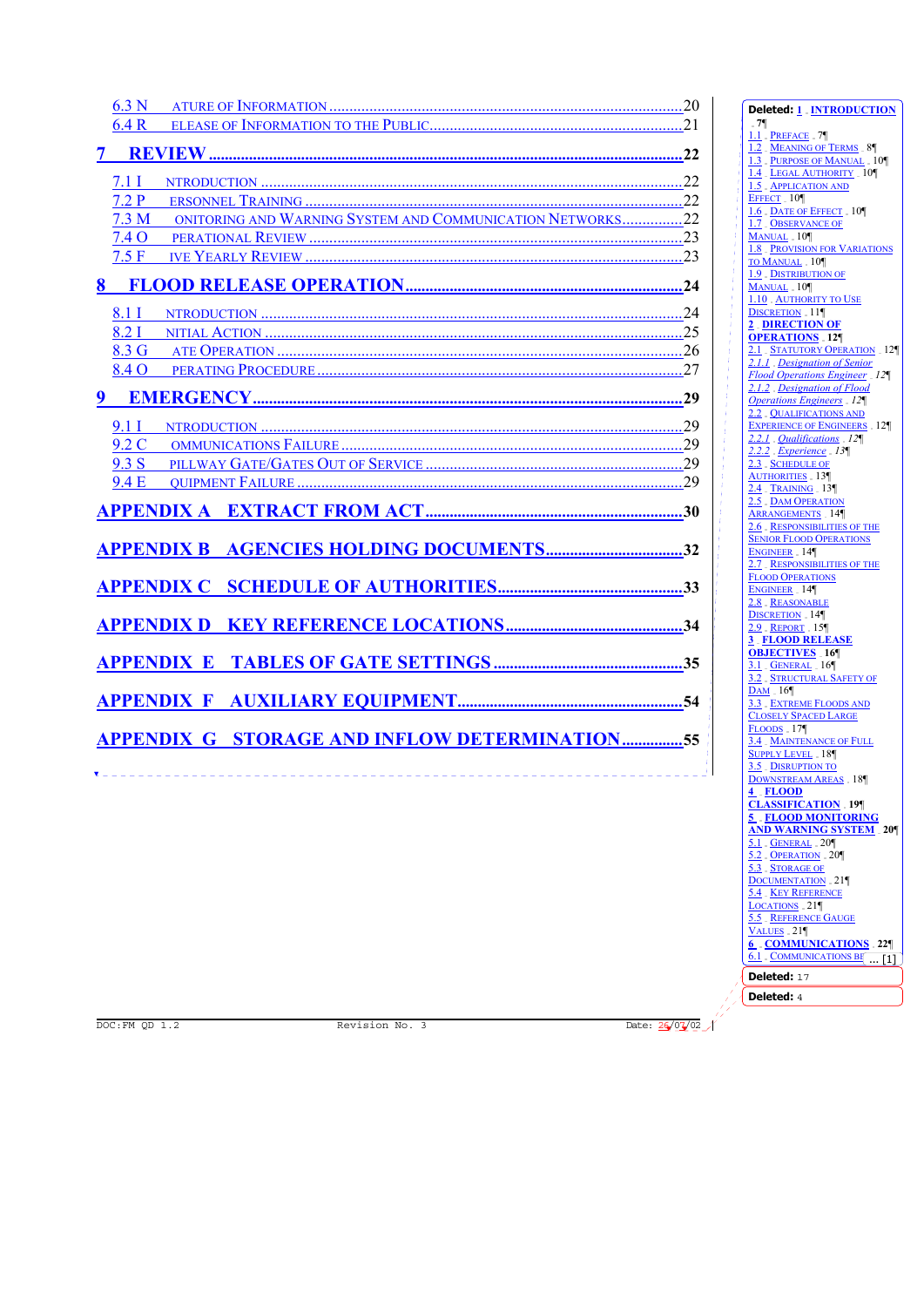**DOC:FM QD 1.2** Revision No. 3 Date:  $26/07/02$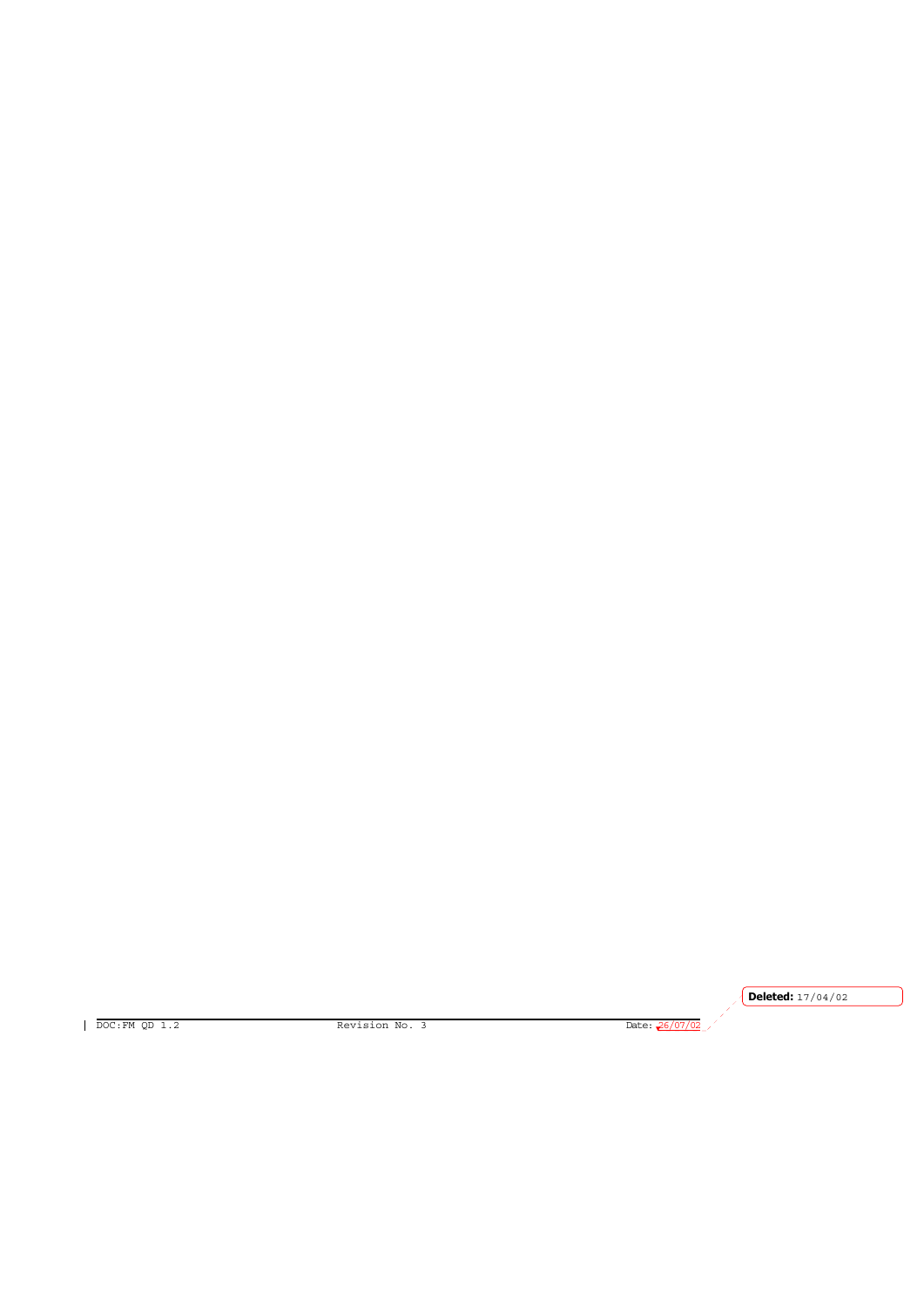## <span id="page-4-0"></span>**1 INTRODU CTION**

#### **1.1 Preface**

<span id="page-4-1"></span>Given its size and location, it is imperative that North Pine Dambe operated during flood events in accordance with clearly defined procedures to minimise hazard to life and property.

Recognising this, the South East Qu eensland Water Board Act required that the S outh East Queensland Water Corporation's Technical Advisory Committee cause to be prepared a manual of operational procedures for the dam during floods. With changes to the controlling legislation, the manual became an approved flood m itigation manual under *Water Act 2000* (extract in Appendix A).

This manual is the result of a review of the 1997 revision of the Manual. The Corporation is required to review, update the Manual if necessary, and submit it to the Chief Executive for approval prior t o its expiry. Any amendments to the basic operating procedures need to be treated similarly.

An expanded flood monitoring and warning radio telemetry network (ALERT) has been installed in the Pine River catchment. Additionally a computerised flood operational model, which allows for rainfall and river modelling in real time based on data from the ALERT network has been developed, implemented and fully commissioned. The small flood storage capacity of the dam and the relatively short res ponse time between flood producing rains and the occurrence of flooding means that prescribed operating procedures must be followed. However the ALERT and flood modelling system allows earlier warning of an imminent flood event.

The operational e ffectiveness of the system has led to som e flexibi lity in the operating procedures being identified. Some minor changes to the procedures have been incorporated in this current review as a consequence.

The review has not included a formal risk management assessment process. It is intended this shall form part of a b roader assessment regarding dam and fl ood management and t hen be incorporated in this manual.

Flood studies und ertaken since the last review in 1997 supported the b asic procedures for operation of the dam and these have not been varied. Neither have the primary objectives of ensuring safety of the dam , its abili ty to deal with extreme and closely spaced floods, and protection of urban areas from those defined in the original manual.

Changes from the previous revision have mostly arisen from the refinement of gate opening and closing sequences based upon experience obtained during flood events whilst using the real time flood operations model. Other changes have been necessary to fit in with the new regulatory regime provided by the commencement of *Water Act 2000*.

DOC:FM OD 1.2 Revision No. 3 Date:

**Formatted**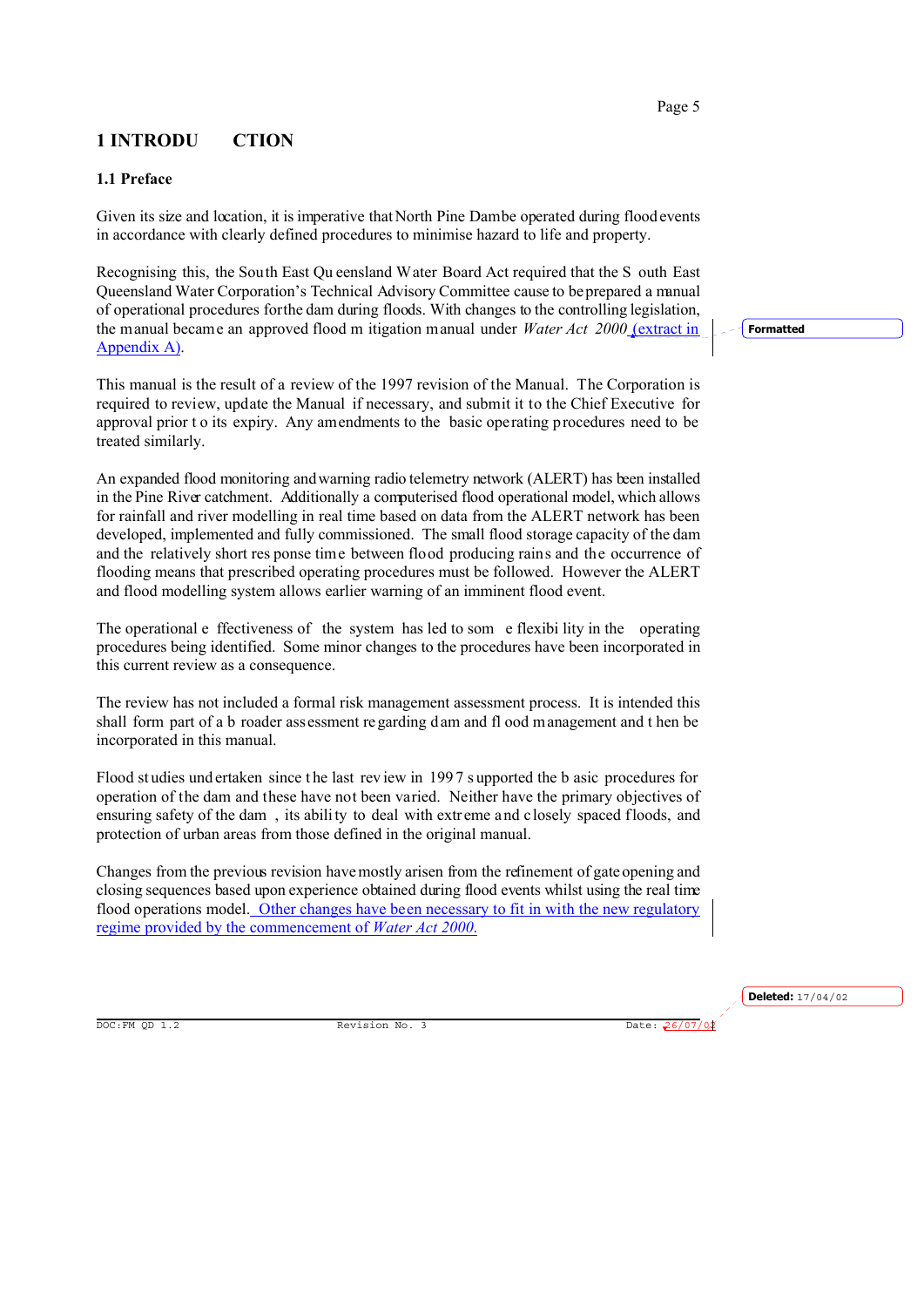#### <span id="page-5-0"></span>**1.2 Meaning of Terms**

In this Manual, save where a contrary definition appears -

#### "Act"

means the *Water Act 2000*;

#### Agency

includes a person, a local government and a department of state government within the meaning of the Acts Interpretation Act 1954;

#### "AHD"

means Australian Height Datum;

## "Bureau of Meteorology"

means the Commonwealth Bureau of Meteorology;

#### "Chairperson"

means the Chairperson of the South East Queensland Water Corporation;

#### "Chief Executive"

means the Chief Execu tive or Director Ge neral of the Department of N atural Resources and Mines;

#### "Controlled Document"

means a document subject to managerial control over its contents, distribution and storage. It may have legal and contractual implications;

#### "Dam"

means the dam to which this Manual applies, that is North Pine Dam;

#### "Dam Supervisor"

means the senior on-site officer at North Pine Dam;

#### "EL"

means elevation in metres from Australian Height Datum;

#### "Flood Operations Engineer"

means the person designated at the time to direct the operations of the dam under the general direction of the Senior Flood Operat ions Engineer and in accordan ce with the procedures in this manual

DOC:FM QD 1.2 Revision No. 3 Date: 26/07/02

#### Deleted: "AFC"<sup>1</sup> or "Acceptable Flood Capacity (AFC)¶ means for a specific dam the overall flood capacity, including freeboard as relevant, which provides an appropriate level of safety against a flood initiated dam failure to protect the community and environment to acceptable risk levels, within the total context of overall dam safety from all causes.¶

#### **Deleted:** ¶

**Deleted:** ¶ "DCF"<sup>1</sup> or "Dam Crest Flood"¶ means the flood event which, when routed through the reservoir, results in a still water level in the reservoir, excluding wave effects which for an embankment is the lowset point of the embankment

crest.¶ ¶

**Deleted:** ;¶

**Deleted:** 17/04/02

Page Break

¶

 "South East Queensland Water Corporation"¶ means the body corporate constituted by that name pursuant to Part III of the South East Queensland Water Board Act 1979. The Board became a government owned corporation in 2000;¶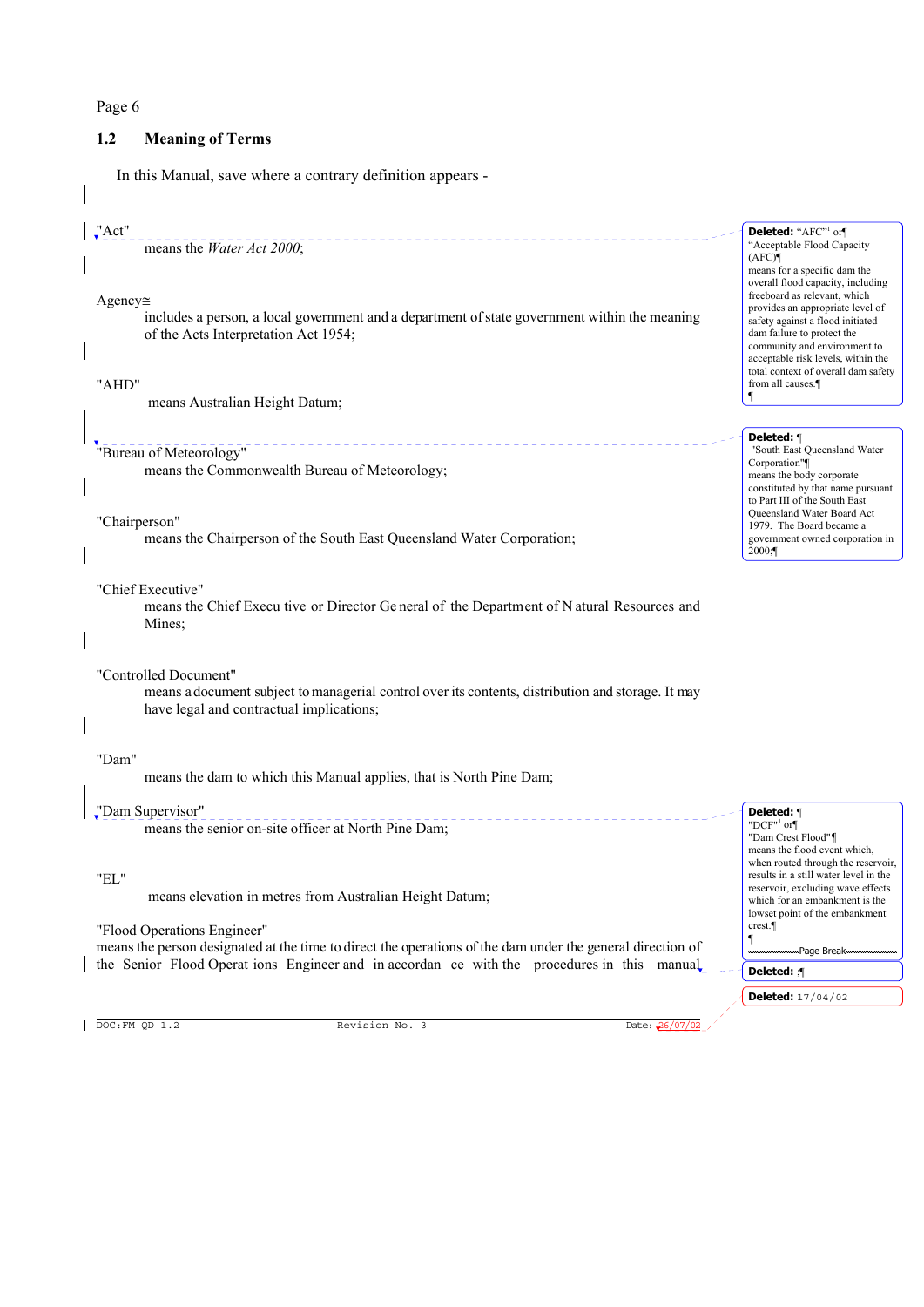" $\text{FSL}^{\mathfrak{m}^1}$  or

"FULL SUPPLY LEVEL"

means the level of the water surface when the reservoir is at maximum operating level, excluding periods of flood discharge;

#### "Gauge"

when referred to in (m) means river level referenced to AHD when referred to in  $(m^3/sec)$  means flow rate in cubic metres per second;

#### "Headworks Operator"

for the purposes of this manual the Headworks Operator is the South-East Queensland Water Corporation.

"Manual" or "Manual of Operational Procedures for Flood Releases from North Pine Dam" means the current version of this Manual;

#### "Senior Flood Operations Engineer"

means the person designated at the time pursuant to Section 2.1.1 of this Manual under whose direction the procedures in this Manual shall be carried out;

#### "South East Queensland Water Corporation"

means the bod y c orporate con stituted by that nam e pu rsuant to Part III of the South East Queensland Water Board Act 1979. The Board became a g overnment owned corporation in 2000;

<sup>1</sup> For reference, these terms are described in "Guideliines on Selection of Acceptable Flood Capacity for Dams" March 2000 by the Australian National Committee on Large Dams (ANCOLD)

respect to the operation and maintenance of the dams, for the purpose of flood mitigation; Deleted: "IFF"<sup>1</sup> or "Imminent Failure Flood"¶ means the flood which if exceeded would cause failure of a dam. As defined in the 1986 ANCOLD Guidelines on Design Floods for Dams;¶ ¶

**Deleted:** means the agency with

**Deleted:** has entered into a contract or arrangement with

which the

Deleted: "RDF"<sup>1</sup> or "Recommended Design Flood"¶ means the flood which a dam should be designed for in accordance with accepted practices. As defined in the 1986 ANCOLD Guidelines on Design Floods for Dams;¶ ¶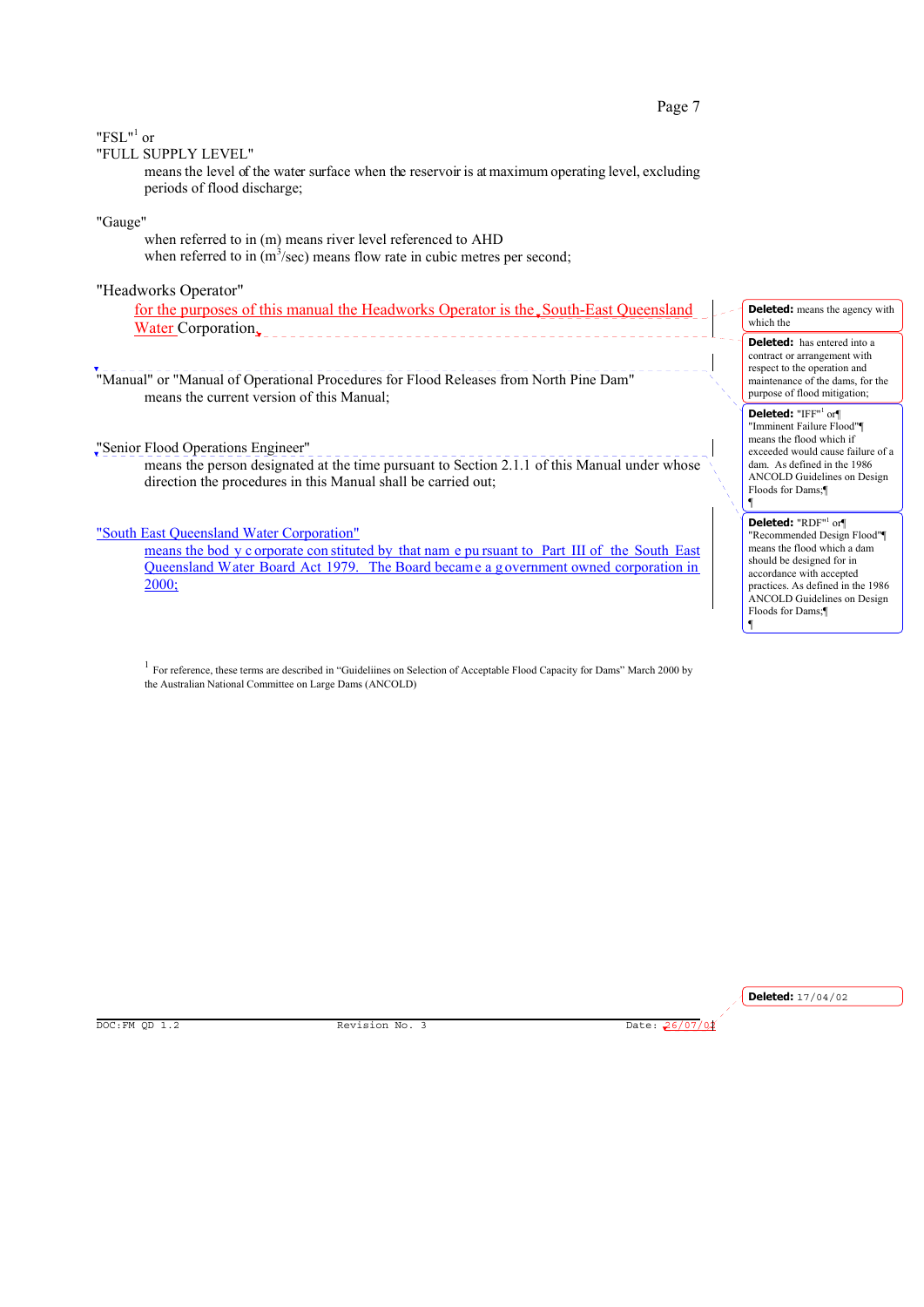## **1.3 P urpose of Manual**

<span id="page-7-0"></span>The purpose of this Manual is to define standard procedures for the operation of North Pine Dam during flood periods.

### **1.4 L egal Authority**

<span id="page-7-1"></span>This manual has been prepared in accordance with the provisions of Chapter 3 Part 6 Division 2 of the Act.

## **1.5 Application and Effect**

<span id="page-7-2"></span>The procedures in this Manual shall apply to the operation of North Pine Dam for the purpose of flood releases, and operation in accordance with the m anual shall give the protecti on from liability provided by Section 500 of *Water Act 2000*.

### **1.6 Date of Effect**

The procedures in this Manual shall have effect on and from the date on which the Manual is approved by gazette notice.

### <span id="page-7-3"></span>**1.7 Observance of Manual**

This Manual contains the operational procedures for North Pine Dam for the purposes of flood releases, and must be applied by the Headworks Operator for the operation of the dam.

#### <span id="page-7-4"></span>**1.8 Provision for Variations to Manual**

If the Corporation is of the opinion that the procedures in this Manual should be amended, altered or varied, i t m ust submit for approval as s oon as practical a req uest, which is in accordance with the flood mitigation provisions of the *Water Act 2000*, to the Chief Executive setting out the circum stances and the exac t nature of the am endment, alteration or variation sought. The Chief Executive may require the Corporation amend the Manual by written notice.

### <span id="page-7-5"></span>**1.9 Distribution of Manual**

The Co rporation m ust reg ard the manual as a Controlled Docum ent and ensur e that only controlled manuals are used in the direction of flood release activities. Agencies having copies of Controlled Documents are listed in Appendix B. The Corporation must maintain a Register of Contact Persons for Controlled Documents and ensure that each issued document is updated whenever amendments are approved.

<span id="page-7-6"></span>Before using this Manual for the direction of flood releases, the Headworks Operator must ensure that it is the current version of the Controlled Document.

DOC:FM QD 1.2 Revision No. 3 Date: 26/07/02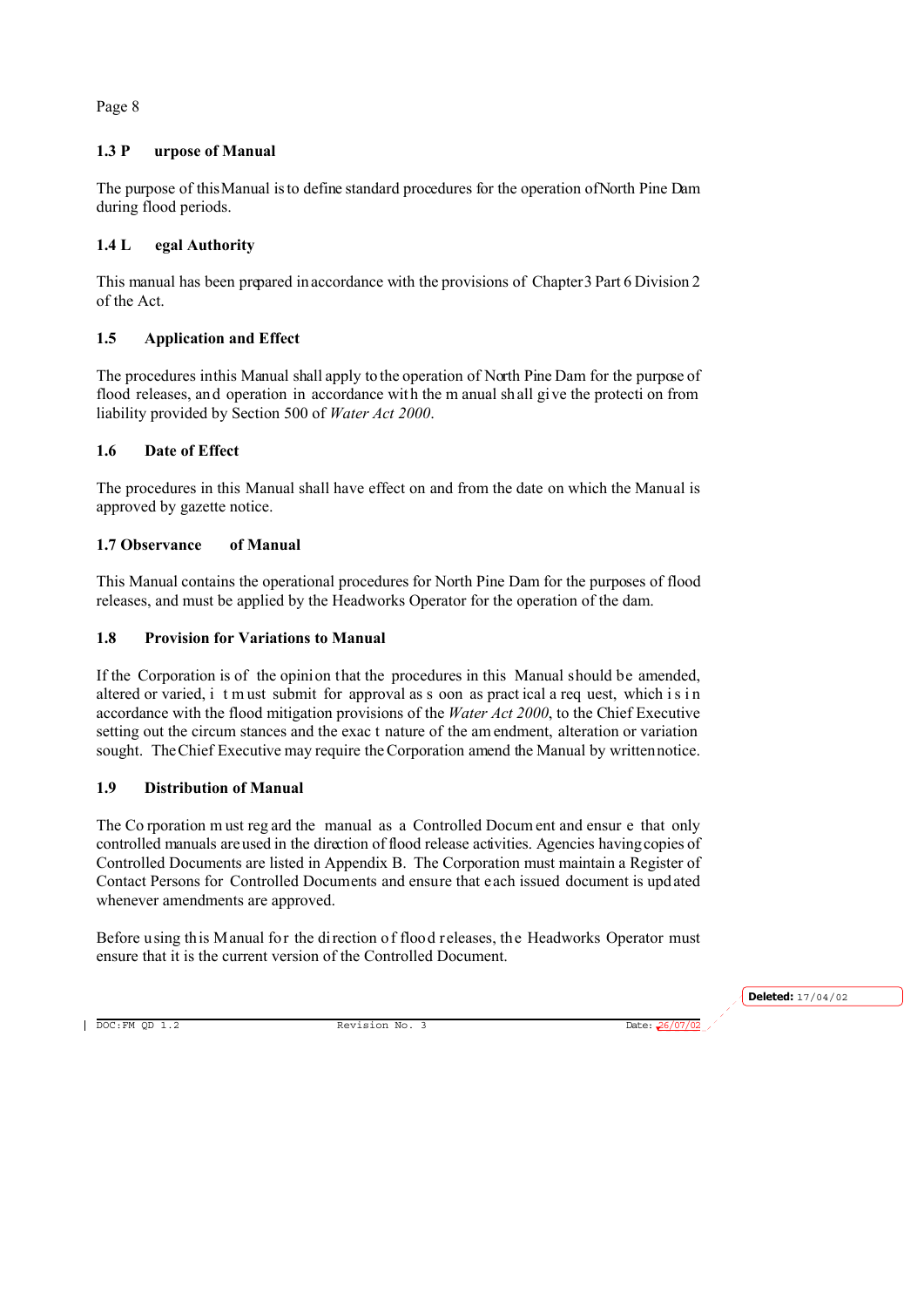## **1.10 Authority to Use Discretion**

<span id="page-8-0"></span>Where it is re asonable to e xpect that the safety of the dam will not be red uced, temporary deviations from the procedures detailed in this manual may be made in accordance with Section 2.8.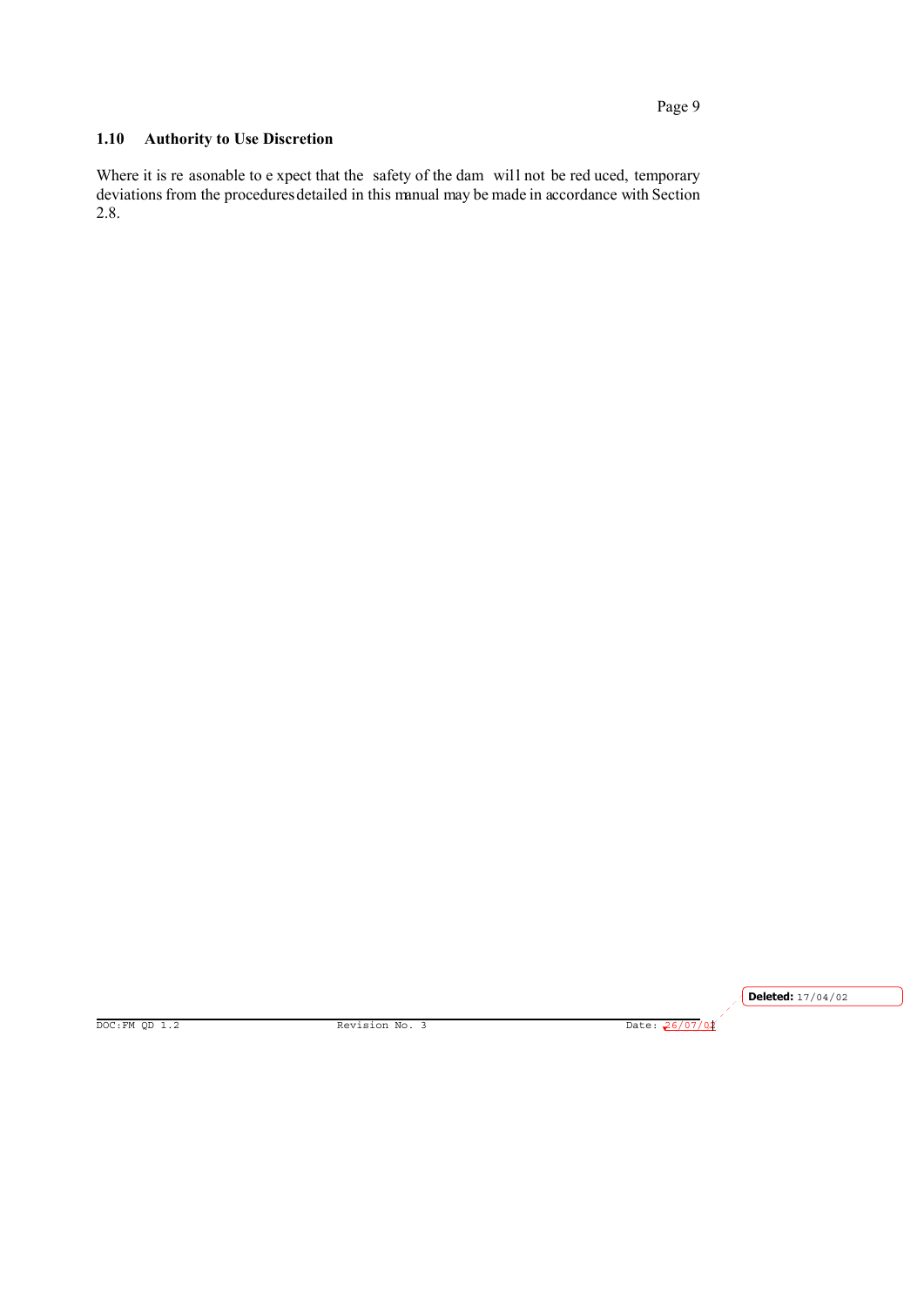## <span id="page-9-0"></span>**2 DIRECTION OF OPERATIONS**

#### **2.1 Statutory Operation**

<span id="page-9-1"></span>The Corporation is responsible for and has the duty for operation and maintenance of North Pine Dam, and while it may enter into contracts for the purpose of discharging these responsibilities, for the purposes of this manual the Headworks Operator is the Corporation.

## **2.1.1 Designation of Senior Flood Operations Engineer**

<span id="page-9-2"></span>The Headworks Operator must ensure that the procedures set out in this Manual are carried out under the general direction of a suitably qualified and experienced person who shall be referred to hereafter as the Senior Flood Operations Engineer. Only a person authorised in the Schedule of Authorities can give the general direction for carrying out procedures set out in this manual.

#### **2.1.2 Designation of Flood Operations Engineers**

<span id="page-9-3"></span>The Headworks Operator must have available or on standby at all times a suitably qualified and experienced Flood Operations Engineer to d irect the op eration of t he dam during floods in accordance with the general strategy determined by the Senior Flood Operations Engineer.

The Headworks Operator must ensure that flood control of the dam is under the direction of a Flood Operations Engineer at all times. Only a person authorised in the Schedule of Authorities can direct the flood operation of the dam.

The He adworks Ope rator must a lso empl oy an adequate num ber of suitably qualif ied and experienced persons to assist the Flood Operations Engineer in the operation of the dam during floods.

### **2.2 Qualifications and Experience of Engineers**

#### **2.2.1 Quali fications**

<span id="page-9-5"></span><span id="page-9-4"></span>All engineers referred to in Section 2.1 must meet all applicable requirements of registration or certification under any relevant State Act, and must hold appropriate engineering qualifications to the satisfaction of the Chief Executive.

**Deleted:** All instruments of delegation and contract made in accordance with the Act must be recorded in the Schedule of Authorities attached to the Manual as Appendix C. Changes to instruments of delegation and contract must be made in accordance with the Act and incorporated in the Schedule as amendments to the Schedule.¶ ¶

 $\overline{DOC:FMOD 1.2}$  Revision No. 3 Date: 26/07/0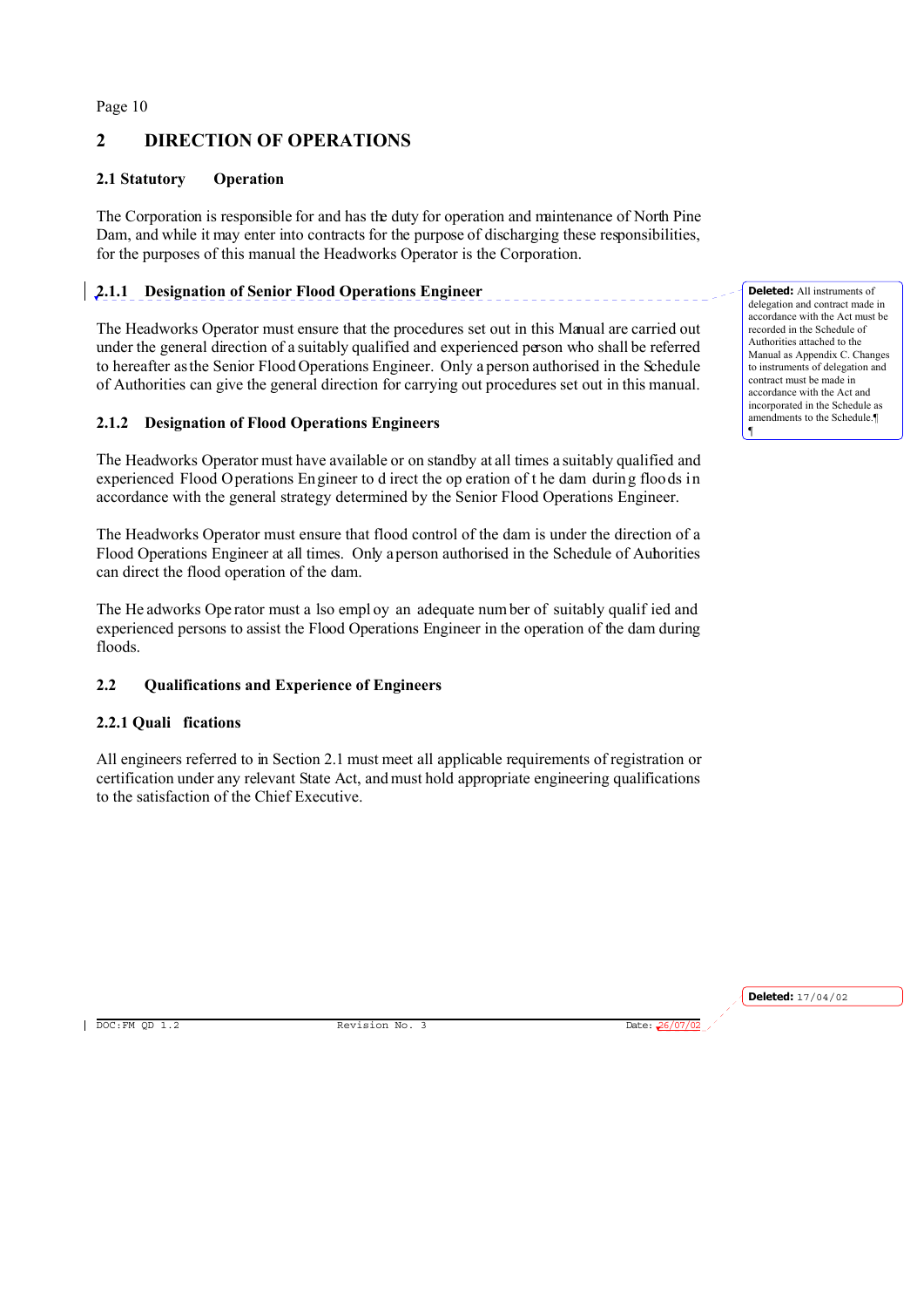### **2.2.2 E xperience**

<span id="page-10-0"></span>All engineers referred to in Section 2.1 must, to the satisfaction of the Chief Executive, have:

- (1) Knowledge of d esign principles related t o the structural, geotechnical and hydraulic design of large dams, and
- (2) At least a total of five years of suitable experience and demonstrated expertise in at least two of the following areas:
	- (a) Investigation, design or construction of major dams;
	- (b) Operation and maintenance of major dams;
	- (c) Hydrology with particular reference to flooding, estimation of extreme storms, water management or meteorology;
	- (d) Applied hydrology with partic ular reference to f lood forecasting and f lood warning systems.

#### **2.3 Schedule of Authorities**

For the purpose of directing operation of the dam during floods, a list of suitably qualified and experienced Senior Flood O perations Engineers and Floo d Operatio ns En gineers m ust be maintained in a Schedule of Authorities (Appendix C).

<span id="page-10-1"></span>The Headworks Operator must, as the need arises, nominate suitably qualified and experienced engineers for registration in the Schedule of Authorities as Senior Flood Operations Engineers and Flood Operations Engineers. Each new nomination must include a copy of any certificate required under Section 2.2 and a validated statement of qualifications and experience.

The Headworks Operator must obtain the approval for all nominations from the Chief Executive prior to their inclusion in the Schedule of Authorities.

If, in the event of unforseen and emergency situations, no Senior Flood Operations Engineer or no Flood Operations Engineer is available from the Schedule of Authorities, the Headworks Operator must temporarily appoint suitable persons and immediately seek ratification from the Chief Executive.

#### **2.4 Trai ning**

The Headworks Operator must ensure that ope rational personnel required for floo d control operations receive adequate training in the various activities involved in flood control operation.

<span id="page-10-2"></span>

 $DC:FM$  OD 1.2 Revision No. 3 Date:  $26/07/02$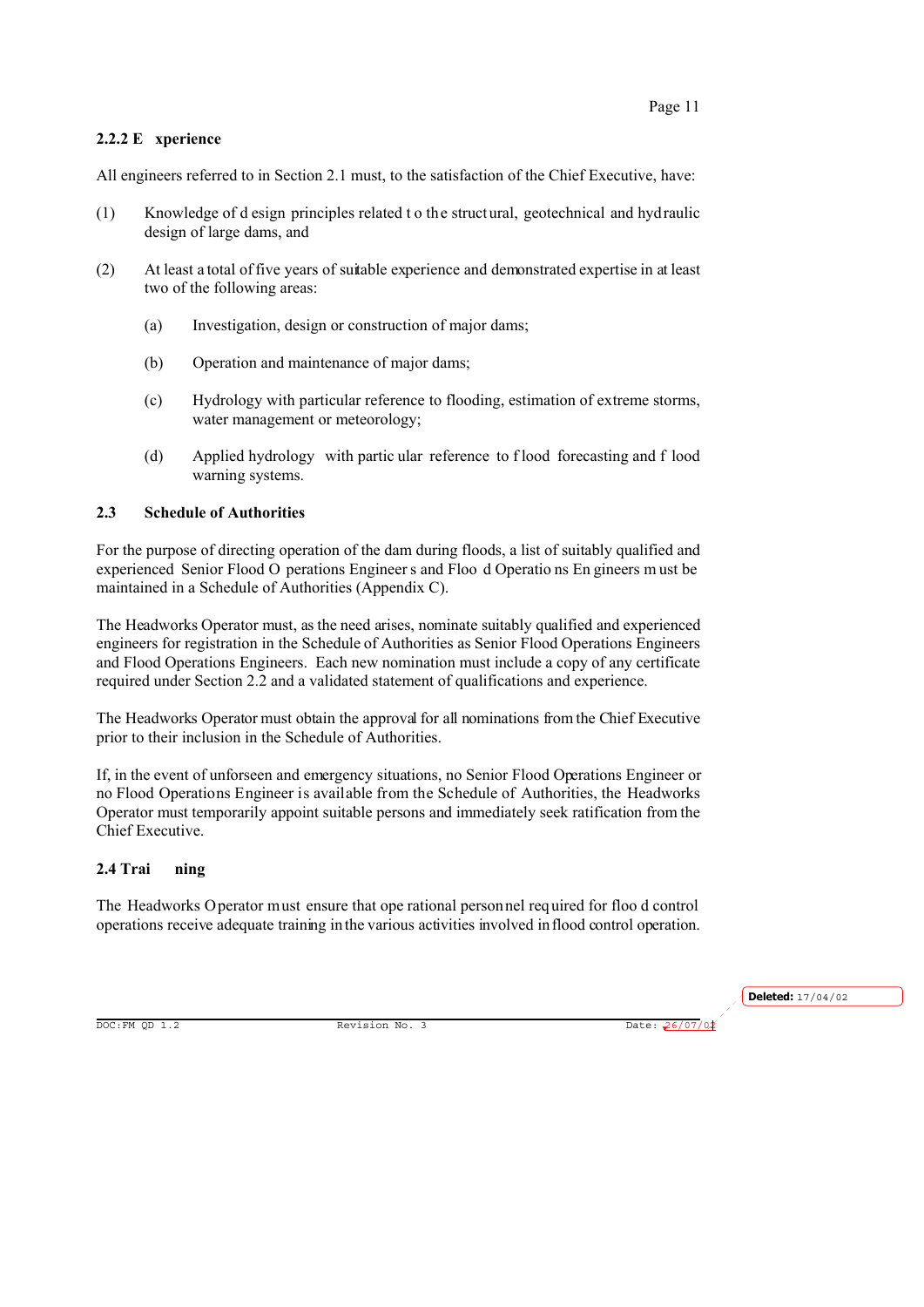#### **2.5 Dam Operation Arrangements**

<span id="page-11-0"></span>For the purposes of operation of the dam during times of flood, the Headworks Operator must ensure that:

- (a) the operation be carried out under the general direction of the Senior Flood Operations Engineer; and
- (b) in the direction of operations which may knowingly endanger life or property, the Senior Flood Operations Engineer m ust where practical liaise with the Chairperson of the Corporation and the Chief Executive or nominated delegate.

#### **2.6 Responsibilities of the Senior Flood Operations Engineer**

<span id="page-11-1"></span>The Senior Floo d Operat ions Engi neer is responsible for the overall di rection of flood operations.

Except insofar as reasonable discretion is provided for in Section 2.8 of this Manual, the Senior Flood Operations Engineer must ensure that the operational procedures for the dam shall be in accordance with this Manual.

#### **2.7 Responsibilities of the Flood Operations Engineer**

<span id="page-11-2"></span>The Flood Operations Engineer must apply the operational procedures in accordance with this manual and t he direction set for floo d operatio ns. In s o do ing, accoun t m ust be taken of prevailing weather conditions, the probability of follow up storms and the ability of the dam to discharge excess flood waters in the period between rainfall events or in the period from the time of detection of conditions associated with the development of storm cells to the likely time of occurrence of the rainfall.

#### **2.8 Rea sonable Discretion**

If in the opinion of the Senior Flood Operations Engineer, based on available information and professional experience, it is necessary to depart from the procedures set out in this manual, the Senior Flood Operations Engineer is authorised to adopt such other procedures as considered necessary to meet the situation, provided that the Senior Flood Operations Engineer observesthe flood release objectives set out in Section 3 of this Manual when exercising such reasonable discretion.

<span id="page-11-3"></span>Before exercising discretion under this Section of the Manual w ith respect to flood release operations, the Seni or Floo d Op erations Engineer must consult with such of the foll owing persons as are available at the time that the discretion has to be exercised:

the Chairperson of the Corporation, and

the Chief Executive or nominated delegate.

POC:FM OD 1.2 Revision No. 3 Date: 26

**Deleted:** 

**Deleted:** objectives

**Deleted:** 17/04/02

**Deleted:** must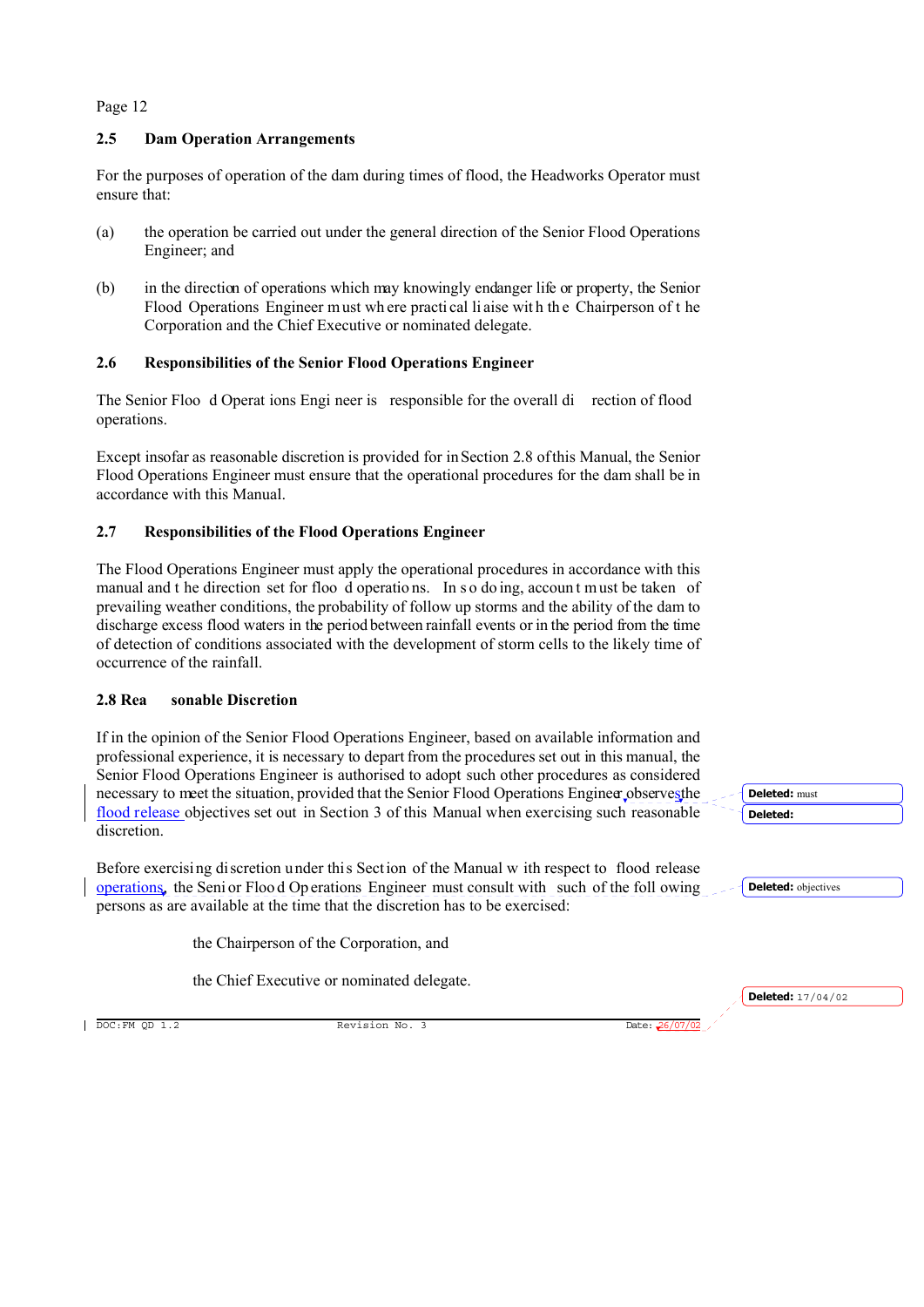<span id="page-12-0"></span>

| Page 13                                                                                                                                                                                                                                                                                                                                                                                                                                  |
|------------------------------------------------------------------------------------------------------------------------------------------------------------------------------------------------------------------------------------------------------------------------------------------------------------------------------------------------------------------------------------------------------------------------------------------|
| If not able to contact any of the above within a reasonable time, the Senior Flood Operations<br>Engineer may proceed with such other procedures considered as necessary to meet the situation<br><b>Deleted: must</b><br>and report such action at the earliest opportunity to the above persons.                                                                                                                                       |
| 2.9 Report                                                                                                                                                                                                                                                                                                                                                                                                                               |
| The Senior Flood Operations Engineer must prepare a report to the Headworks Operator after<br>each event that requires flood operation of the dam and the report must contain details of the<br>procedures used, the reasons therefore and other pertinent information. The Headworks Operator<br>shall forward a copy of the report to the Chief Executive within six weeks of the event referred<br><b>Deleted:</b> Corporation<br>to. |

DOC:FM QD 1.2 Revision No. 3 Date:  $26/07/04$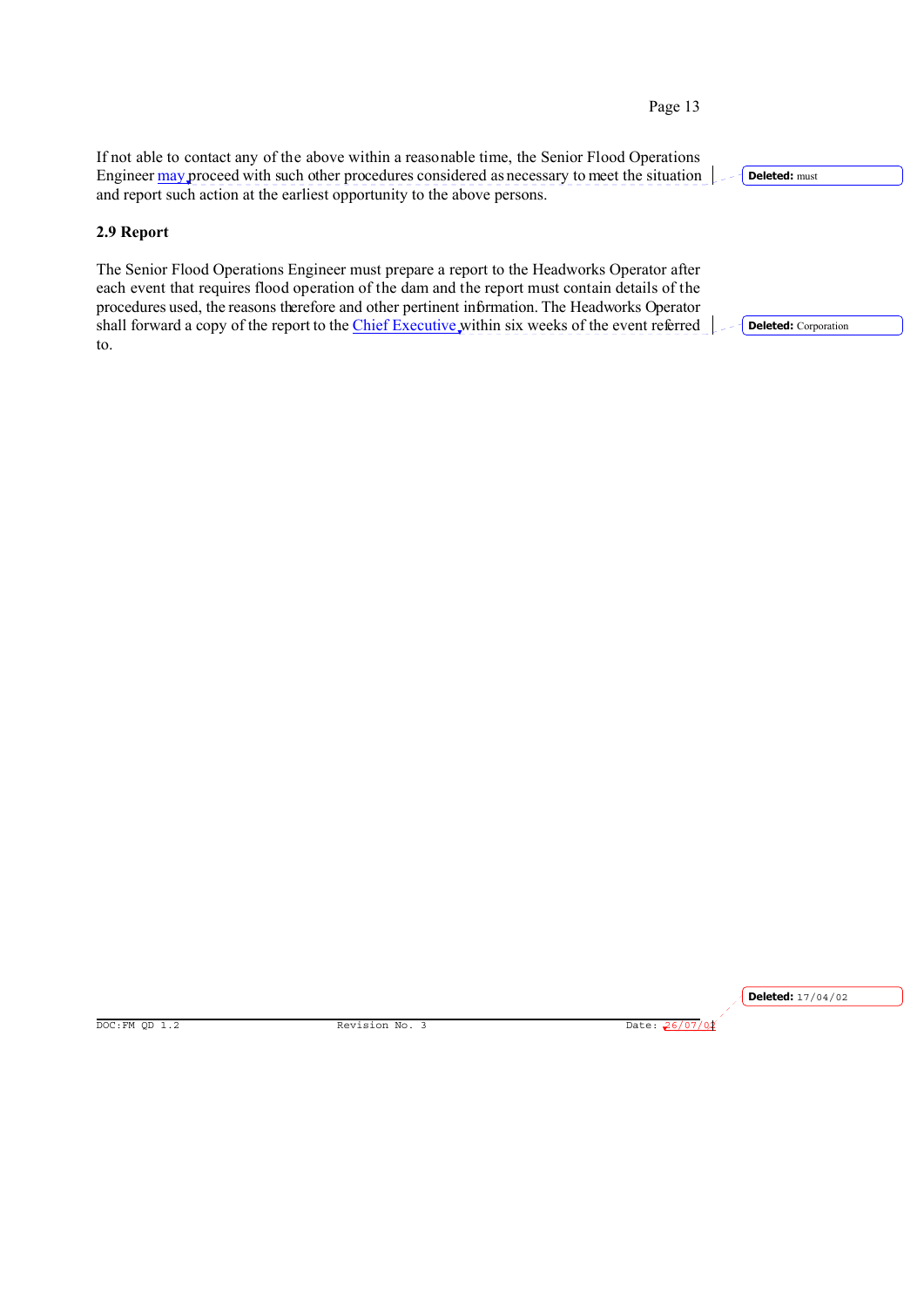## <span id="page-13-0"></span>**3 FLOOD RELEASE OBJECTIVES**

#### **3.1 General**

<span id="page-13-1"></span>To meet th e pu rpose of th e flo od op eration procedures in t his Manual, t he flood release objectives, listed in descending order of importance, are as follows: **Deleted:** al

- (a) Ensure the structural safety of the dam;
- (b) Minimise disruption to urban and rurallife in the valleys of the North Pine River and its major tributaries; and
- (c) Retain storage at the full supply level.

#### **3.2 Structural Safety of Dam**

<span id="page-13-2"></span>The st ructural safet y of North Pine Dam must be the first co nsideration in flood release operations. Failure could have catastrophic consequences due to the magnitude of flood damage that would be caused downstream, and also due to the loss of a water supply source.

The most likely cause of damage is overtopping. North Pine Dam consists of a mass concrete section, and earthen embankment sections. Concrete sections can withstand limited overtopping without damage. Failure of such sections is rare but when they do occur, they occur suddenly without warning, creating very severe and destructive flood waves. Embankment sections on the other hand will washout rapidly if overtopped and cause failure of the dam, resulting in severe flooding downstream. The prevention of overtopping is thus of paramount importance.

The safety of the dam therefore depends primarily on the proper operation of the spillway gates, which are used to control maximum flood levels. Such operation in turn relies on the proper functioning of the mechanical hoist mechanisms and their electric power supply and controls. This equipment is located just above full supply level and can become inundated. Once inundated, the electric winches will not work and backup systems which themselves may not be able to respond quickly enough to handle large flows will be needed to adjust gate positions.

The critical levels for the operation of the dam and the consequence of their exceedance are as follows:

| Description                                        | <b>AHD</b><br>(m) | Possible<br>Consequence                                                                         |
|----------------------------------------------------|-------------------|-------------------------------------------------------------------------------------------------|
| <b>Embankment Crest</b><br>Radial Gate Switch Gear | 43.28<br>41.66    | Breach of embankment by erosion<br>Electric motors submerged, backup opening<br>system required |
| Above Full Supply Level<br>at Start of Storm       | 39.60             | Reduced capacity to handle large floods                                                         |

 $\sqrt{100}$  DOC:FM OD 1.2 Revision No. 3 Date:  $\frac{26}{07/02}$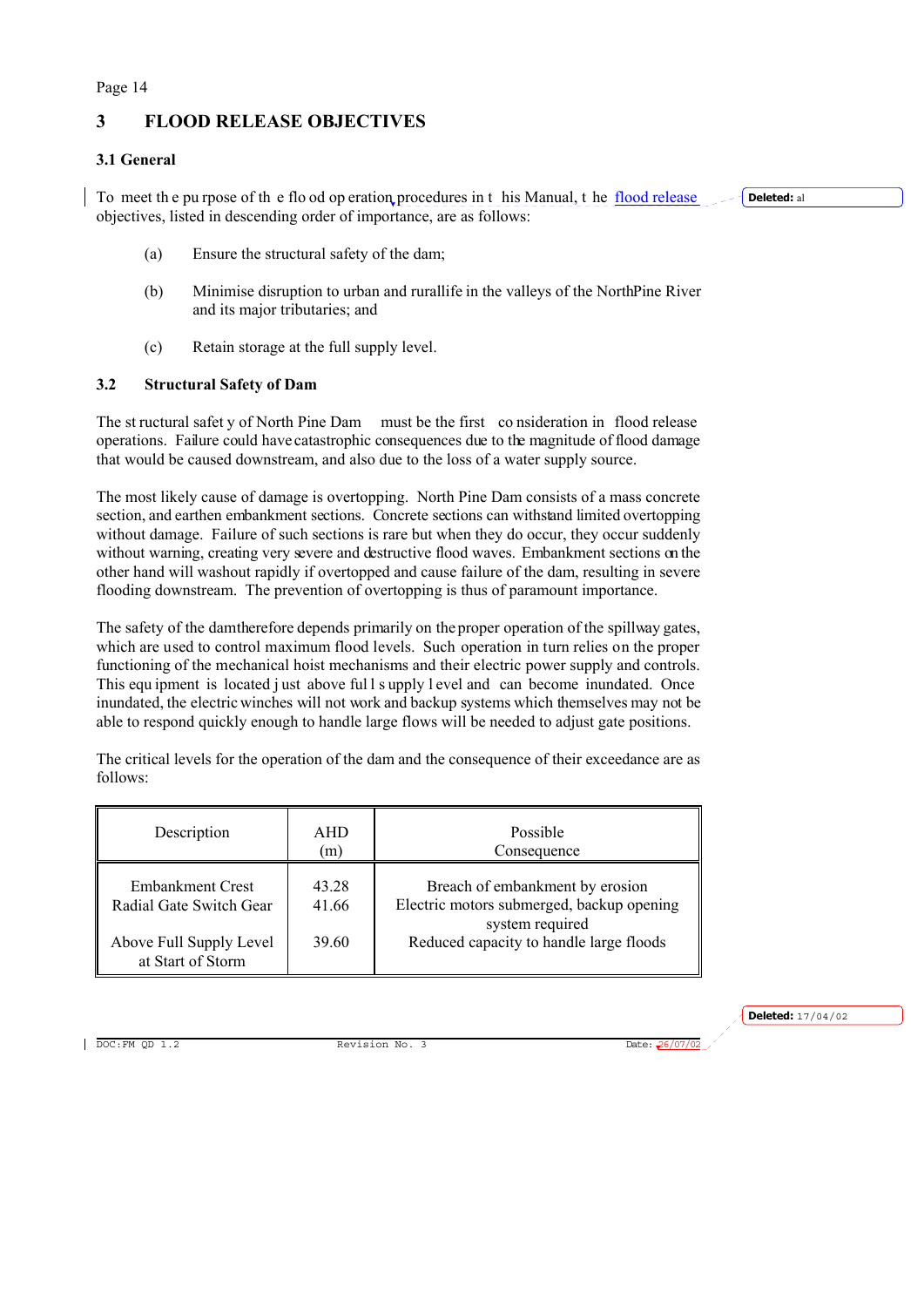#### <span id="page-14-0"></span>**3.3 Extreme Floods and Closely Spaced Large Floods**

The spillway of North Pine Dam has adequate capacity with gates operating correctly to handle current maximum estimates of runoff from precipitation. Techniques for estimating extreme floods have in the past had a tendency to increase flood magnitudes as more has become known about possible flooding. There is still a very remote possibility that floods are possible which would overtop the dam. Such events however require intense rainfall to produce the necessary runoff. Pre-release of storage at flood producing levels could reduce the risk of overtopping but this may result in discharges ex ceeding inflows. Such a measure should be taken only after careful consideration of the re liability of precipitation forecasts and of perceived antecedent conditions.

Anticipated reservoir levels for various magnitude inflows under normal gate operations and with one gate inoperable in the closed position are as follows:

**Deleted:** resevoir

| <b>Average Recurrence Interval</b><br>f Inflows (Years)<br>$\bf{0}$ | <b>Normal Gate Operations</b><br>m AHD) | <b>One Gate Inoperable</b><br>AHD)<br>(m |  |
|---------------------------------------------------------------------|-----------------------------------------|------------------------------------------|--|
| 2                                                                   | 39.88                                   | 39.86                                    |  |
|                                                                     | 40.02                                   | 39.97                                    |  |
| 10                                                                  | 40.10                                   | 40.04                                    |  |
| 20                                                                  | 40.19                                   | 40.12                                    |  |
| 50                                                                  | 40.32                                   | 40.23                                    |  |
| 100                                                                 | 40.42                                   | 40.34                                    |  |
| 200                                                                 | 40.44                                   | 40.53                                    |  |
| 500                                                                 | 40.59                                   | 40.68                                    |  |
| 1 000                                                               | 40.73                                   | 40.77                                    |  |
| 10 000                                                              | 41.06                                   | 41.32                                    |  |
| 100 000                                                             | 41.47                                   | 42.23                                    |  |
| <b>PMF</b>                                                          | 42.38                                   | 43.22                                    |  |
|                                                                     |                                         |                                          |  |

## **NORTH PINE DAM ESTIMATED PEAK LAKE LEVELS**

Source: Pine River System Hydraulic Model - Interim Report on North Pine Dam Dambreak Analysis, April 1993 Crest of embankment is EL 43.28.

Historical records show that there is a significant probability of two or more flood producing storms occurring in the Brisbane area within a short time of each other.

In order to be prepared to meet such a situation the stored flood waters from one storm should be discharged from the dam after a flood as quickly as would be consistent with the other major operating principles.

**Deleted:** 17/04/02

 $DC:FM$  OD 1.2 Revision No. 3 Date:  $26/07/02$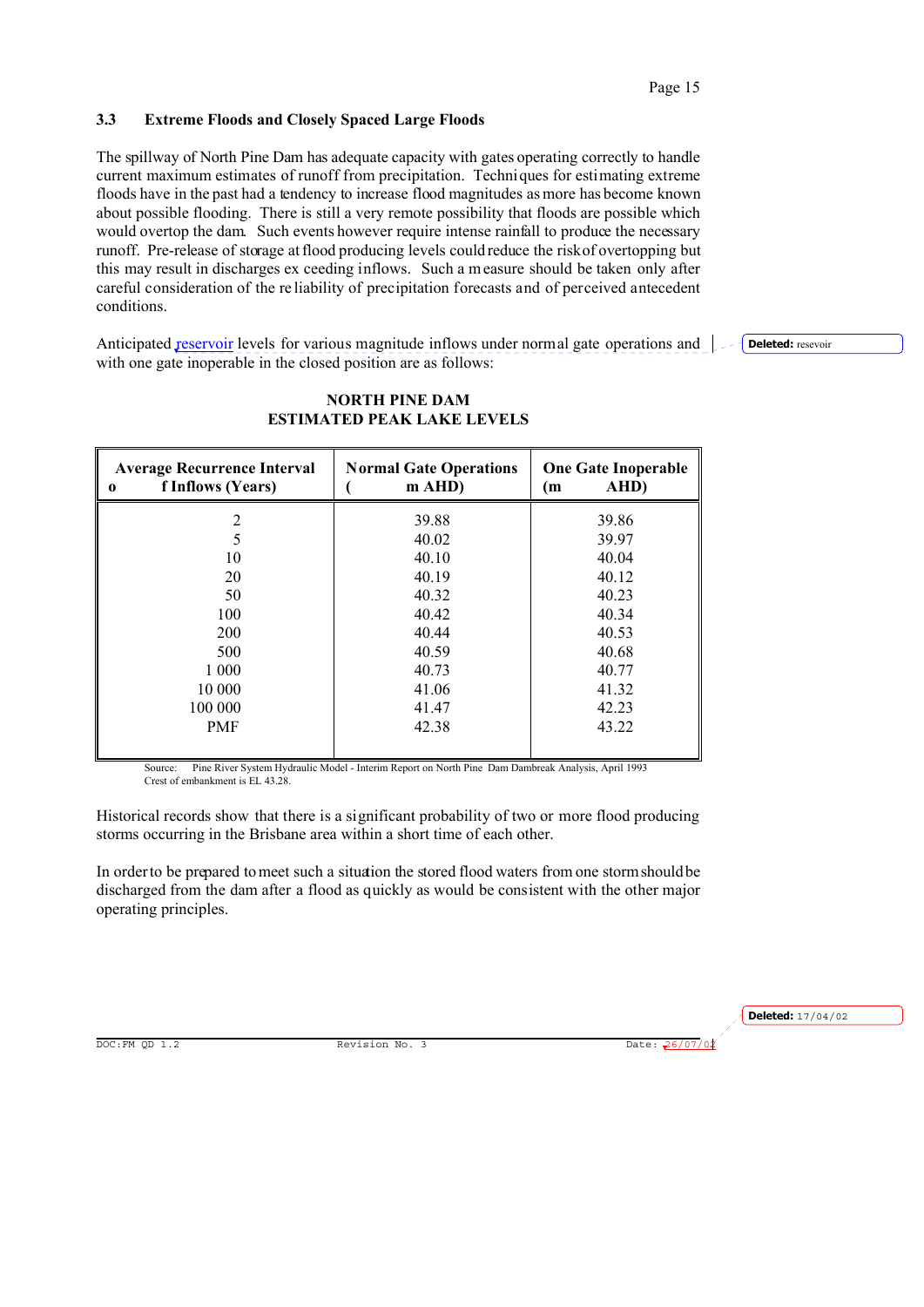#### <span id="page-15-0"></span>**3.4 Maintenance of Full Supply Level**

North Pine Dam provides water fo r the cities of Brisbane and Redcliffe and for the Shi res of Caboolture and Pine Rivers. For this reason the storage level after a flood release must be near full supply level. Failure to achieve this objective may place the water supply to these areas at unnecessary risk.

#### **3.5 Disruption to Downstream Areas**

<span id="page-15-1"></span>Under normal flood situations, community disruption will be limited to inundation of bridges and low-lying paddocks.

In the case of major floods, several houses immediately downstream of the dam may be subject to partial inundation.

In the case of dam break, floods can be generated which are well in excess of natural floods. Dam break floods or the detection of situations that may result in dam break shall be grounds for the emergency evacuation of threatened areas by the appropriate counter disaster agencies.

| DOC:FM QD 1.2 Revision No. 3 Date: 26/07/02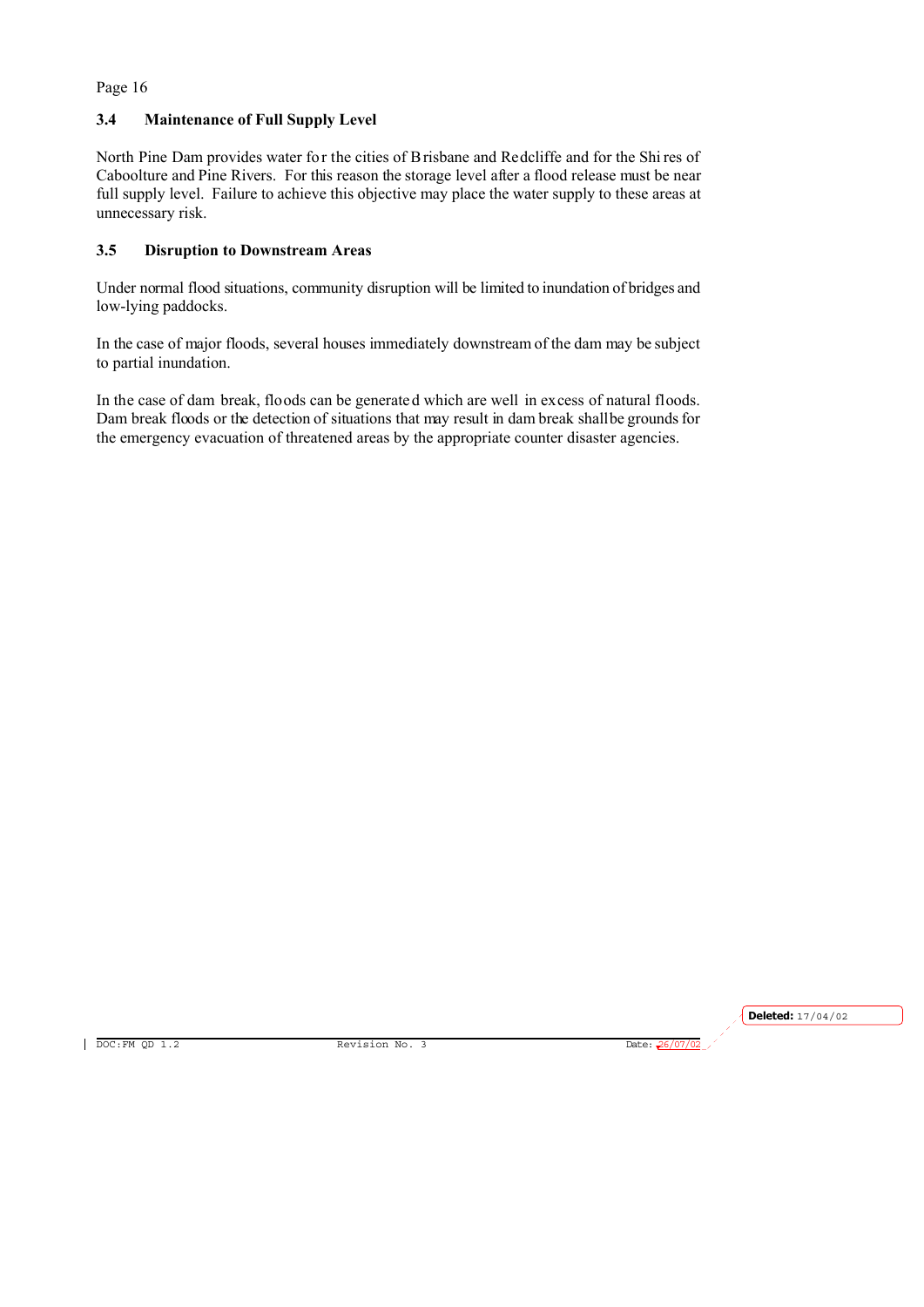## <span id="page-16-0"></span>**4 FLOOD CLASSIFICATION**

For the reference purposes of this Manual, four magnitudes of flooding are classified as follows:

#### Minor Flooding

This causes inconvenience suc h as closing minor roads and th e s ubmergence of low-l evel bridges. Some urban properties are affected.

**Deleted:** effected

#### Moderate Flooding

This causes inundation of low-lying areas and may require the evacuation of some houses and/or business premises. Traffic bridges may be closed.

#### Major Flooding

This causes flooding of appreciable urban Ar eas. Pr operties may become isolated. Major disruption occurs to traffic. Evacuation of many houses and business premises may be required.

#### Extreme Flooding

This causes flooding well in excess of floods in living memory and general evacuation of whole areas are likely to be required.

Usually a flood does not cause t he same category of flooding along its entire length and the relevant agencies must have regard to this when flooding is predicted.

(The classi fications of minor, m oderate and major flo oding are based on th e Bureau of Meteorology Standard Flood Classifications for Australia )

 $DC:FM$  QD 1.2 Revision No. 3 Date:  $26/07/02$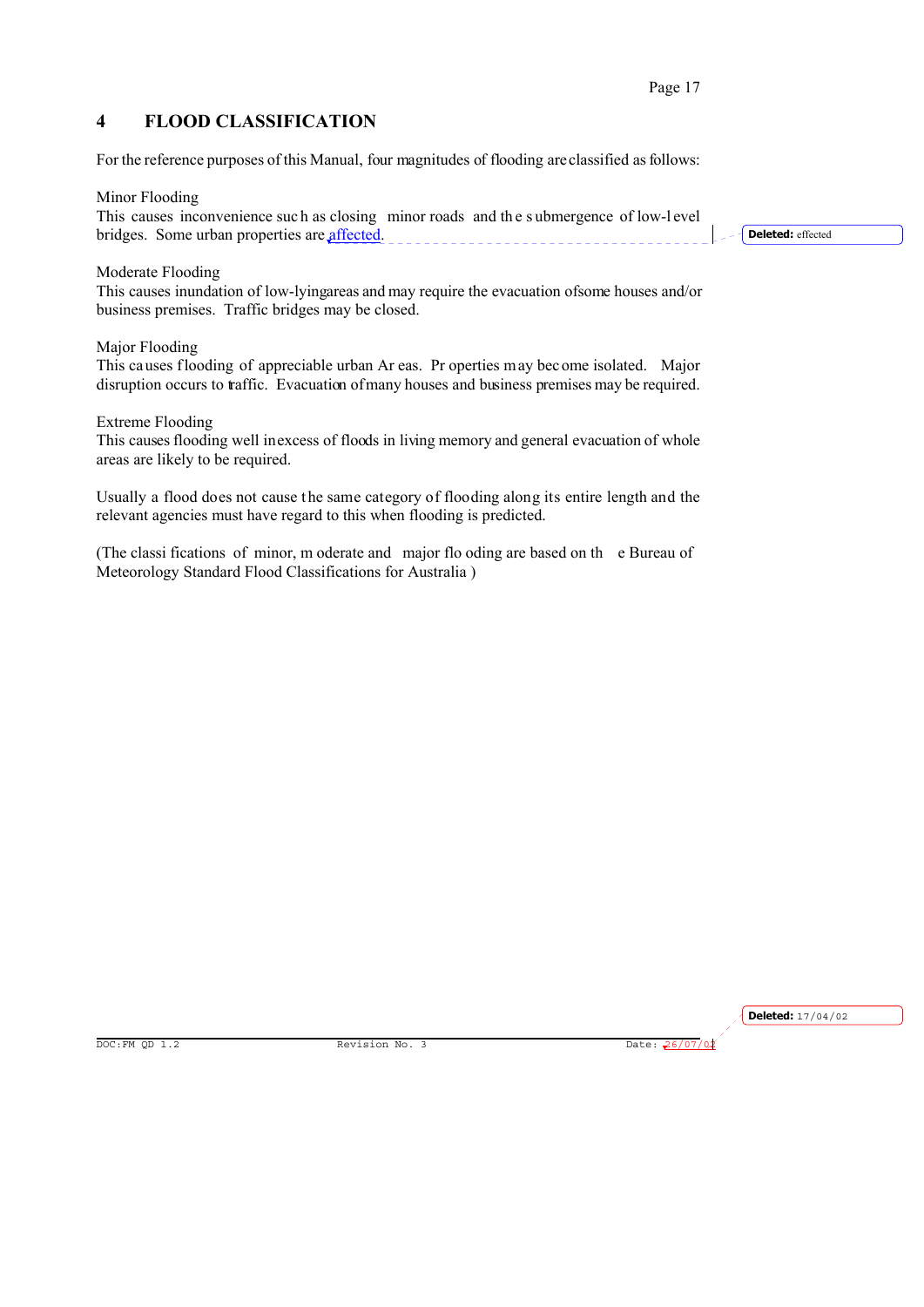## <span id="page-17-0"></span>**5 FLOOD MONITORING AND WARNING SYSTEM**

#### **5.1 General**

<span id="page-17-1"></span>A real time flood monitoring and warning system is established in the Pine River catchment. This system is an event reporting radio telemetry system, (ALERT), used to collect, transmit and receive rainfall and str eamflow i nformation. The system c onsists of f ield stations w hich automatically record rainfall and/or river heights at selected locations in the catchments.

The rainfall and river height data is transmitted by radio telemetry, via repeater stations, to base stations at the head office of the Headworks Operator (and the Corporation). There the data is processed in real time by computer programs to assess what is occurring in the catchments in terms of flood flows and what could occur if weather conditions continued, or changed.

Other agencies with their own base stations can, and do, receive data transmissions direct, and so collect and are able to process rainfall and streamflow information appropriate to their needs.

The real time flood model (RTFM) is a suite of hydrologic and hydraulic computer programs that utilise the real time ALERT data to assist in the operation of the dams during flood events.

#### **5.2 O peration**

The Headworks Operator is responsible for operating the computer model prov ided by the Corporation for floo d monitoring and forecasting during flood events to optimise flood gate operations and minimise the impacts of flooding.

<span id="page-17-2"></span>It is the responsibility of the Corporation to maintain and keep calibrated its own equipment; and to enter into such arrangements with other agencies or to provide such further equipment as the Corporation deems necessary for the Headworks Operator to properly operate the computer model for flood monitoring and forecasting.

A system such as this is expected to improve over time due to:

- improved operation and reliability with experience,
- improved calibration as further data becomes available,
- software upgrades, and
- the number, type and locations of sensors being varied.

A regular process of internal audit and management review must be maintained to achieve this.

A log of the performance of all field equipment necessary to properly operate the real time flood operations model must be kept by the Corporation. The log is to also include all revised field calibrations and changes to the number, type and locations of gauges. Entries onto the log are to be notified to the Headworks Operator without delay in writing.

 $\sqrt{D}$  DOC:FM OD 1.2 Revision No. 3 Date:  $\frac{26}{07/02}$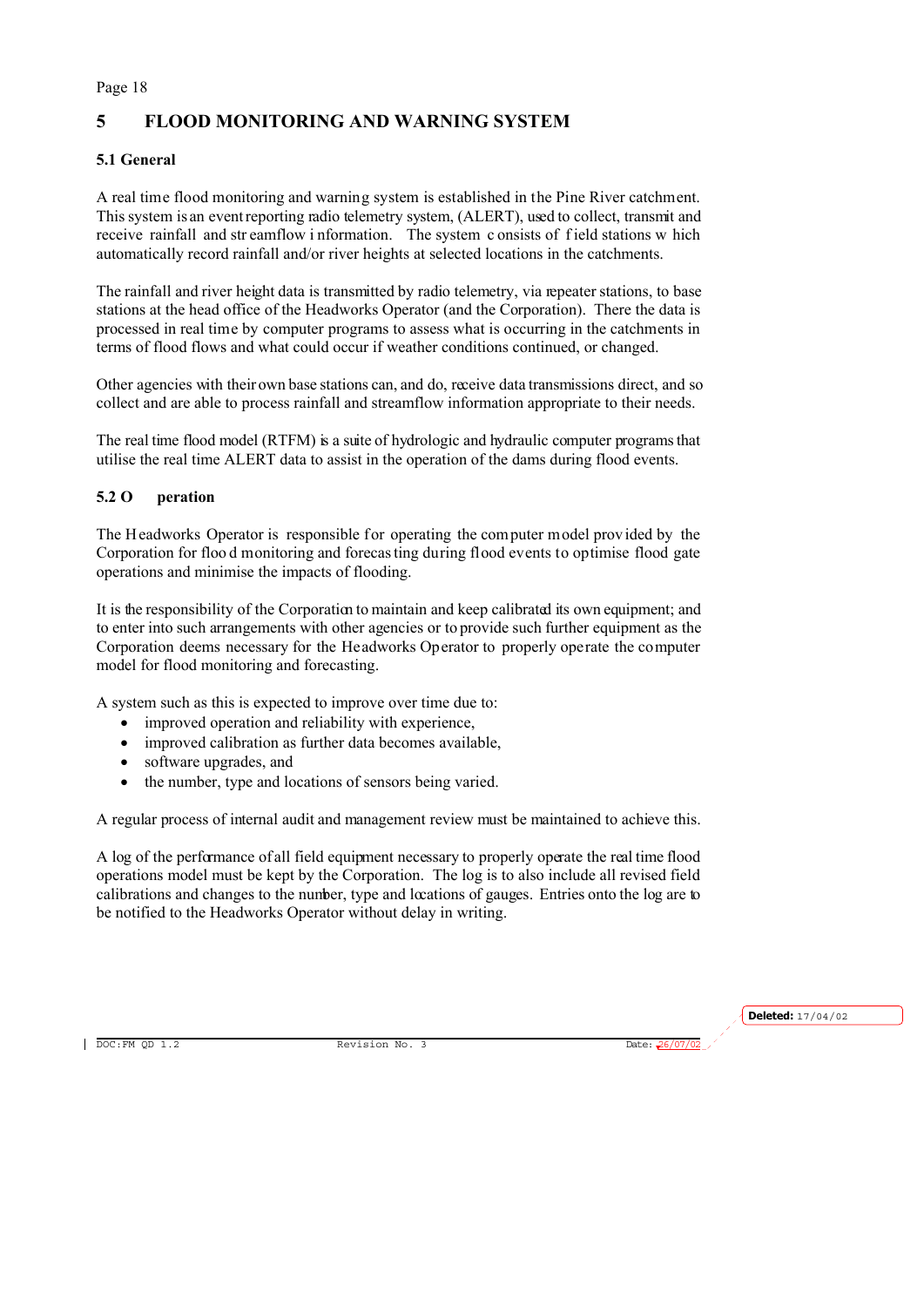A log of the performance of the system (ALERT and RTFM) shall be kept by the Senior Flood Operations Engineer. Any faults to the computer hardware or software, and any faults to field equipment which the Corporation has not advised the Headworks Operator of, are to benotified to the Corporation without delay in writing. The Corporation must promptly attend to the faults.

Whenever the Seni or Flood Operations Engineer consider s that the per formance and functionality of the system can be improved, by whatever means, a recommendation must be made to the H eadworks Operator a ccordingly. T he He adworks Op erator must promptly consider, act on, or refer such recommendations to the Corporation as it considers appropriate.

#### **5.3 Storag e of Documentation**

<span id="page-18-0"></span>The performance of any flood monitoring and warning system is reliant on accurate historical data over a long period of tim e. The Seni or Flood Operations Engineer must ensure that all available data and other documentation is appropriately collected and catalogued as approved by the Corporation, for future use.

#### **5.4 Key Reference Locations**

<span id="page-18-1"></span>Key field locations have been identified for reference purpo ses wh en flood info rmation is exchanged between authorities or given to the public. Should it be deemed desirable to alter these locations or vary flood classification levels, agreement must first be obtained between the Corporation, Headworks Operator and the Local Governments within whose boundaries the locations are situated. The locations and gauge readings at which the various classifications of flooding occur are contained in Appendix D.

Gauge boards which can be read manually must be maintained as part of the ALERT stations installed at any key reference location. The Corporation must have procedures to ensure such gauge boards are read in the event of failure of a field station to operate.

#### **5.5 Reference Gauge Values**

Other agencies such as the Bureau of Meteorology, the Pine Ri vers Shire Counci l and the Brisbane City Council have di rect access to the information from field stations for flood assessment purpos es. The consu ltation betwe en agencies is a very im portant part of the assessment and prediction of flood flows and heights.

<span id="page-18-2"></span>The Corporation must ensure that information relative to the calibration of the Corporations field stations is shared with such agencies.

 $DC:FM$  QD 1.2 Revision No. 3 Date:  $26/07/04$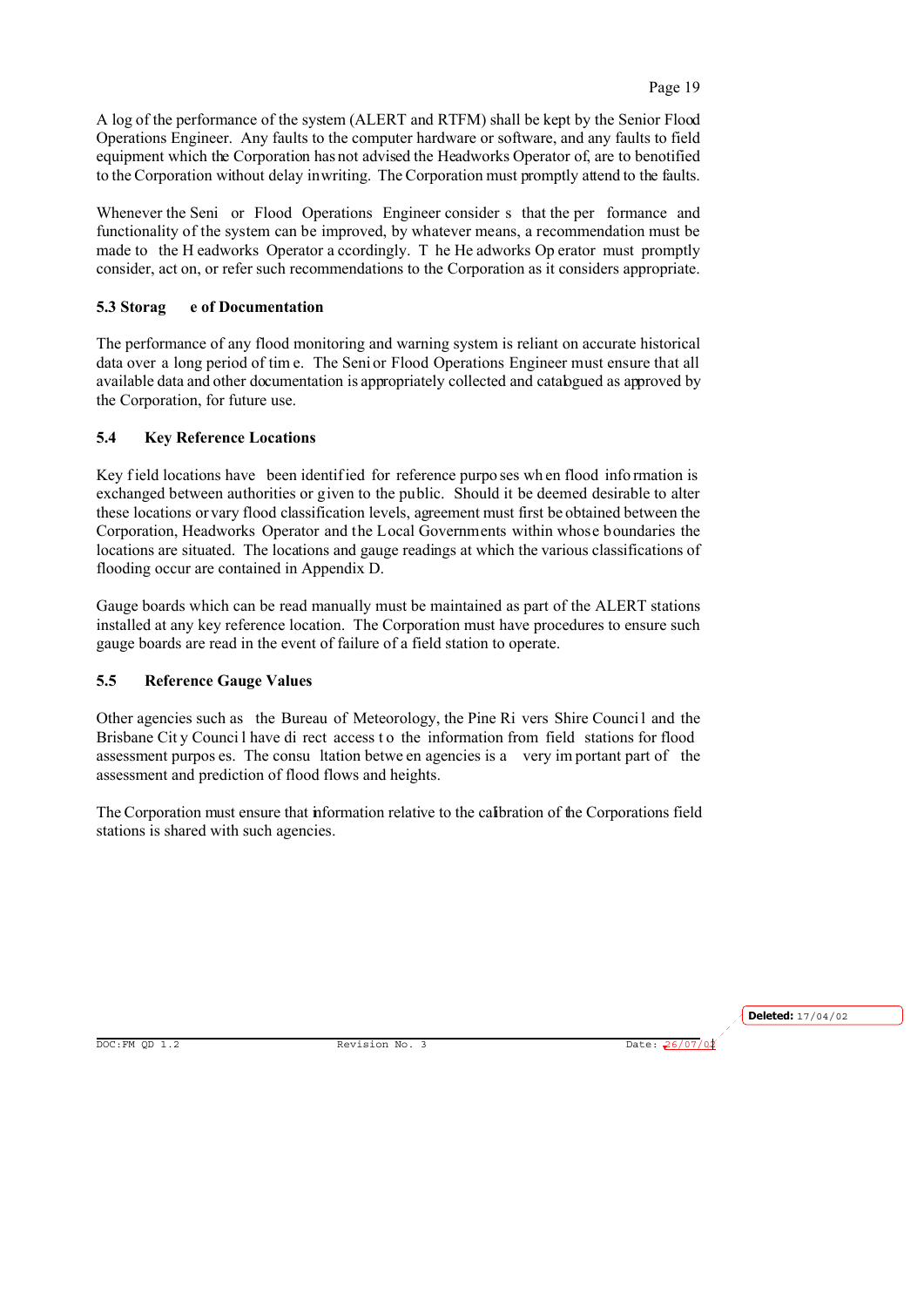## <span id="page-19-0"></span>**6 COMMUNICATIONS**

#### **6.1 Communications between Staff**

<span id="page-19-1"></span>The Corporation is responsible for providing and maintaining equipment to allow adequate channels of communication to exist at all times between the Flood Operations Engineer and site staff at North Pine Dam.

The Headworks Operator is responsible for ensuring that adequate communication exists at all times between the Flood Operations Enginee r and site staff at N orth P ine Dam. W here equipment de ficiencies are detected during no rmal operations, such def iciencies a re to be reported within one week to the Corporation for timely corrective action.

### **6.2 Dissemination of Information**

<span id="page-19-2"></span>Adequate and timely information is to be supplied to agencies responsible for the operation of facilities affected by flooding and for providing warnings and information to the public. These agencies shall include agencies holding Controlled Documents (Appendix B), and the persons listed in the Sched ule of Aut horities (Appendix C). For this purpose, the Corporati on must maintain a Register of Contact Persons for Information, their means of contact and the type of information to be supplied to eac h. The Corporation must ensure that each agency receives a copy of the upda ted Register of Contact Persons for Information whenever amendments are made, but at least every 6 months.

The Flood Operations Engineer must supply information (refer Section 6.3) to each of these contact persons during dam releases.

All enquiries other than provided for in the Register of Contact Persons for Information, either to the Headworks Operator, the Senior Flood Operations Engineer, the Flood Operations Engineer or dam site staff m ust be referred to the Corporation. The Co rporation m ust provi de a mechanism to receive these enquiries from the time it is advised that releases from the dam is likely until flood release operations are completed.

Some agencies have responsibilities for formal flood predictions, the int erpretation of flood information and ad vice to the public. The Corporation, Headworks Operator, Senior Flood Operations Engineer and Flood Operations Engineer must liaise and consult with those agencies with a view to ensuring all information relative to the flood event is consistent, and used and disseminated in accordance with agreed responsibilities.

#### **6.3 Nature of Information**

When, in the opinion of the Flood Operations Engineer, a flood situation is imminent and gate operations are likely, the Flood Operations Engineer must advise those listed in the Register of Contact Persons for Information of :

(a) the current and proposed releases from the dam, and

(b) the estimated flow rates and water heights at the key reference locations listed below:

Grant Street at Whiteside

<span id="page-19-3"></span>**1** DOC:FM OD 1.2 Revision No. 3 Date:  $26/07/02$ 

**Deleted:** and agencies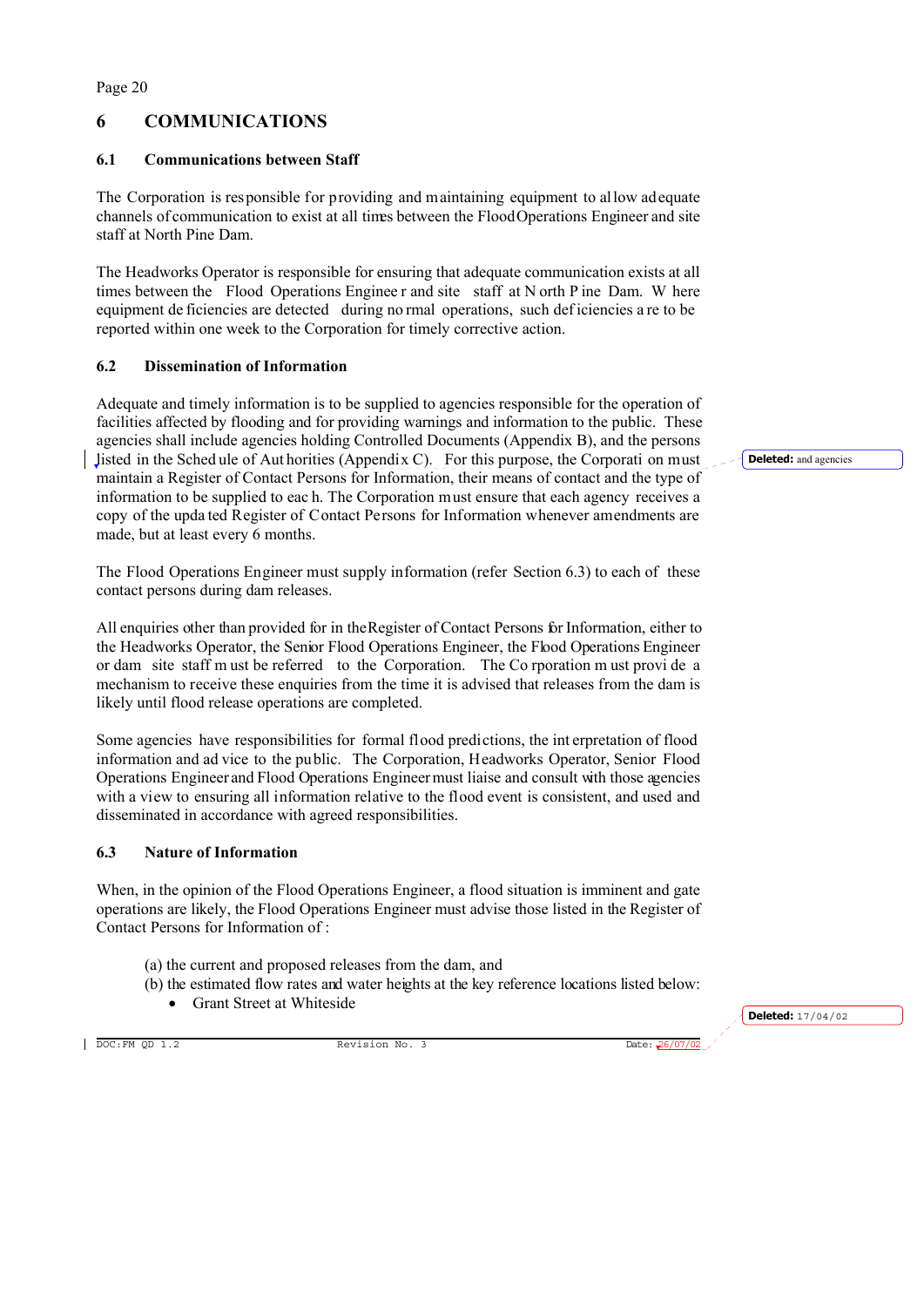- Railway Bridge on North Pine River at Wylie Park, Petrie
- Railway Bridge on South Pine River at Bald Hills

This information is to be updated at intervals as better and more accurate information becomes available.

#### **6.4 Release of Information to the Public**

<span id="page-20-0"></span>The Corporation is responsible for the issu e of information regarding storage conditions and current and proposed releases from the dam to the public and the media.

The Bureau of Meteorology has responsibility for issuing severe weather warnings.

The Emergency Services Response Authorities, under the State Counter Disaster Organisation Act 1975, have responsibil ity for the preparatio n of a local counter di saster plan hence the interpretation of dam release information for inclusion in their local flood warnings prepared under the flood sub plan of the counter disaster plan.

 $DC:FM$  QD 1.2 Revision No. 3 Date:  $26/07/02$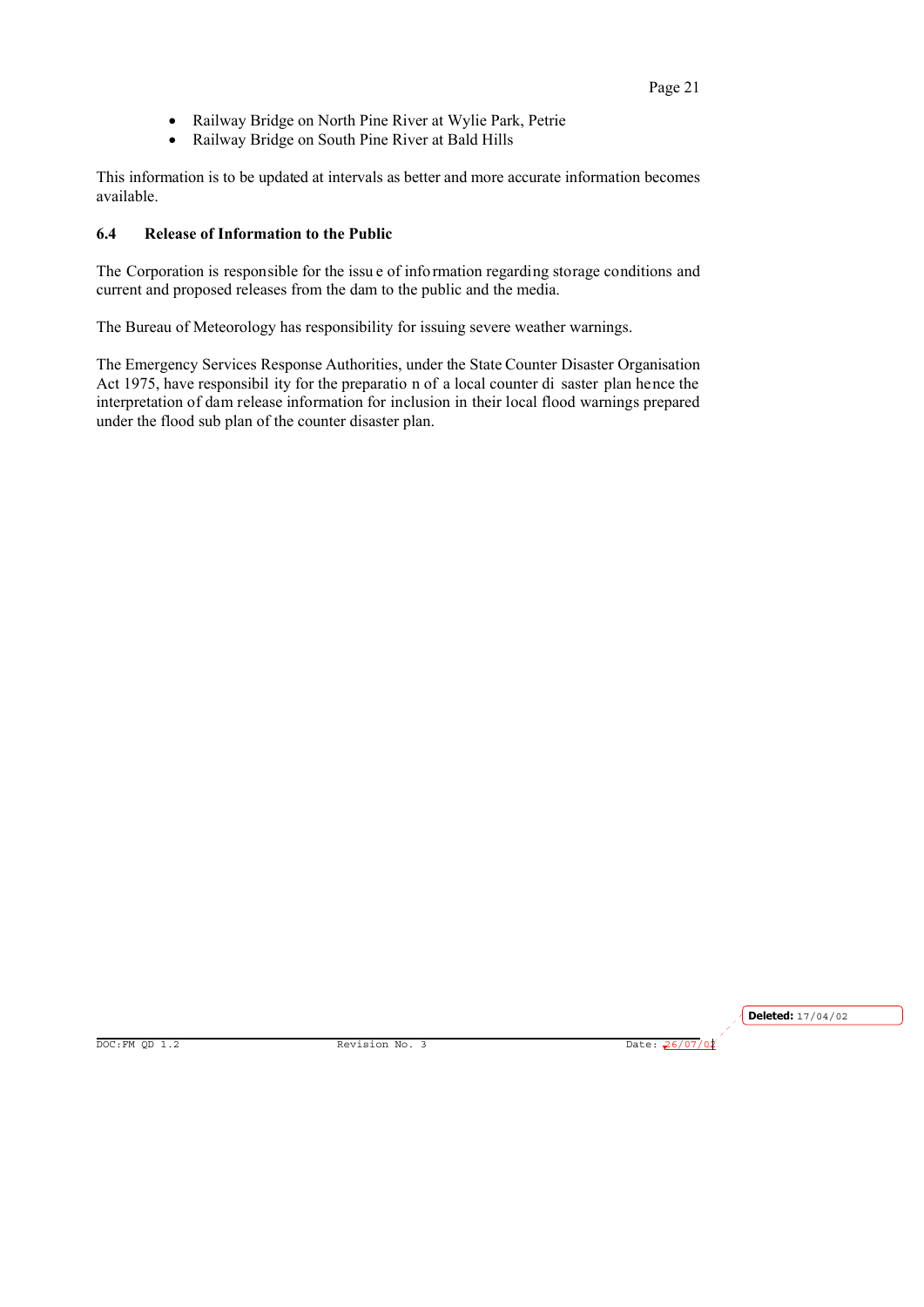## <span id="page-21-0"></span>**7 R EVIEW**

#### **7.1 Introducti on**

<span id="page-21-1"></span>This review of the Manual has addressed the mechanisms of delegation and control of the dam in periods of operation of the dam for flood releases. The dam may overtop in the eventuality that the flood-gate control systems fail to operate or partially malfunction during the passage of a major flood or combination of floods.

Procedures and systems have been developed since the last revision that should enable lower risk operation of the dam for flood release purposes. This technology is intended to provide longer warning times and the capability of examining options to optimise the safety of the dams and minimise the hazard potential and risk to the community.

With the passage of time neither the technical assumptions nor the physical conditions on which this Manual is based may remain unchanged. It is also recognised that the relevance of the Manual may change with changing circumstances.

It is important, therefore, that the Manual contain operational procedures which in themselves cause the Manual's procedures, and the assumptions and conditions upon which they are based, to be checked and reviewed regularly.

The checking and reviewing process must involve the Headworks Operator and all associated operations p ersonnel i n order th at changes of personnel do n ot resul t in a diminished understanding of the basic principles upon which the operational procedures are based.

Variations to the Manual may be made in accordance with provisions in Section 1.8.

#### **7.2 Personn el Training**

The Headworks Operator must prepare a report by 30th September each year on the training and state of preparedness of operations personnel. A copy of this report must be forwarded to the Chief Executive of the Department of Natural Resources and Mines.

#### <span id="page-21-2"></span>**7.3 Monitoring and Warning System and Communication Networks**

The Headworks Operator must prepare a report by the 1st May and 1st November of each year; and after each flood event. The report must assess in terms of hardware, software and personnel, the :

- <span id="page-21-3"></span>• adequacy of the communication and data gathering facilities,
- reliability of the system over the previous period,
- reliability of the system under prolonged flood conditions,
- accuracy of forecasting flood flows and heights, and
- the overall state of preparedness of the system.

 $\sqrt{100}$  DOC:FM OD 1.2 Revision No. 3 Date:  $\frac{26}{07/02}$ 

**Deleted:** 17/04/02

**Formatted:** Bullets and

Numbering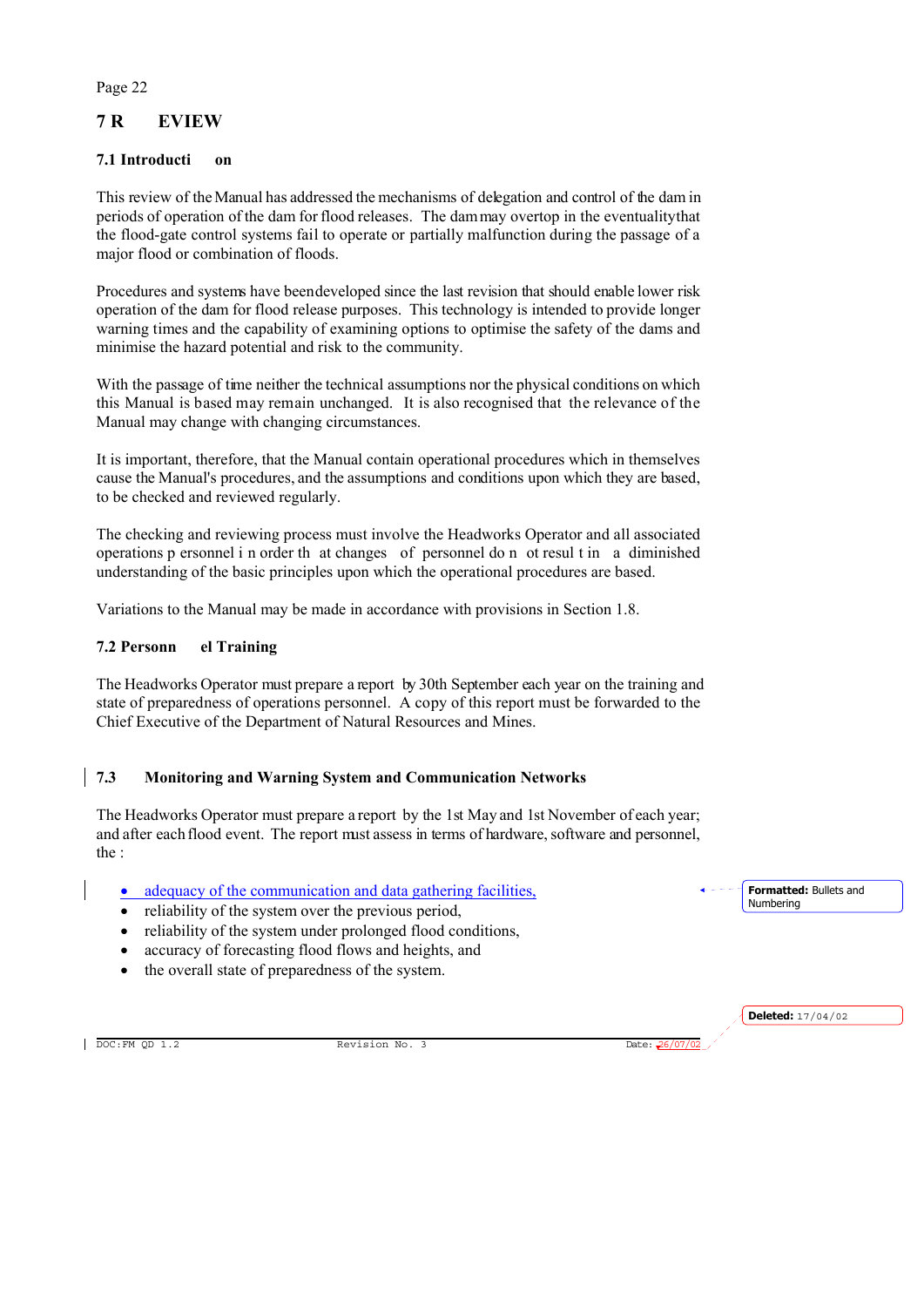The Corporation must review the report, and taking into account its own log of the performance of the field equi pment, take any action considered necessary for the proper functio ning and improvement of the system. A copy of this report must be forwarded to the Chief Executive of the Department of Natural Resources and Mines.

## **7.4 O perational Review**

<span id="page-22-0"></span>After ea ch signif icant f lood event, the C orporation must review the ef fectiveness of the operational procedures contained in this manual. The Headworks Operator is required to prepare a report for submission to the Corporation within six weeks of any flood event that r equires mobilisation of the Flood Control Centre.

#### **7.5 Five Yearly Review**

<span id="page-22-1"></span>Prior to expiry of approval of the Manual, the Corporation must review and if necessary update the Manual and provide a copy to the chief executive for approval pursuant to Section 499 of the Act. The review is to take into account the continued suitability of the communication network, and the flood monitoring and warning system as well as hydrological and hydraulic engineering assessments of the operational procedures.

**Deleted:** The Headworks Operator by the 30 September of each year, after every event that results in flood operation of the dam and at other times as appropriate, must review the adequacy of the communication and data gathering facilities and make recommendations to the Corporation regarding improving reliability and performance.¶ ¶

DOC:FM QD 1.2 Revision No. 3 Date: 26/07/02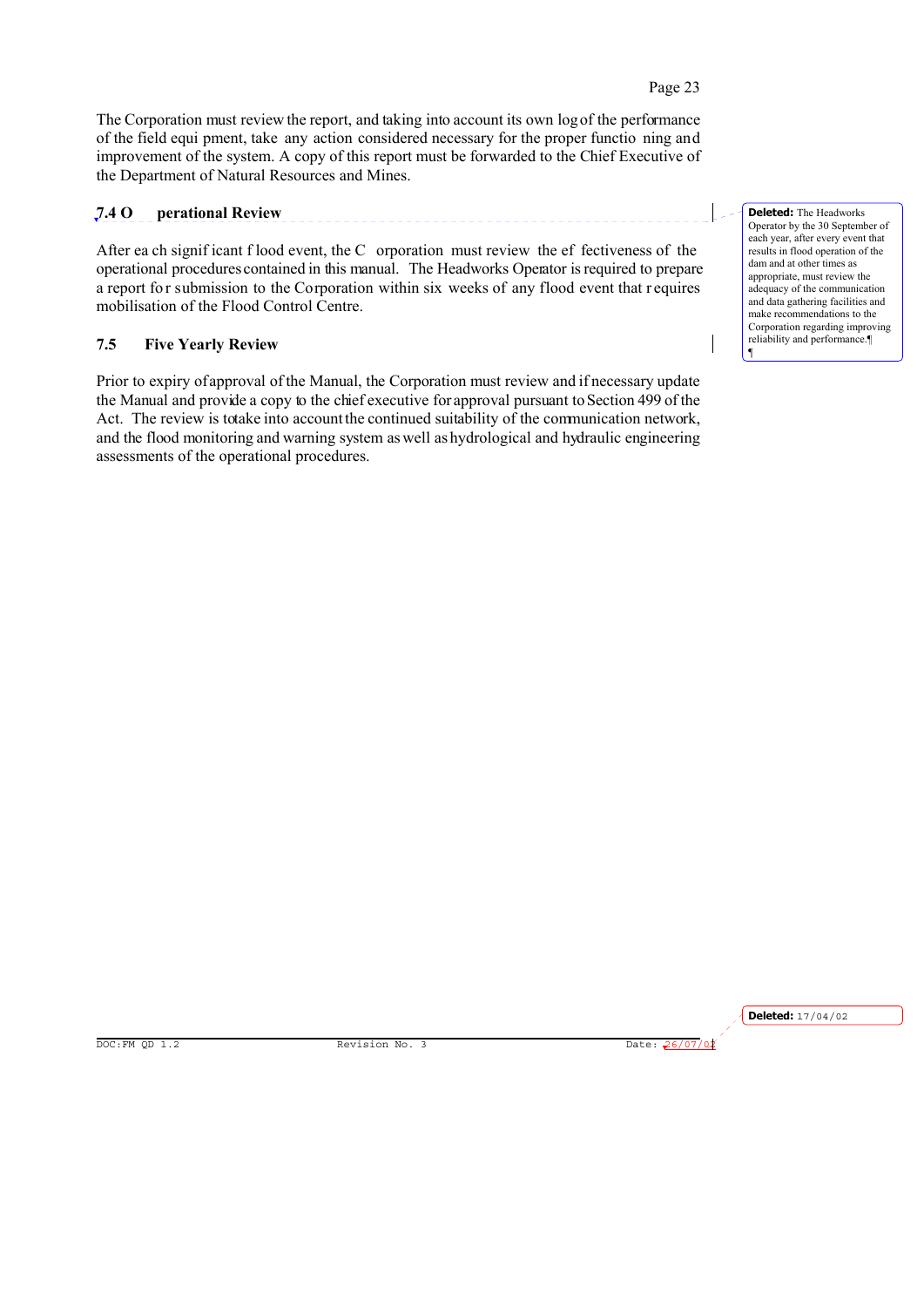## <span id="page-23-0"></span>**8 FLOOD RELEASE OPERATION**

#### **8.1 Introducti on**

<span id="page-23-1"></span>North Pine dam is a water supply dam with only a small flood storage compartment above full supply level. It effectively has no provision for flood mitigation. The peak inflow from critical storms may occur ap proximately two to fo ur hours aft er the commencement of heavy rain. Because of this, operation of the dam during flood periods is restricted to satisfying the flood release objectives and the rapid response of the catchment to flood rains. Once the dam is full, floods will pass through the reservoir with little mitigation.



Figure 8.1 Section of North Pine Dam Spillway

 $\sqrt{DC:FMQD 1.2}$  Revision No. 3 Date:  $\sqrt{26/07/02}$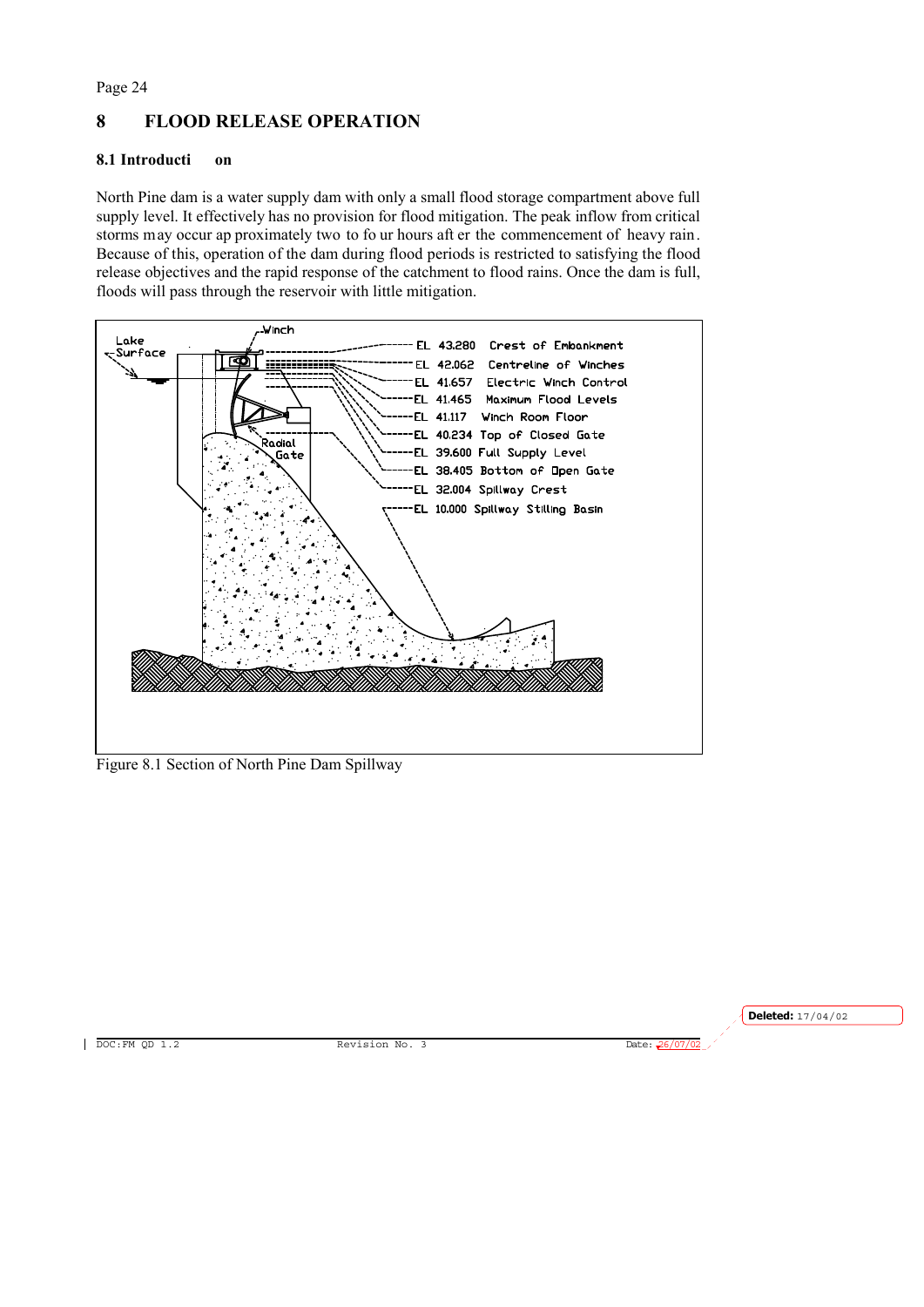#### **8.2 Initial Action**

<span id="page-24-0"></span>With the onset of heavy rain, initial runoff is to be stored until the lake level exceeds FSL by 50mm, whereafter the spillway gates must be used to control lake level in accordance with the procedures laid out herein. This action is to keep Young's Crossing open for as long as possible.

The Dam Supervisor must ensure that the gate s on the road approaches to the Grant Street causeway are also closed before flood releases occur.



Figure 8.2 View of spillway looking downstream.

DOC:FM QD 1.2 Revision No. 3 Date:  $26/07/04$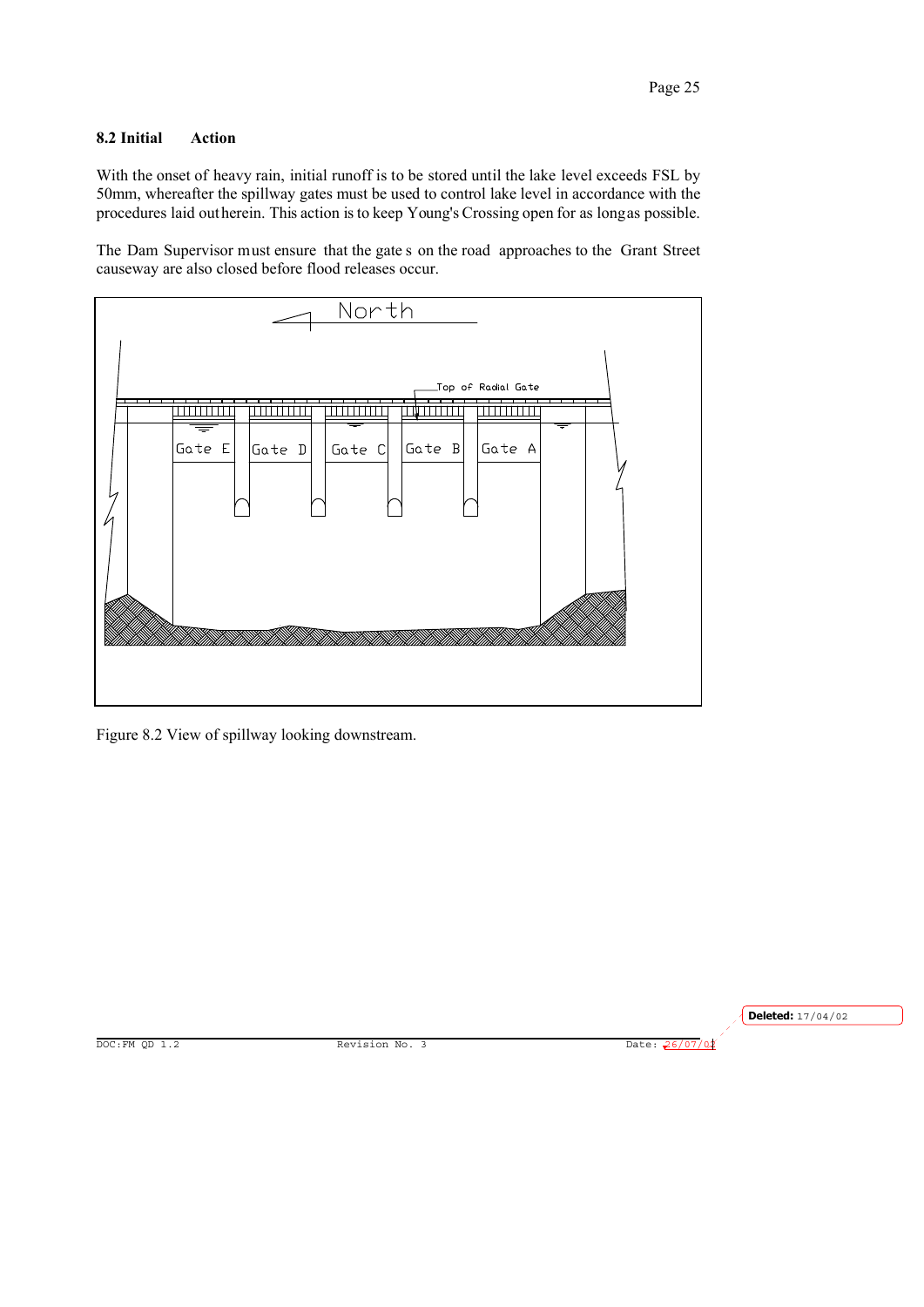#### <span id="page-25-0"></span>**8.3 Gate Operation**

To minimise potential damage to the dissipator and the river-bed and banks downstream, the gates must be opened incrementally in accordance with the cyclic sequences shown in Figure 8.3. There is to be no more than one increment between any two operable spillway gates.

**Deleted:** Figure 8.3



#### Figure 8.3 Gate Operation Sequence

The operating rule involves assigning gate positions to corresponding lake levels in the reservoir, as detailed in Appendix E.

As the lake level rises, the gates are to be opened in cyclic sequence to positions assigned for the current lake level. A gate opening increm ent is required for each water level rise of 15 mm, except for the initial two increments that involve water level rises of 50 mm.

As the lake level falls, the gates are to be closed in the reverse of the order shown in Figure 8.3. During small, long duration flood events, extra gate openings may be used on the falling limb of the storage levels to minimise the duration of gate operation. Such openings should not result in discharges that are higher than the peak discharge encountered on the rising limb of the flood event. Gate openi ng sequences should be in accordance with Figure 8.3 and m inimum gate opening and closing intervals should be observed at all times during this operation.

Where one or more gates are imperable, the same sequencing applies except that the inoperable gates m ust be ig nored in the cycle and their increments pa ssed on to the next gate in the sequence. The cumulative number of increments taken by all gates at any particular lake level thus remains unaltered save that the total number of available gate increments has been reduced

DOC:FM QD 1.2 Revision No. 3 Date: 26/07/02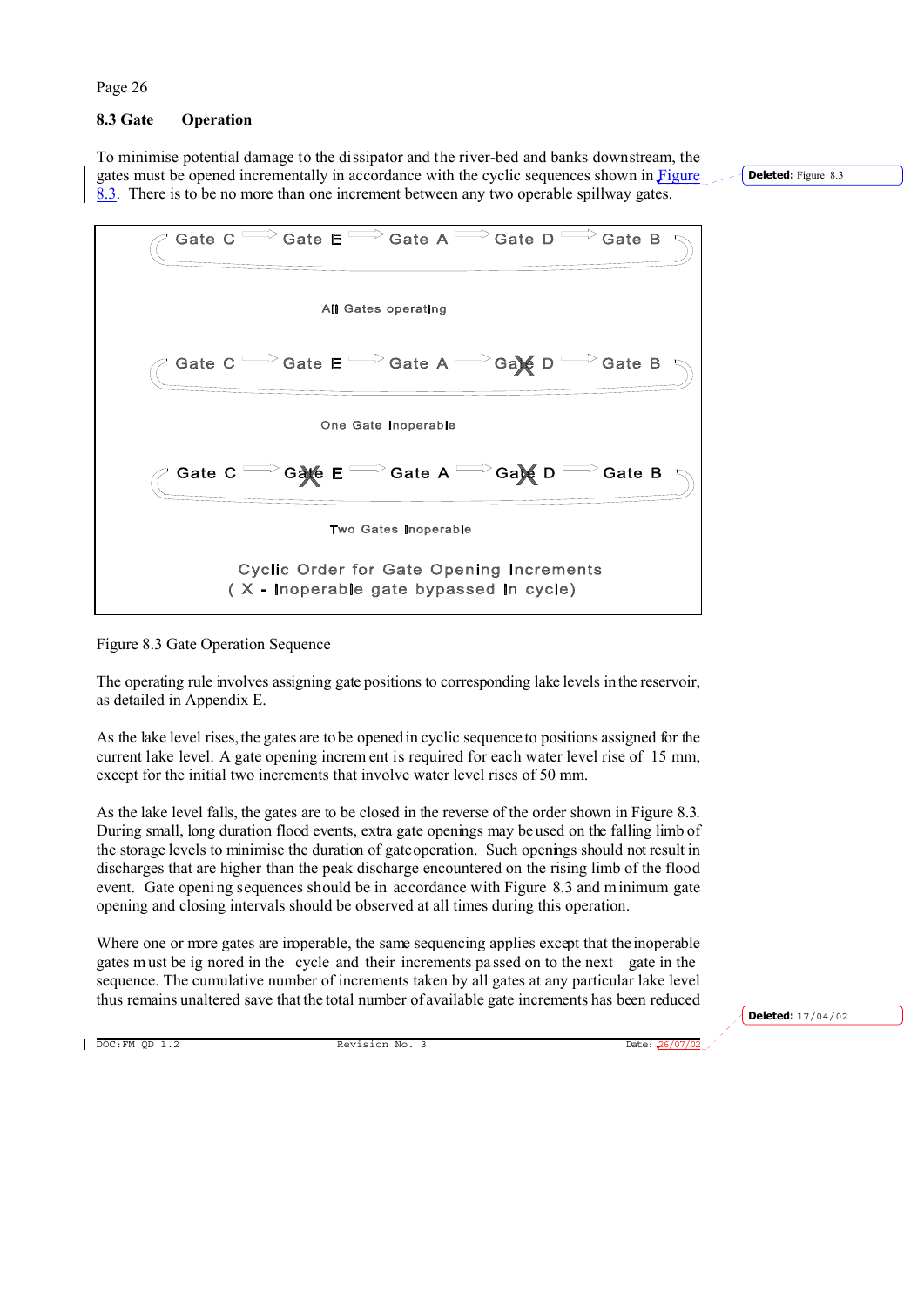by inoperable gates. The process is illustrated in Figure 8.3 where inoperable gates have been crossed out.

Appendix E contains tables of gate position settings against lake levels for the situations where all gates are operating and where one gate is inoperable.

The minimum time interval between increments of gates in the spillway must be determined by prevailing circumstances. Short time intervals between successive increments of the gates can cause surging of the riverdownstream of the dam. This is undesirable as it may damage banks or put at risk near-st ream po pulation and property. The adopt ion of long periods between increments could resu lt in excessive maximum flood l evels wit hin t he dam. Th e hi gher maximum flood levels are associated with higher probabilities of damage or failure of the dam.

It is therefore necessary to consider two situations for the operation of the gates:

- (1) Gradually varying lake levels where long intervals between gate increments are sufficient to control the lake level; and
- (2) Rapidly varying lake levels where high inflows are causing the lake level to rise rapidly.

In the case of gradually varying lake levels, the m inimum time interval between successi ve operations of any spillway gate must be determined by the lake level as shown below:

| <b>Opening Interval</b><br><b>Lake Level</b> |                  | <b>Closing Interval</b> |
|----------------------------------------------|------------------|-------------------------|
| Below EL 39.9 m                              | $15 \text{ min}$ | $15 \text{ min}$        |
| EL 39.9 to 40.5 m                            | $10 \text{ min}$ | $10 \text{ min}$        |
| Above EL 40.5 m                              | 5 min            | 5 min                   |

#### **8.4 Oper ating Procedure**

Spillway gates are to be opened to successi ve settings in t he order specified in Ap pendix E subject to the provisions of Section 8.3 above.

<span id="page-26-0"></span>If, because of compliance with the provisions of Se ction 8.3 and the high inflow rate, the minimum gate s ettings o f App endix E canno t be maintained, the time intervals bet ween successive openings are to be halved.

If the actual gate settings fall more than three settings below the cumulative number of minimum settings of Table E.1, then successive gate operations are to be carried out as rapidly as possible until the minimum settings are achieved.

As soon as the lake level begins to fall, the gates are to be closed in the order specified in Appendix E. At no time are the gate settings to be less than those specified in Appendix E. As noted in Section 8.3 for small floods of long duration, additional gate openings may be

 $DC:FM$  QD 1.2 Revision No. 3 Date:  $26/07/04$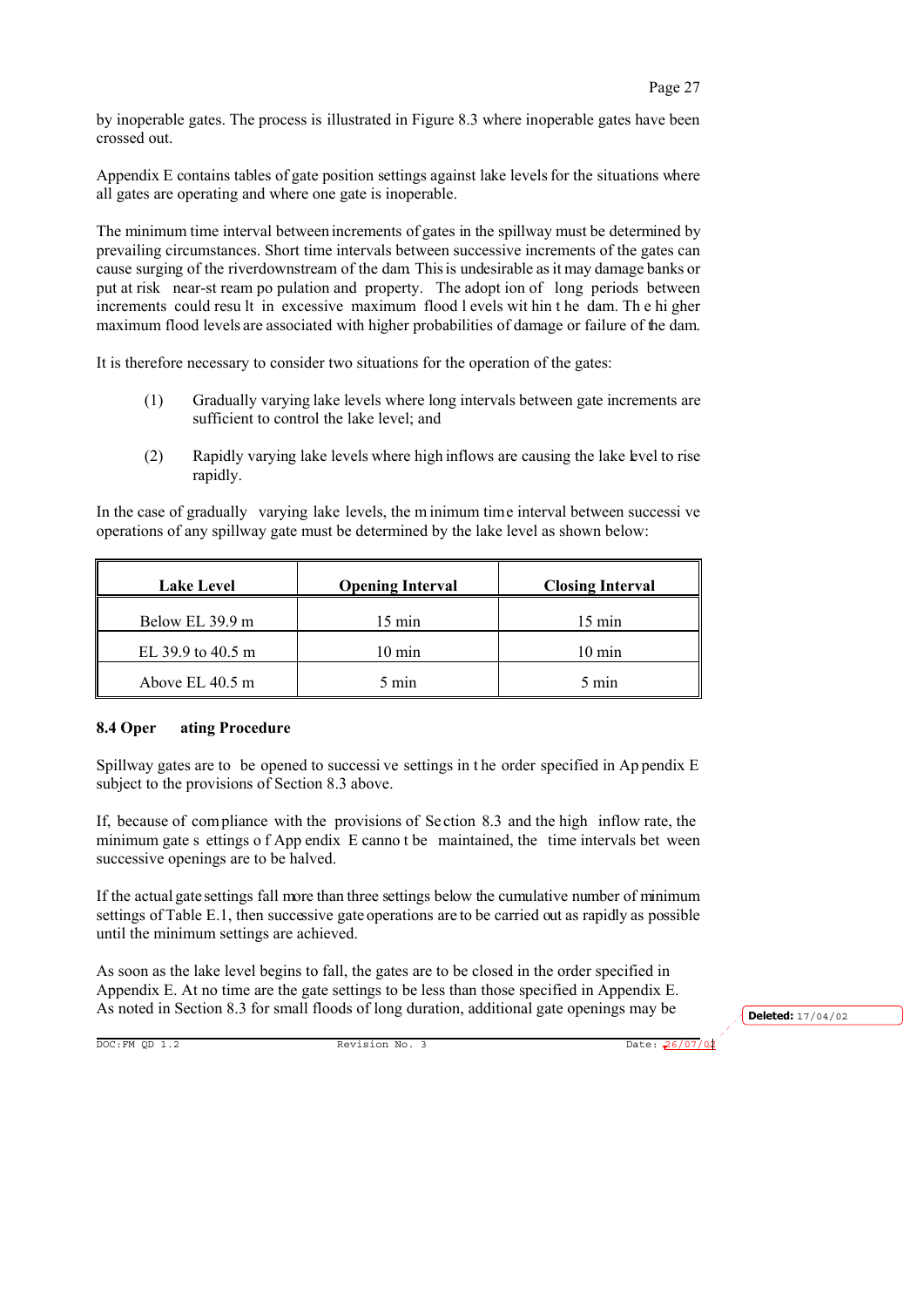used to reduce the duration of gate operation. Such openings should not result in discharges that are higher than the peak discharge encountered on the rising limb of the flood event. Gate opening sequences should be in accordance with Figure 3 and minimum gate opening and closing intervals should be observed at all times during this operation.

To prevent the stranding of fish downstream of North Pine Dam after flood events final closure should be as slow as practicable and whenever practicable, closure should be on a weekend so that volunteer rescuers can be mobilised.

The last gate closing is to take place when the lake level falls to EL 39.550.

DOC:FM QD 1.2 Revision No. 3 Date: 26/07/02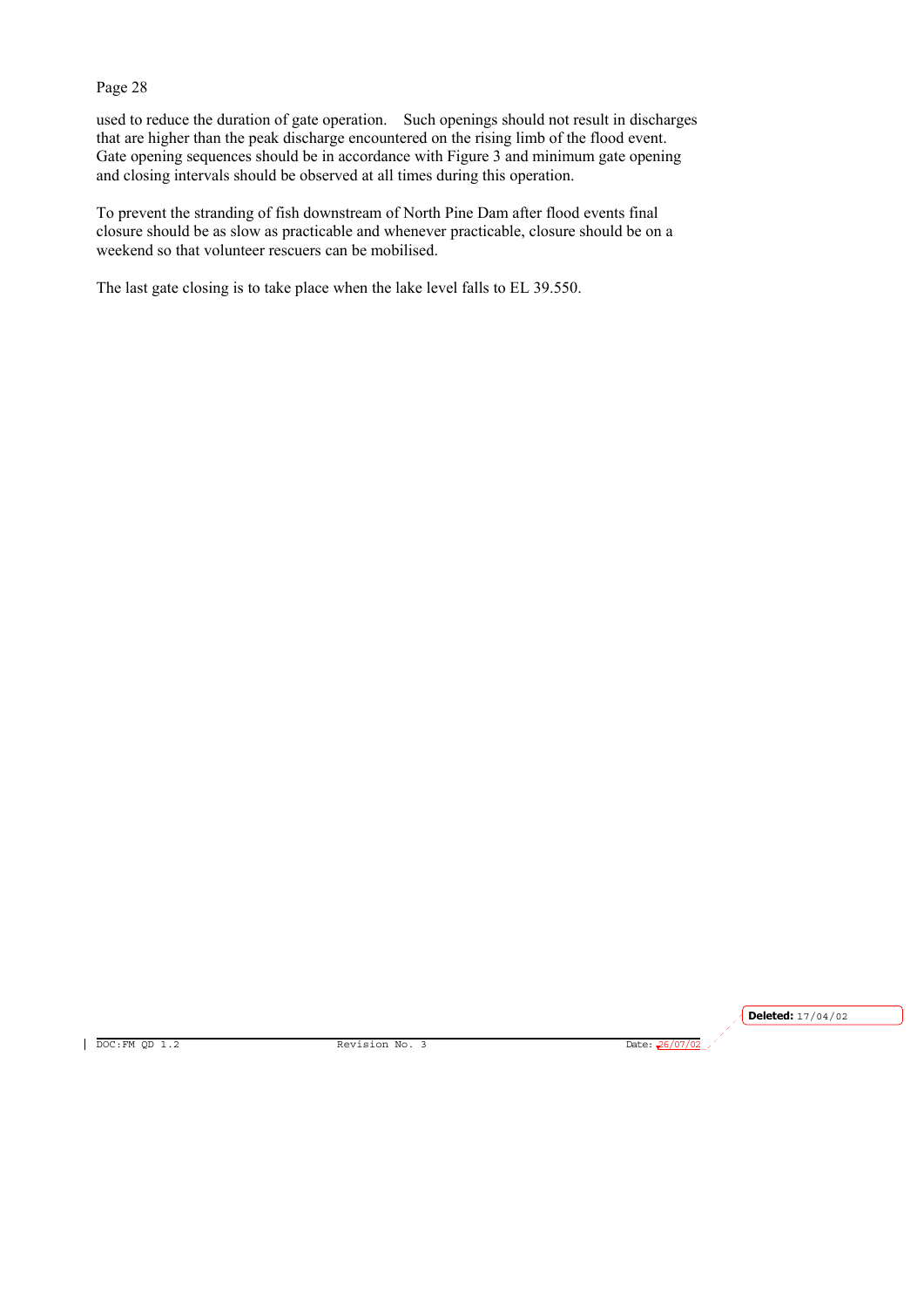## <span id="page-28-0"></span>**9 EMERGENCY**

#### **9.1 Introducti on**

<span id="page-28-1"></span>While every care has been exercised in the designand construction of the dam, there still remains a low risk that the dam may develop an emergency condition either through flood events or other causes. Experience elsewhere in the world s uggests that vigilance is requ ired to recogni se emergency flood conditions such as:

- Occurrence of a much larger flood than discharge capacity of the dam;
- Occurrence of a series of large storms in a short period;
- Failure of one or more gates during a flood;
- Development of a piping failure through the embankment;
- Damage to the dam by earthquake;
- Damage to the dam as an act of war or terrorism;
- Other rarer mechanisms.

Responses to th ese and o ther conditions are included in separate Emergency Action Plans.

#### **9.2 Communications Failure**

In the event of normal communications being lost between the Flood Operations Engineer and North Pine dam, the Dam Supervisor is to adopt the procedure set out in Section 8.3 above.

#### <span id="page-28-2"></span>**9.3 Spillway Gate/Gates Out of Service**

In the event of one or more spillway gates being out of service, the remaining operable gates are to be opened in the cyclic order as shown in Figure 8.3.

<span id="page-28-3"></span>The provisions of Section 8.3 are to be applied in this case also.

#### **9.4 E quipment Failure**

In the event of an electrical failure of the gate lifting machinery, the gates are to be operated using the auxiliary compressed air drive mechanism.

<span id="page-28-4"></span>Further details of the auxiliary equipment are contained in Appendix F.

 $DC:FMQD 1.2$  Revision No. 3 Date:  $26/07/02$ 

**Deleted:** 17/04/02

**Deleted:** e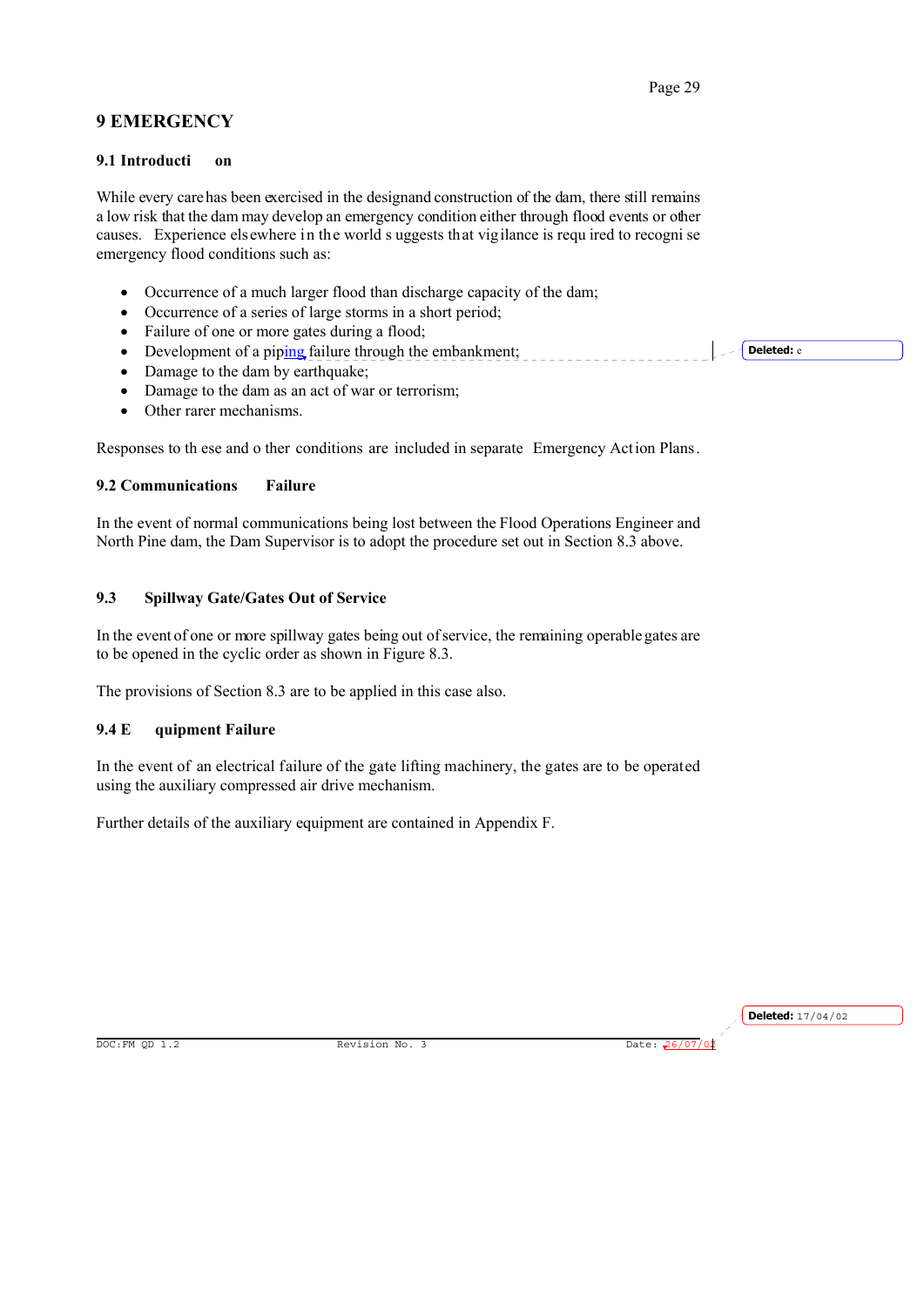## <span id="page-29-0"></span>**APPENDIX A EXTRACT FROM ACT**

#### **EXTRACT FROM WATER ACT 2000**

#### **Division 2 – Flood Mitigation**

#### **Owners of certain dams must prepare flood mitigation manual**

- 496.(1) A regulation may nominate an owner of a dam as an owner who must prepare a manual (a "flood mitigation manual") of operational procedures for flood mitigation for the dam.
- (2) The regulation must nominate the time by which the owner must comply with section 497(1).

#### **Approving flood mitigation manual**

497.(1) The owner must give the chief executive a copy of the flood mitigation manual for the chief executive's approval.

(2) The chief executive may, by gazette notice, approve the manual.

(3) The approval may be for a period of not more than 5 years.

(4) The chief executive may get advice from an advisory council before approving the manual.

#### **Amending flood mitigation manual**

498.(1) The chief executive may require the owner, by notice, to amend the flood mitigation manual.

(2) The owner must comply with the chief executive's request under subsection (1).

- (3) The chief executive must, by gazette notice, approve the manual as amended.
- (4) The approval of the manual as amended must be for-
	- (a) the balance of the period of the approval for the manual before amendment; or

(b) a period of not more than 5 years from the day the manual as amended was approved.

(5) The chief executive may get advice from an advisory council before approving the manual as amended.

#### **Regular reviews of flood mitigation manual**

499. Before the approval for the flood mitigation manual expires, the owner must-

(a) review, and if necessary, update the manual; and  $\sqrt{\frac{\text{Deleteed: } 17/04/02}{\text{Deleteed: } 17/04/02}}}$ 

| DOC:FM QD 1.2 Revision No. 3 Date: 26/07/02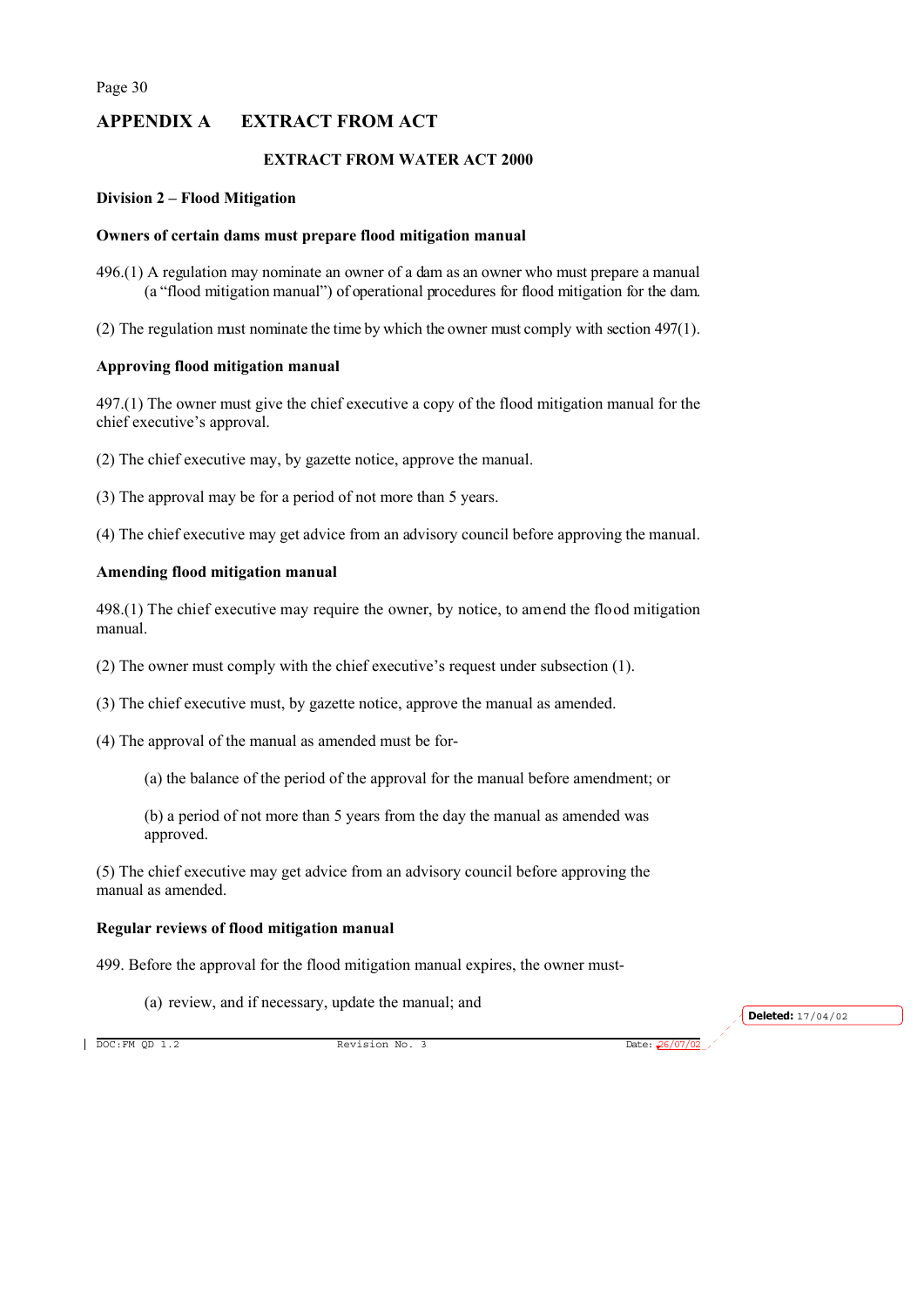(b) give a copy of it to the chief executive under section 497.

#### **Protection from liability for complying with flood mitigation manual**

500.(1) The chief executive or a member of the council does not incur civil liability for an act done, or omission made, honestly and without negligence under this division.

(2) An owner who observes the operational procedures in a flood mitigation manual approved by the chief executive does not incur civil liability for an act done, or omission made, honestly and without negligence in observing the procedures.

(3) If subsection (1) or (2) prevents civil liability attaching to a person, the liability attaches instead to the State.

(4) In this section-

"**owner**" includes-

- (a) a director of the owner or operator of the dam; or
- (b) an employee of the owner or operator of the dam; or
- (c) an agent of the owner or operator of the dam.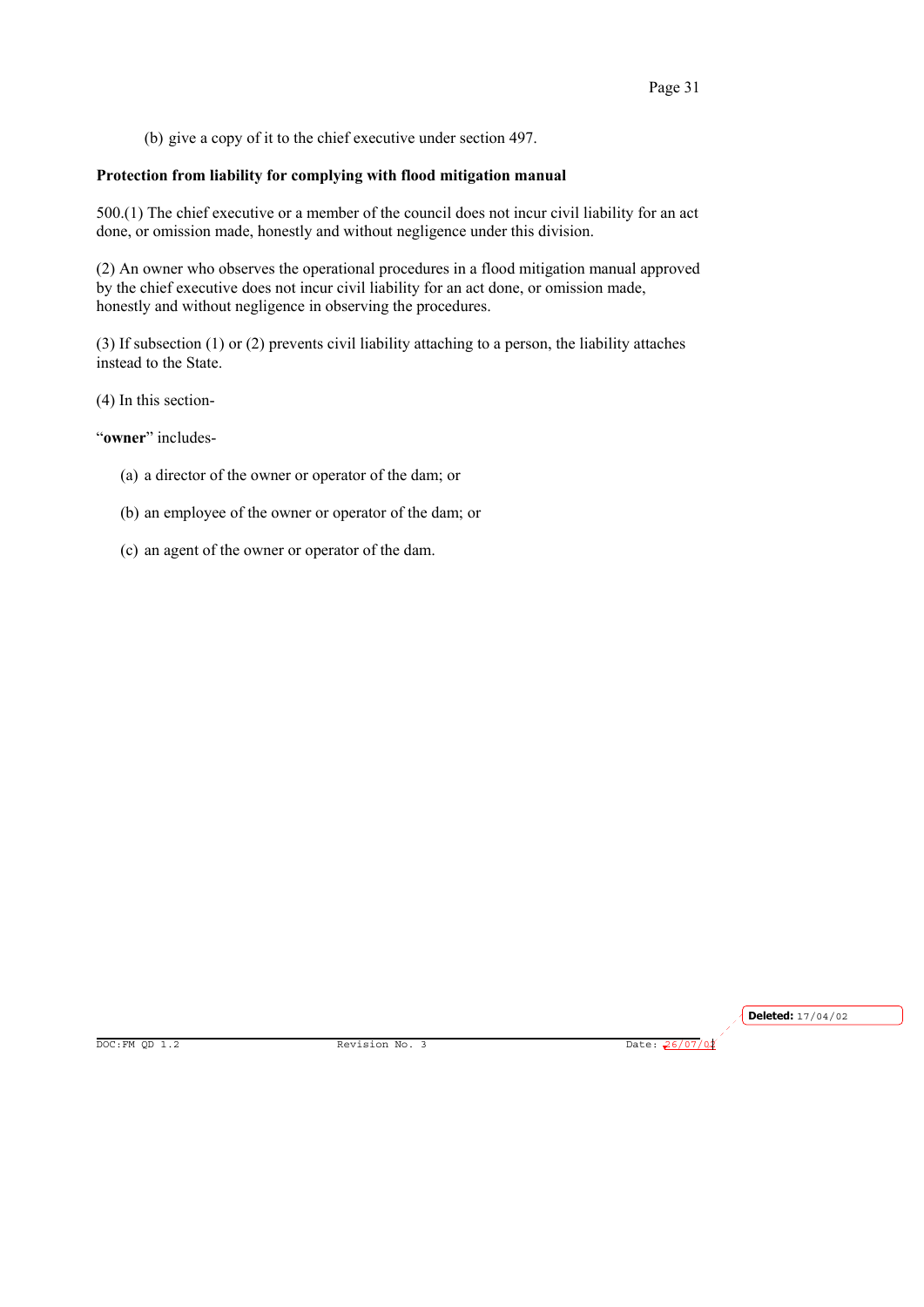**OF**

## <span id="page-31-0"></span>**APPENDIX B AGENCIES HOLDING DOCUMENTS**

#### **AGENCIES HOLDING CONTROLLED DOCUMENTS**

#### **MANUAL OF OPERATIONAL PROCEDURES FOR FLOOD RELEASES FRO M NOR TH PINE DAM**

| Dam Owner                           | South East Queensland Water Corporation                                                                             |
|-------------------------------------|---------------------------------------------------------------------------------------------------------------------|
| <b>Emergency Services</b>           | Department of Emergency Services,<br><b>Disaster Management Service</b><br>Brisbane City Counter Disaster Committee |
|                                     | Pine Rivers Shire Counter Disaster<br>Committee                                                                     |
|                                     |                                                                                                                     |
| Severe Weather Warning Authority    | Bureau of Meteorology                                                                                               |
| Primary Response Authorities        | Brisbane City Council                                                                                               |
|                                     | Pine Rivers Shire Council                                                                                           |
| Regulator                           | Department of Natural Resources and<br>Mines                                                                        |
| Schedule of Authorities, Appendix C | Persons listed in Appendix C                                                                                        |

The Corporation must keep a register of contact persons for controlled documents (Section 1.9 refers).

**DOC:FM QD 1.2** Revision No. 3 Date: 26/07/02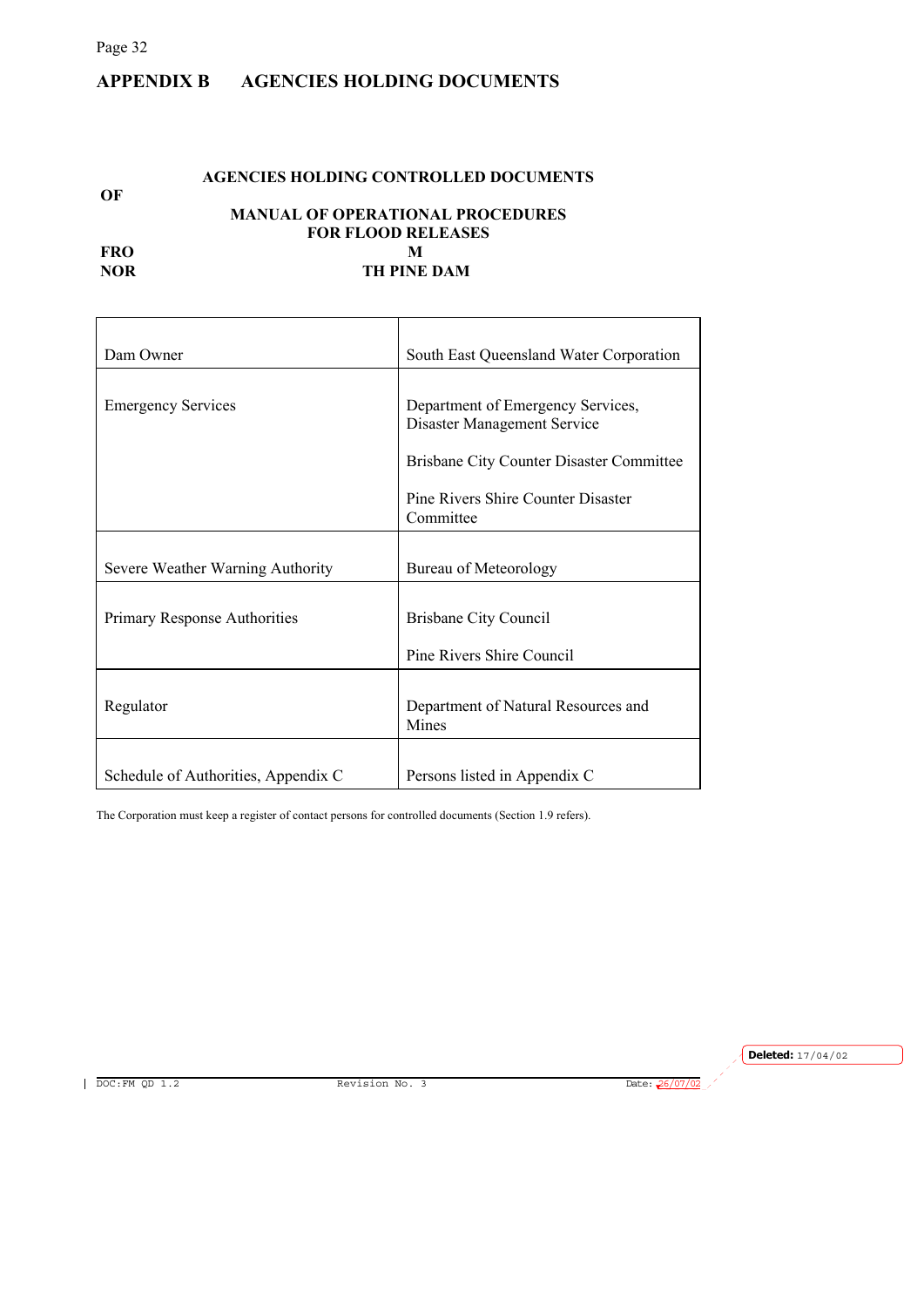## **APPENDIX C SCHEDULE OF AUTHORITIES**

<span id="page-32-0"></span>

| <b>AUTHORITY</b>                    | <b>AGENCY/</b><br><b>PERSON</b>                                       | <b>APPROVED</b><br>BY  | <b>APPROVAL</b><br><b>DATE</b>     | <b>REFERENCE</b> |
|-------------------------------------|-----------------------------------------------------------------------|------------------------|------------------------------------|------------------|
| Senior Flood Operations<br>Engineer | Robert Arnold Ayre<br>SunWater                                        | <b>Chief Executive</b> | Date of approval<br>of this Manual |                  |
|                                     | John Lawrence Ruffini<br>Department of Natural Resources<br>and Mines | <b>Chief Executive</b> | Date of approval<br>of this Manual |                  |
| Flood Operations Engineer           | Peter Hugh Allen<br>Department of Natural Resources<br>and Mines      | <b>Chief Executive</b> | Date of approval<br>of this Manual |                  |
|                                     | Robert Arnold Ayre<br>SunWater                                        | <b>Chief Executive</b> | Date of approval<br>of this Manual |                  |
|                                     | John Lawrence Ruffini<br>Department of Natural Resources<br>and Mines | <b>Chief Executive</b> | Date of approval<br>of this Manual |                  |
|                                     | Donald James Cock<br>Department of Natural Resources<br>and Mines     | <b>Chief Executive</b> | Date of approval<br>of this Manual |                  |
|                                     | Toby Leonard McGrath<br>SunWater                                      | <b>Chief Executive</b> | Date of Approval<br>of this Manual |                  |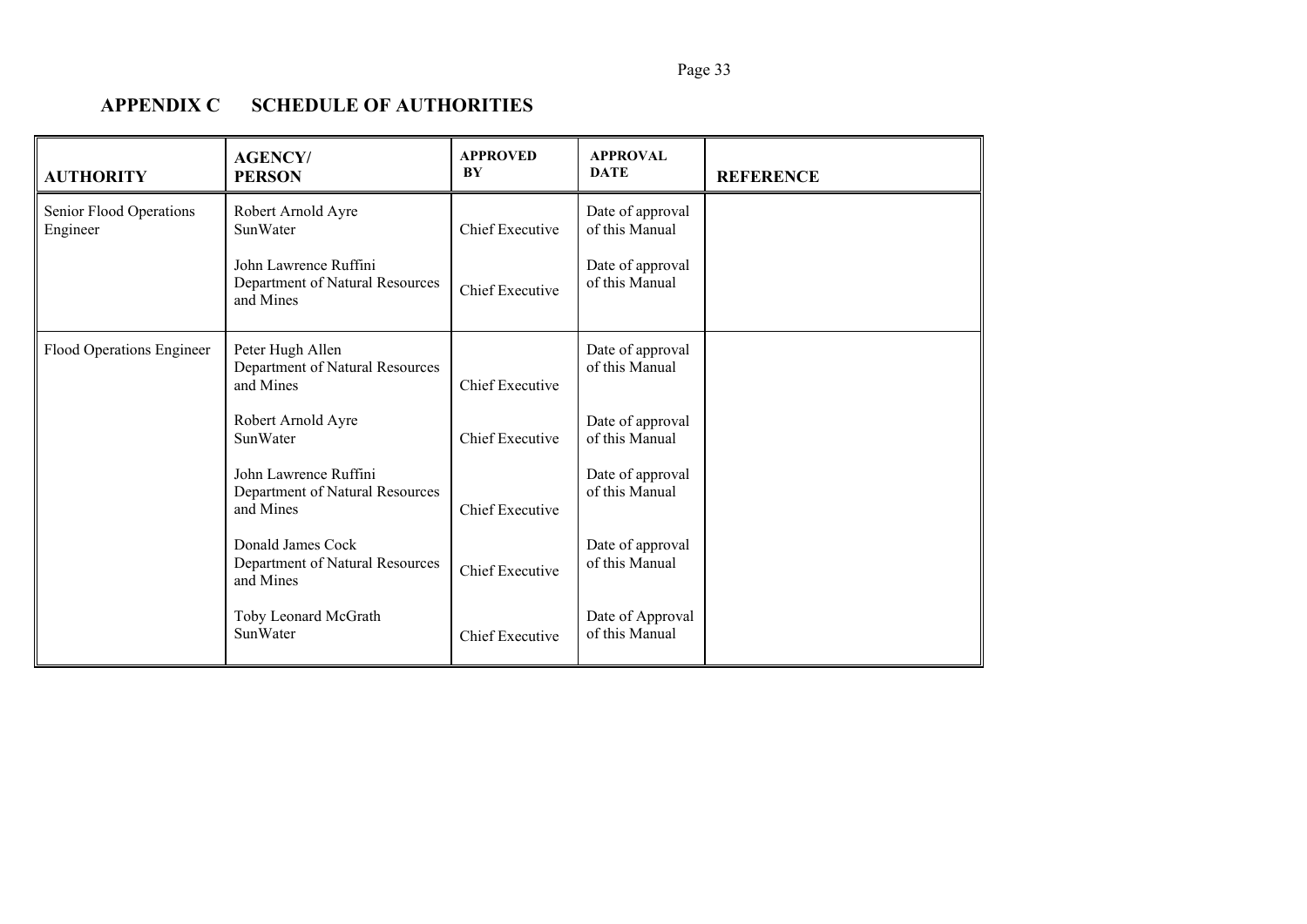## <span id="page-33-0"></span>**APPENDIX D KEY REFERENCE LOCATIONS**

#### **PINE RIVERS SHIRE**

|                                                           | <b>FLOOD CLASSIFICATION</b> |          |              |                |
|-----------------------------------------------------------|-----------------------------|----------|--------------|----------------|
| Gauge                                                     | Mi<br>nor                   | Moderate | <b>Major</b> | 74 Flood<br>19 |
| Grant Street,<br>Whiteside                                | an y release<br>fro m dam   |          |              |                |
| Railway Bridge,<br>Wyllie Park,<br>Petrie                 | 4.0                         | 5.0      | 6.0          | 5.1            |
| Railway Bridge,<br>South Pine River,<br><b>Bald Hills</b> |                             | 3.5      | 6.0          | 5.18           |

Values are in metres AHD

Dam Supervisor to close gates on road approaches to the Grant Street causeway before releases occur (Section 8.2 refers).

**DOC:FM QD 1.2** Revision No. 3 Date: 26/07/02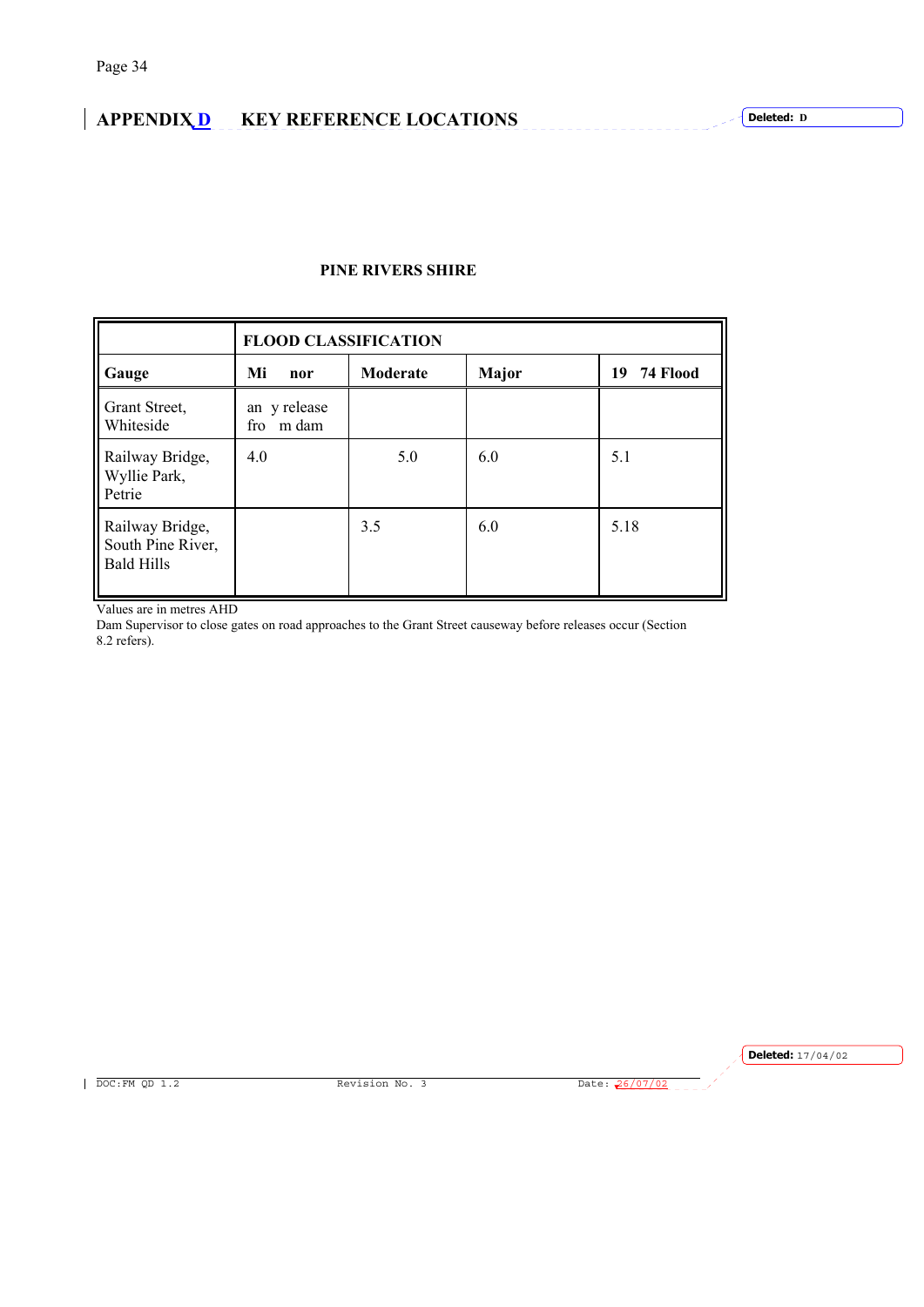## <span id="page-34-0"></span>**APPENDIX E TABLES OF GATE SETTINGS**

#### **Object of Tables:**

To provide the target gate settings for any particular lake level in situations when all gates are operational or when one gate is inoperable.

#### **Method of Use:**

For rising lake level:

As the lake surface reaches each level shown in the left column, one gate has to be opened to the next setting. This continues until the lim it of m ovement of the gates (setting 23) is reached.

For falling lake level:

As the lake surface falls below each level shown in the left column, one gate has to be closed to the next setting.

#### **Cautionary Notes:**

- (1) The discharges shown in the right hand columns of Tables E are estimates only and may be revised when actual measurements can be taken.
- (2) The actual openings of the gates are set by electro-mechanical controls. As no direc t measurement of gate position is available and these settings could drift with time, the actual openings m ay vary slightly from those originally determined. The di scharges indicated are estimated on the basis of the design openings.

| Gate                                                   | Gate                                                                                                     | Top of                                                                                                               | Gate                                                           | Gate                                                                                            | Top of                                                                                                     |
|--------------------------------------------------------|----------------------------------------------------------------------------------------------------------|----------------------------------------------------------------------------------------------------------------------|----------------------------------------------------------------|-------------------------------------------------------------------------------------------------|------------------------------------------------------------------------------------------------------------|
| Setting                                                | Opening (m)                                                                                              | Gate (EL)                                                                                                            | Setting                                                        | Opening (m)                                                                                     | Gate (EL)                                                                                                  |
| 2<br>3<br>4<br>5<br>6<br>7<br>8<br>9<br>10<br>11<br>12 | 0.152<br>0.457<br>0.762<br>1.067<br>1.372<br>1.676<br>1.981<br>2.286<br>2.591<br>2.896<br>3.200<br>3.505 | 40.362<br>40.547<br>40.720<br>40.886<br>41.041<br>41.185<br>41.316<br>41.349<br>41.549<br>41.650<br>41.740<br>41.817 | 13<br>14<br>15<br>16<br>17<br>18<br>19<br>20<br>21<br>22<br>23 | 3.810<br>4.115<br>4.420<br>4.724<br>5.029<br>5.334<br>5.639<br>5.944<br>6.248<br>6.553<br>6.858 | 41.885<br>41.940<br>41.984<br>42.016<br>42.037<br>42.047<br>42.047<br>42.047<br>42.047<br>42.047<br>42.047 |

Design Spillway Gate Settings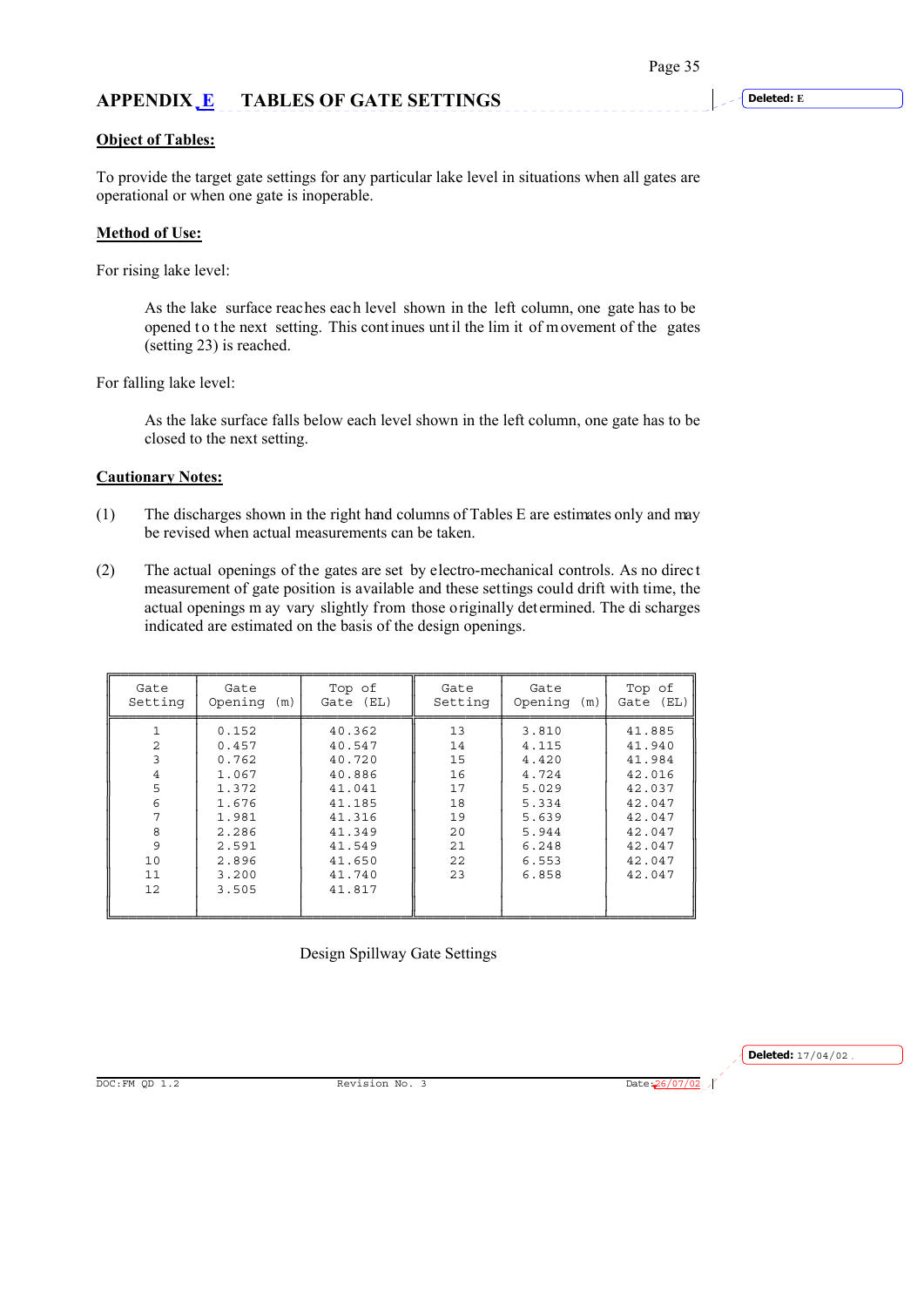| closed<br>39.600<br>closed<br>closed<br>closed<br>closed<br>$\mathbf 0$<br>closed<br>closed<br>closed<br>closed<br>39.650<br>1<br>19<br>$\mathbf 1$<br>39.700<br>closed<br>closed<br>closed<br>38<br>1<br>39.715<br>closed<br>$\mathbf 1$<br>closed<br>1<br>57<br>$\mathbf 1$<br>closed<br>$\mathbf 1$<br>1<br>39.730<br>$\mathbf{1}$<br>1<br>77<br>39.745<br>$\mathbf 1$<br>$\mathbf 1$<br>$\mathbf 1$<br>1<br>96<br>1<br>$\overline{2}$<br>39.760<br>$\mathbf 1$<br>$\mathbf 1$<br>$\mathbf 1$<br>$\mathbf 1$<br>130<br>$\mathbf 1$<br>$\overline{c}$<br>$\mathbf 1$<br>2<br>39.775<br>1<br>164<br>39.790<br>2<br>$\mathbf 1$<br>$\overline{c}$<br>$\mathbf 1$<br>2<br>198<br>$\overline{c}$<br>$\overline{c}$<br>$\overline{2}$<br>$\mathbf{1}$<br>$\overline{2}$<br>39.805<br>233<br>$\overline{c}$<br>$\overline{c}$<br>$\overline{c}$<br>$\overline{\mathbf{c}}$<br>$\overline{\mathbf{c}}$<br>39.820<br>267<br>$\overline{c}$<br>$\overline{c}$<br>2<br>$\overline{c}$<br>3<br>39.835<br>$\overline{c}$<br>$\overline{c}$<br>3<br>$\overline{c}$<br>3<br>39.850<br>329<br>3<br>$\overline{c}$<br>3<br>$\overline{c}$<br>3<br>39.865<br>360<br>3<br>$\overline{c}$<br>3<br>3<br>3<br>39.880<br>391<br>3<br>3<br>3<br>3<br>3<br>423<br>39.895<br>3<br>3<br>3<br>3<br>39.910<br>$\overline{4}$<br>452<br>3<br>3<br>3<br>$\overline{4}$<br>4<br>39.925<br>481<br>3<br>3<br>4<br>39.940<br>4<br>4<br>39.955<br>$\overline{4}$<br>3<br>$\overline{4}$<br>$\overline{4}$<br>$\overline{4}$<br>540<br>$\overline{4}$<br>39.970<br>4<br>$\overline{4}$<br>4<br>$\overline{4}$<br>570<br>4<br>4<br>5<br>4<br>4<br>599<br>39.985<br>4<br>4<br>5<br>$\overline{4}$<br>5<br>628<br>40.000<br>5<br>5<br>5<br>$\overline{4}$<br>4<br>657<br>40.015<br>5<br>5<br>5<br>40.030<br>$\overline{4}$<br>5<br>5<br>5<br>5<br>5<br>5<br>40.045<br>716<br>5<br>5<br>5<br>5<br>6<br>40.060<br>745<br>5<br>5<br>5<br>6<br>40.075<br>6<br>775<br>5<br>40.090<br>6<br>5<br>805<br>6<br>6<br>5<br>6<br>40.105<br>6<br>6<br>6<br>835<br>6<br>6<br>6<br>6<br>6<br>40.120<br>40.135<br>896<br>6<br>6<br>7<br>6<br>6<br>40.150<br>6<br>6<br>7<br>6<br>7<br>927<br>7<br>6<br>7<br>6<br>7<br>40.165<br>957<br>40.180<br>7<br>7<br>7<br>7<br>6<br>40.195<br>7<br>7<br>7<br>7<br>7<br>7<br>7<br>7<br>7<br>40.210<br>8<br>40.225<br>7<br>7<br>8<br>7<br>8<br>$40.240\,$<br>8<br>7<br>8<br>7<br>8<br>7<br>40.255<br>8<br>8<br>8<br>8<br>40.270<br>8<br>8<br>8<br>8<br>8<br>40.285<br>8<br>8<br>9<br>8<br>8<br>8<br>8<br>9<br>8<br>9<br>40.300<br>9<br>40.315<br>9<br>8<br>9<br>8<br>40.330<br>9<br>8<br>9<br>9<br>9<br>9<br>9<br>9<br>9<br>9<br>40.345<br>40.360<br>9<br>9<br>10<br>9<br>9 | LEVEL<br>(m AHD) | GATE A | GATE B | GATE C | GATE D | GATE E | <b>DISCHARGE</b><br>(CUMECS)                                                                                                                            |
|-----------------------------------------------------------------------------------------------------------------------------------------------------------------------------------------------------------------------------------------------------------------------------------------------------------------------------------------------------------------------------------------------------------------------------------------------------------------------------------------------------------------------------------------------------------------------------------------------------------------------------------------------------------------------------------------------------------------------------------------------------------------------------------------------------------------------------------------------------------------------------------------------------------------------------------------------------------------------------------------------------------------------------------------------------------------------------------------------------------------------------------------------------------------------------------------------------------------------------------------------------------------------------------------------------------------------------------------------------------------------------------------------------------------------------------------------------------------------------------------------------------------------------------------------------------------------------------------------------------------------------------------------------------------------------------------------------------------------------------------------------------------------------------------------------------------------------------------------------------------------------------------------------------------------------------------------------------------------------------------------------------------------------------------------------------------------------------------------------------------------------------------------------------------------------------------------------------------------------------------------------------------------------------------------------------------------------------------------------------------------------------------------------------------------------------------------------------------------------------------------------------------------------------------------------------------------------------------------------------------------------------------------------------|------------------|--------|--------|--------|--------|--------|---------------------------------------------------------------------------------------------------------------------------------------------------------|
| 10<br>9<br>40.390<br>10<br>9<br>10<br>9<br>10<br>40.405<br>10<br>10<br>10                                                                                                                                                                                                                                                                                                                                                                                                                                                                                                                                                                                                                                                                                                                                                                                                                                                                                                                                                                                                                                                                                                                                                                                                                                                                                                                                                                                                                                                                                                                                                                                                                                                                                                                                                                                                                                                                                                                                                                                                                                                                                                                                                                                                                                                                                                                                                                                                                                                                                                                                                                                 | 40.375           | 9      | 9      | 10     | 9      | 10     | 298<br>511<br>686<br>866<br>988<br>1019<br>1048<br>1078<br>1108<br>1137<br>1167<br>1198<br>1229<br>1259<br>1290<br>1321<br>1352<br>1383<br>1413<br>1444 |

Table E.1 - MINIMUM GATE SETTINGS FOR NORTH PINE DAM (All gates are operational)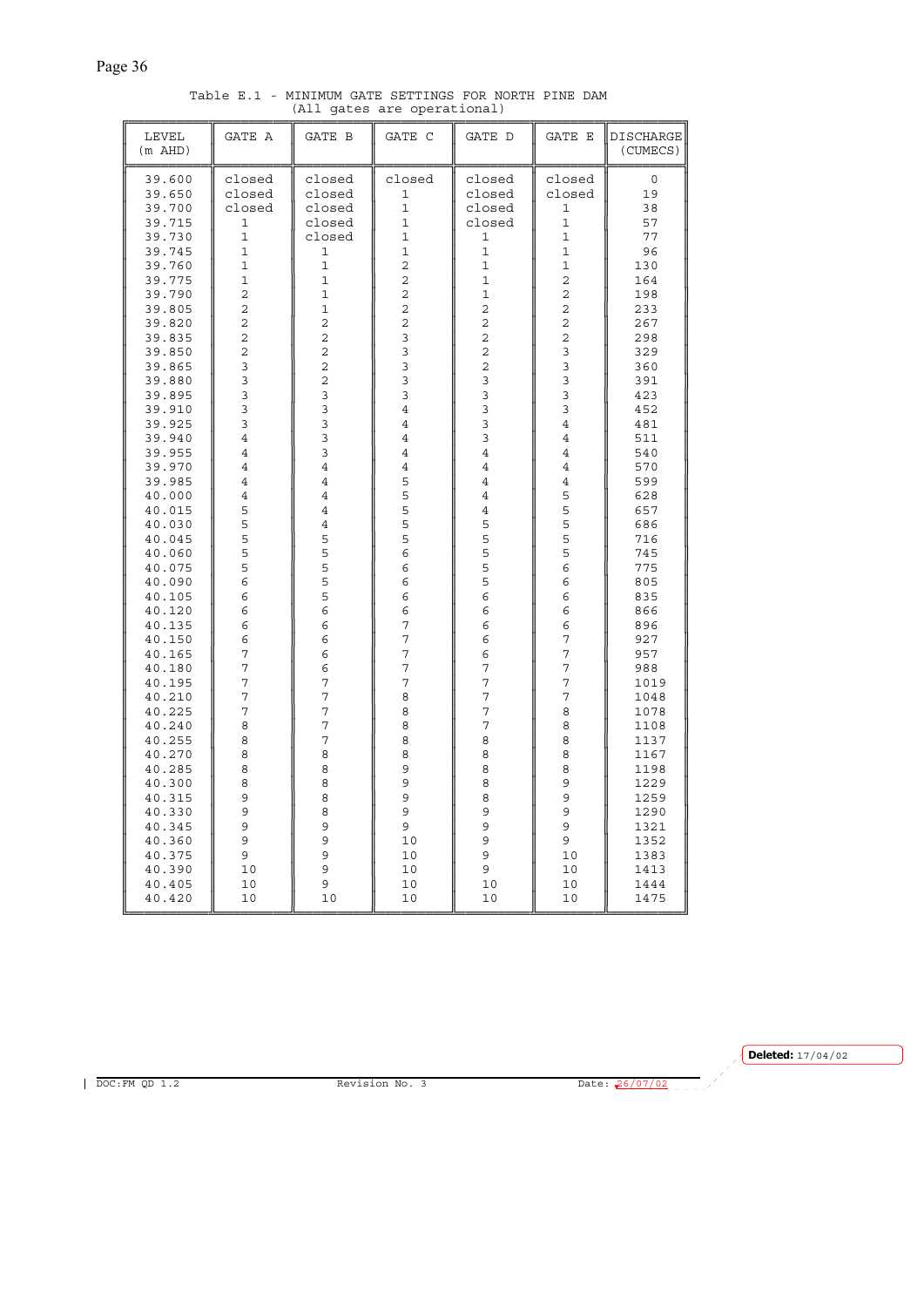| LEVEL<br>(m AHD) | GATE A | GATE B | GATE C | GATE D | GATE E | DISCHARGE<br>(CUMECS) |
|------------------|--------|--------|--------|--------|--------|-----------------------|
| 40.435           | 10     | 10     | 11     | 10     | 10     | 1507                  |
| 40.450           | 10     | 10     | 11     | 10     | 11     | 1538                  |
| 40.465           | 11     | 10     | 11     | 10     | 11     | 1570                  |
| 40.480           | 11     | 10     | 11     | 11     | 11     | 1602                  |
| 40.495           | 11     | 11     | 11     | 11     | $11\,$ | 1633                  |
| 40.510           | 11     | 11     | 12     | 11     | 11     | 1663                  |
| 40.525           | 11     | 11     | 12     | 11     | 12     | 1692                  |
| 40.540           | 12     | 11     | 12     | 11     | 12     | 1721                  |
| 40.555           | 12     | 11     | 12     | 12     | 12     | 1751                  |
| 40.570           | 12     | 12     | 12     | 12     | 12     | 1781                  |
| 40.585           | 12     | 12     | 13     | 12     | 12     | 1808                  |
| 40.600           | 12     | 12     | 13     | 12     | 13     | 1836                  |
| 40.615           | 13     | 12     | 13     | 12     | 13     | 1864                  |
| 40.630           | 13     | 12     | 13     | 13     | 13     | 1892                  |
| 40.645           | 13     | 13     | 13     | 13     | 13     | 1920                  |
| 40.660           | 13     | 13     | 14     | 13     | 13     | 1947                  |
| 40.675           | 13     | 13     | 14     | 13     | 14     | 1975                  |
| 40.690           | 14     | 13     | 14     | 13     | 14     | 2002                  |
| 40.705           | 14     | 13     | 14     | 14     | 14     | 2030                  |
| 40.720           | 14     | 14     | 14     | 14     | 14     | 2057                  |
| 40.735           | 14     | 14     | 15     | 14     | 14     | 2084                  |
| 40.750           | 14     | 14     | 15     | 14     | 15     | 2111                  |
| 40.765           | 15     | 14     | 15     | 14     | 15     | 2138                  |
| 40.780           | 15     | 14     | 15     | 15     | 15     | 2165                  |
| 40.795           | 15     | 15     | 15     | 15     | 15     | 2192                  |
| 40.810           | 15     | 15     | 16     | 15     | 15     | 2218                  |
| 40.825           | 15     | 15     | 16     | 15     | 16     | 2244                  |
| 40.840           | 16     | 15     | 16     | 15     | 16     | 2270                  |
| 40.855           | 16     | 15     | 16     | 16     | 16     | 2297                  |
| 40.870           | 16     | 16     | 16     | 16     | 16     | 2323                  |
| 40.885           | 16     | 16     | 17     | 16     | 16     | 2349                  |
| 40.900           | 16     | 16     | 17     | 16     | 17     | 2375                  |
| 40.915           | 17     | 16     | 17     | 16     | 17     | 2400                  |
| 40.930           | 17     | 16     | 17     | 17     | 17     | 2426                  |
| 40.945           | 17     | 17     | 17     | 17     | 17     | 2452                  |
| 40.960           | 17     | 17     | 18     | 17     | 17     | 2477                  |
| 40.975           | 17     | 17     | 18     | 17     | 18     | 2503                  |
| 40.990           | 18     | 17     | 18     | 17     | 18     | 2528                  |
| 41.005           | 18     | 17     | 18     | 18     | 18     | 2553                  |
| 41.020           | 18     | 18     | 18     | 18     | 18     | 2579                  |
| 41.035           | 18     | 18     | 19     | 18     | 18     | 2603                  |
| 41.050           | 18     | 18     | 19     | 18     | 19     | 2628                  |
| 41.065           | 19     | 18     | 19     | 18     | 19     | 2653                  |
| 41.080           | 19     | 18     | 19     | 19     | 19     | 2677                  |
| 41.095           | 19     | 19     | 19     | 19     | 19     | 2702                  |
| 41.110           | 19     | 19     | 20     | 19     | 19     | 2895                  |
| 41.125           | 19     | 19     | 20     | 19     | 20     | 3090                  |
| 41.140           | 20     | 19     | 20     | 19     | 20     | 3288                  |
| 41.155           | 20     | 19     | 20     | 20     | 20     | 3489                  |

Table E.1 - MINIMUM GATE SETTINGS FOR NORTH PINE DAM (Continued) (All gates are operational)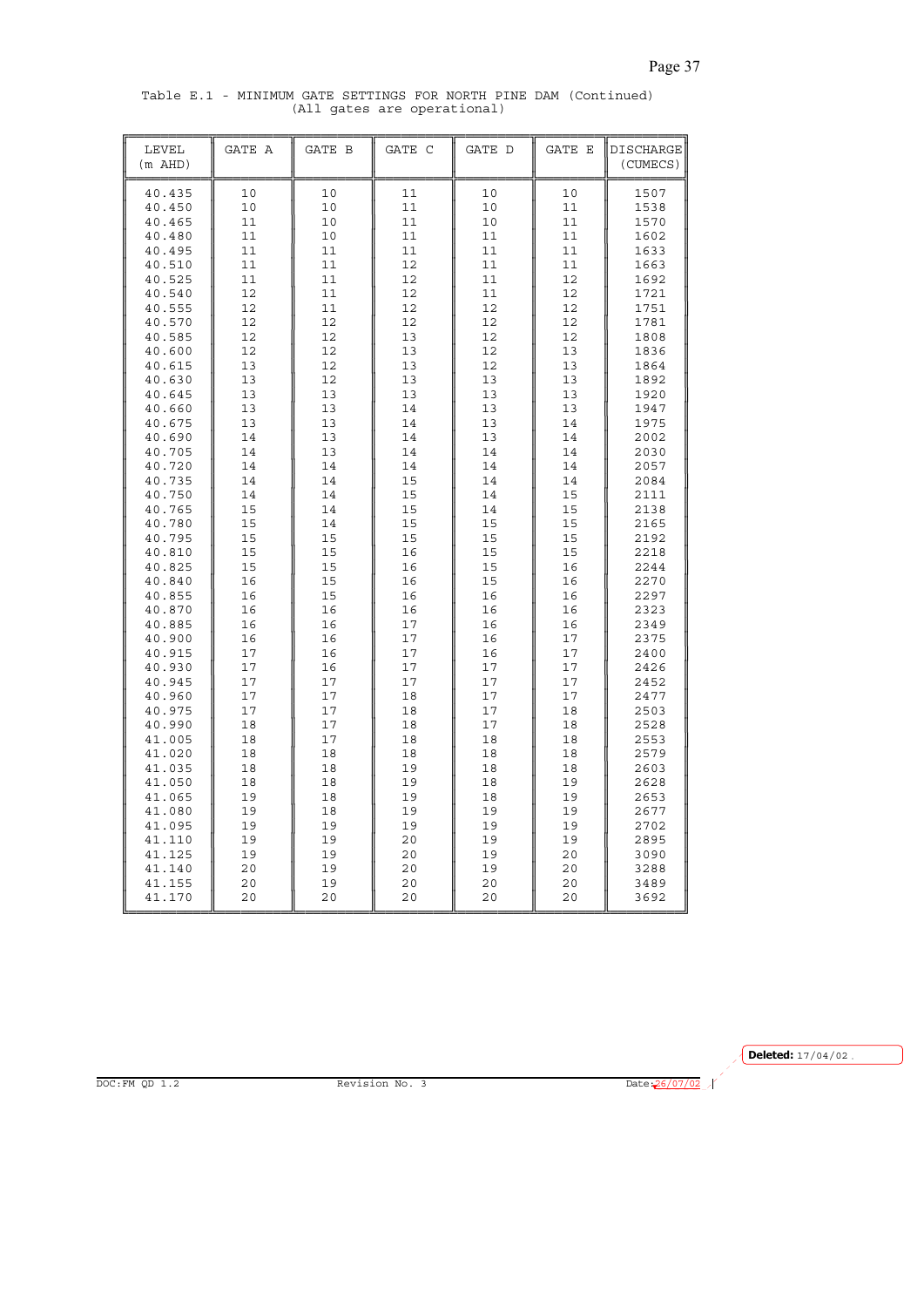| ι. |  |
|----|--|
|    |  |

| LEVEL<br>(m AHD) | GATE A | GATE B | GATE C | GATE D | GATE E | DISCHARGE <br>(CUMECS) |
|------------------|--------|--------|--------|--------|--------|------------------------|
| 41.185           | 20     | 20     | 21     | 20     | 20     | 3702                   |
| 41.200           | 20     | 20     | 21     | 20     | 21     | 3712                   |
| 41.215           | 21     | 20     | 21     | 20     | 21     | 3366                   |
| 41.230           | 21     | 20     | 21     | 21     | 21     | 3553                   |
| 41.245           | 21     | 21     | 21     | 21     | 21     | 3742                   |
| 41.260           | 21     | 21     | 22     | 21     | 21     | 3752                   |
| 41.275           | 21     | 21     | 22     | 21     | 22     | 3762                   |
| 41.290           | 22     | 21     | 22     | 21     | 22     | 3772                   |
| 41.305           | 22     | 21     | 22     | 22     | 22     | 3782                   |
| 41.320           | 22     | 22     | 22     | 22     | 22     | 3792                   |
| 41.335           | 22     | 22     | 23     | 22     | 22     | 3802                   |
| 41.350           | 22     | 22     | 23     | 22     | 23     | 3812                   |
| 41.365           | 23     | 22     | 23     | 22     | 23     | 3822                   |
| 41.380           | 23     | 22     | 23     | 23     | 23     | 3832                   |
| 41.395           | 23     | 23     | 23     | 23     | 23     | 3842                   |

Table E.1 - MINIMUM GATE SETTINGS FOR NORTH PINE DAM (Continued) (All gates are operational)

DOC:FM QD 1.2 Revision No. 3 Date: 26/07/02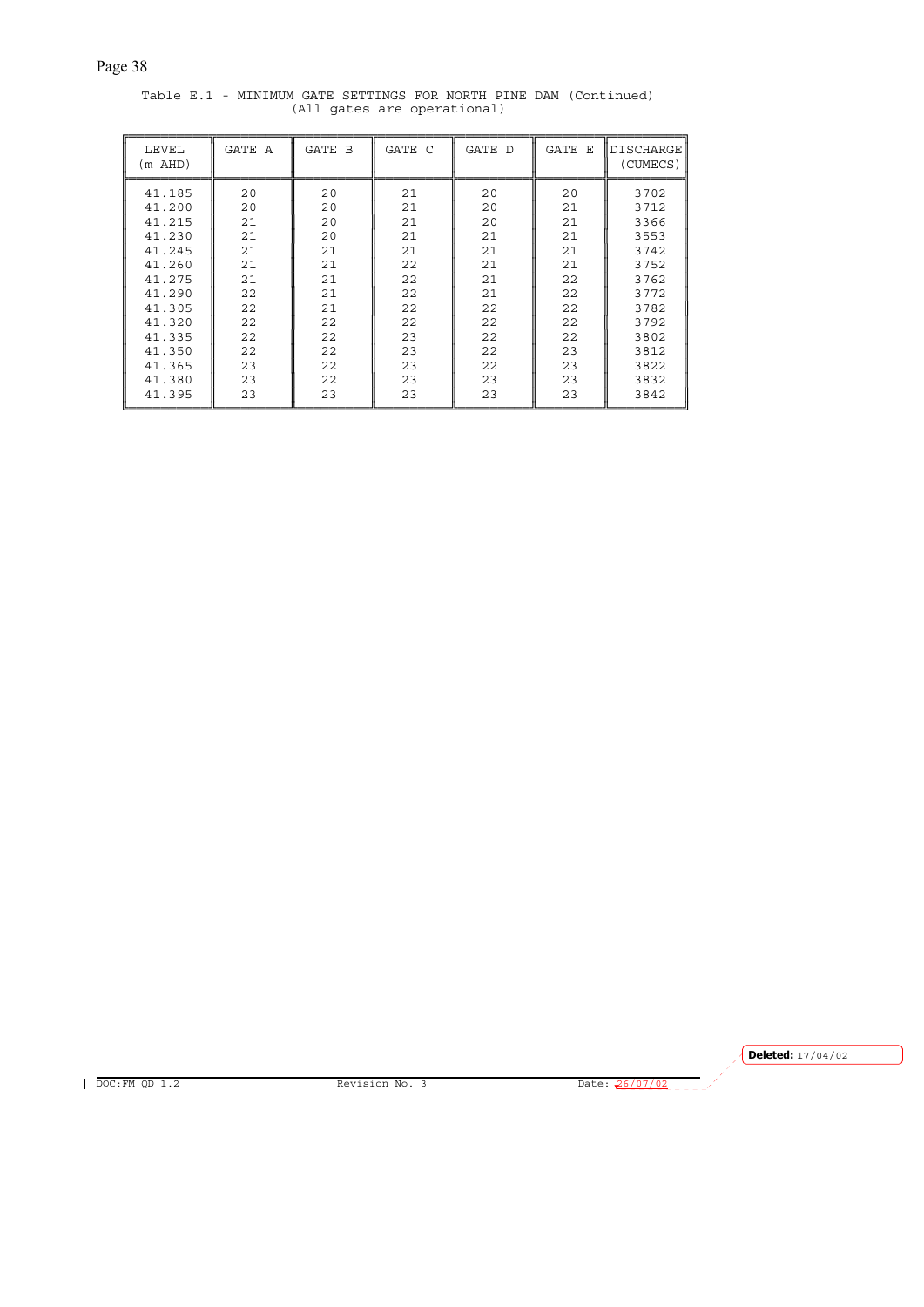| LEVEL<br>(m AHD) | GATE A     | GATE B         | GATE C         | GATE D         | GATE E         | <b>DISCHARGE</b><br>(CUMECS) |
|------------------|------------|----------------|----------------|----------------|----------------|------------------------------|
| 39.600           | inoperable | closed         | closed         | closed         | closed         | 0                            |
| 39.650           | inoperable | closed         | $\mathbf 1$    | closed         | closed         | 19                           |
| 39.700           | inoperable | closed         | $\mathbf{1}$   | closed         | $\mathbf{1}$   | 38                           |
| 39.715           | inoperable | $\Omega$       | $\mathbf{1}$   | $\mathbf 1$    | $\mathbf{1}$   | 57                           |
| 39.730           | inoperable | $\mathbf{1}$   | $\mathbf{1}$   | $\mathbf 1$    | $\mathbf{1}$   | 77                           |
| 39.750           | inoperable | $\mathbf 1$    | $\overline{c}$ | $\mathbf{1}$   | $\mathbf 1$    | 111                          |
| 39.765           | inoperable | $\mathbf{1}$   | $\overline{2}$ | $\mathbf{1}$   | $\overline{2}$ | 145                          |
| 39.780           | inoperable | $\mathbf{1}$   | $\overline{2}$ | $\overline{2}$ | $\overline{2}$ | 179                          |
| 39.795           | inoperable | $\overline{c}$ | 2              | 2              | $\overline{2}$ | 213                          |
| 39.810           | inoperable | $\overline{2}$ | 3              | $\overline{c}$ | $\overline{2}$ | 244                          |
| 39.825           | inoperable | 2              | 3              | 2              | 3              | 275                          |
| 39.840           | inoperable | $\overline{c}$ | 3              | 3              | 3              | 306                          |
| 39.855           | inoperable | 3              | 3              | 3              | 3              | 337                          |
| 39.870           | inoperable | 3              | $\overline{4}$ | 3              | 3              | 366                          |
| 39.885           | inoperable | 3              | 4              | 3              | 4              | 396                          |
| 39.900           | inoperable | 3              | $\overline{4}$ | $\overline{4}$ | 4              | 425                          |
| 39.915           | inoperable | $\overline{4}$ | 4              | $\overline{4}$ | 4              | 454                          |
| 39.930           | inoperable | 4              | 5              | $\overline{4}$ | 4              | 483                          |
| 39.945           | inoperable | 4              | 5              | $\overline{4}$ | 5              | 512                          |
| 39.960           | inoperable | $\overline{4}$ | 5              | 5              | 5              | 541                          |
| 39.975           | inoperable | 5              | 5              | 5              | 5              | 570                          |
| 39.990           | inoperable | 5              | 6              | 5              | 5              | 599                          |
| 40.005           | inoperable | 5              | 6              | 5              | 6              | 629                          |
| 40.020           | inoperable | 5              | 6              | 6              | 6              | 659                          |
| 40.035           | inoperable | 6              | 6              | 6              | 6              | 689                          |
| 40.050           | inoperable | 6              | 7              | 6              | 6              | 719                          |
| 40.065           | inoperable | 6              | 7              | 6              | 7              | 749                          |
| 40.080           | inoperable | 6              | 7              | 7              | 7              | 779                          |
| 40.095           | inoperable | 7              | 7              | 7              | 7              | 810                          |
| 40.110           |            | 7              | 8              | 7              | 7              | 839                          |
|                  | inoperable | 7              | 8              | 7              | 8              |                              |
| 40.125           | inoperable |                |                |                |                | 868                          |
| 40.140           | inoperable | 7              | 8              | 8              | 8              | 897                          |
| 40.155           | inoperable | 8              | 8              | 8              | 8              | 926                          |
| 40.170           | inoperable | 8              | 9              | 8              | 8              | 956                          |
| 40.185           | inoperable | 8              | 9              | 8              | 9              | 987                          |
| 40.200           | inoperable | 8              | 9<br>9         | 9              | 9<br>9         | 1017                         |
| 40.215           | inoperable | 9              |                | 9              |                | 1047                         |
| 40.230           | inoperable | 9              | 10             | 9              | 9              | 1077                         |
| 40.245           | inoperable | 9              | 10             | 9              | 10             | 1108                         |
| 40.260           | inoperable | 9              | 10             | 10             | 10             | 1138                         |
| 40.275           | inoperable | 10             | 10             | 10             | 10             | 1168                         |
| 40.290           | inoperable | 10             | 11             | 10             | 10             | 1199                         |
| 40.305           | inoperable | 10             | 11             | 10             | 11             | 1230                         |
| 40.320           | inoperable | 10             | 11             | 11             | 11             | 1261                         |
| 40.335           | inoperable | 11             | 11             | 11             | 11             | 1292                         |
| 40.350           | inoperable | 11             | 12             | 11             | 11             | 1321                         |
| 40.365           | inoperable | 11             | 12             | 11             | 12             | 1350                         |
| 40.380           | inoperable | 11             | 12             | 12             | 12             | 1379                         |
| 40.395           | inoperable | 12             | 12             | 12             | 12             | 1408                         |
| 40.410           | inoperable | 12             | 13             | 12             | 12             | 1435                         |
|                  |            |                |                |                |                |                              |

Table E.2 - MINIMUM GATE SETTINGS FOR NORTH PINE DAM (GATE A STUCK OR INOPERABLE)

╚═════════╩══════════╩═════════╩═════════╩═════════╩════════╩═════════╝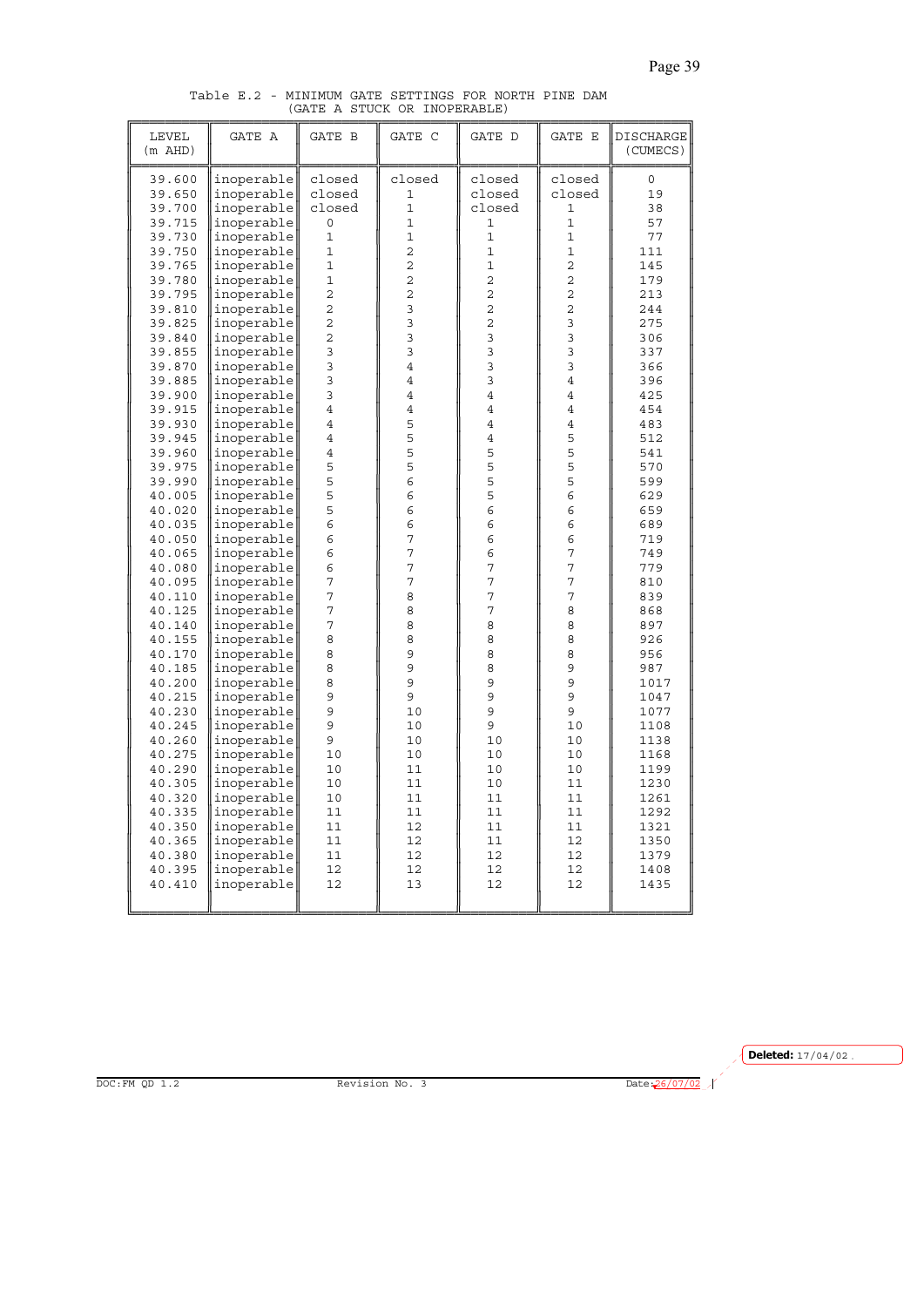| LEVEL<br>(m AHD) | GATE A     | GATE B | GATE C | GATE D | GATE E | <b>DISCHARGE</b><br>(CUMECS) |
|------------------|------------|--------|--------|--------|--------|------------------------------|
| 40.425           | inoperable | 12     | 13     | 12     | 13     | 1462                         |
| 40.440           | inoperable | 12     | 13     | 13     | 13     | 1489                         |
| 40.455           | inoperable | 13     | 13     | 13     | 13     | 1517                         |
| 40.470           | inoperable | 13     | 14     | 13     | 13     | 1543                         |
| 40.485           | inoperable | 13     | 14     | 13     | 14     | 1570                         |
| 40.500           | inoperable | 13     | 14     | 14     | 14     | 1597                         |
| 40.515           | inoperable | 14     | 14     | 14     | 14     | 1623                         |
| 40.530           | inoperable | 14     | 15     | 14     | 14     | 1649                         |
| 40.545           | inoperable | 14     | 15     | 14     | 15     | 1675                         |
| 40.560           | inoperable | 14     | 15     | 15     | 15     | 1702                         |
| 40.575           | inoperable | 15     | 15     | 15     | 15     | 1728                         |
| 40.590           | inoperable | 15     | 16     | 15     | 15     | 1753                         |
| 40.605           | inoperable | 15     | 16     | 15     | 16     | 1779                         |
| 40.620           | inoperable | 15     | 16     | 16     | 16     | 1804                         |
| 40.635           | inoperable | 16     | 16     | 16     | 16     | 1830                         |
| 40.650           | inoperable | 16     | 17     | 16     | 16     | 1855                         |
| 40.665           | inoperable | 16     | 17     | 16     | 17     | 1879                         |
| 40.680           | inoperable | 16     | 17     | 17     | 17     | 1904                         |
| 40.695           | inoperable | 17     | 17     | 17     | 17     | 1929                         |
| 40.710           | inoperable | 17     | 18     | 17     | 17     | 1954                         |
| 40.725           | inoperable | 17     | 18     | 17     | 18     | 1978                         |
| 40.740           | inoperable | 17     | 18     | 18     | 18     | 2002                         |
| 40.755           | inoperable | 18     | 18     | 18     | 18     | 2027                         |
| 40.770           | inoperable | 18     | 19     | 18     | 18     | 2050                         |
| 40.785           | inoperable | 18     | 19     | 18     | 19     | 2074                         |
| 40.800           | inoperable | 18     | 19     | 19     | 19     | 2097                         |
| 40.815           | inoperable | 19     | 19     | 19     | 19     | 2121                         |
| 40.830           | inoperable | 19     | 20     | 19     | 19     | 2290                         |
| 40.845           | inoperable | 19     | 20     | 19     | 20     | 2461                         |
| 40.860           | inoperable | 19     | 20     | 20     | 20     | 2634                         |
| 40.875           | inoperable | 20     | 20     | 20     | 20     | 2810                         |
| 40.890           | inoperable | 20     | 21     | 20     | 20     | 2818                         |
| 40.905           | inoperable | 20     | 21     | 20     | 21     | 2826                         |
| 40.920           | inoperable | 20     | 21     | 21     | 21     | 2835                         |
| 40.935           | inoperable | 21     | 21     | 21     | 21     | 2843                         |
| 40.950           | inoperable | 21     | 22     | 21     | 21     | 2851                         |
| 40.965           | inoperable | 21     | 22     | 21     | 22     | 2859                         |
| 40.980           | inoperable | 21     | 22     | 22     | 22     | 2867                         |
| 40.995           | inoperable | 22     | 22     | 22     | 22     | 2884                         |
| 41.010           | inoperable | 22     | 23     | 22     | 22     | 2893                         |
| 41.025           | inoperable | 22     | 23     | 22     | 23     | 2901                         |
| 41.040           | inoperable | 22     | 23     | 23     | 23     | 2909                         |
| 41.055           | inoperable | 23     | 23     | 23     | 23     | 2917                         |
| 41.070           | inoperable | 23     | 23     | 23     | 23     | 2926                         |
| 41.085           | inoperable | 23     | 23     | 23     | 23     | 2934                         |
| 41.100           | inoperable | 23     | 23     | 23     | 23     | 2942                         |
| 41.115           | inoperable | 23     | 23     | 23     | 23     | 2950                         |
| 41.130           | inoperable | 23     | 23     | 23     | 23     | 2959                         |
| 41.145           | inoperable | 23     | 23     | 23     | 23     | 2967                         |
| 41.160           | inoperable | 23     | 23     | 23     | 23     | 2975                         |
| 41.175           | inoperable | 23     | 23     | 23     | 23     | 2984                         |

#### Table E.2 - MINIMUM GATE SETTINGS FOR NORTH PINE DAM (Continued) (GATE A STUCK OR INOPERABLE)

 $\sqrt{DC:FM QD 1.2}$  Revision No. 3 Date:  $26/07/02$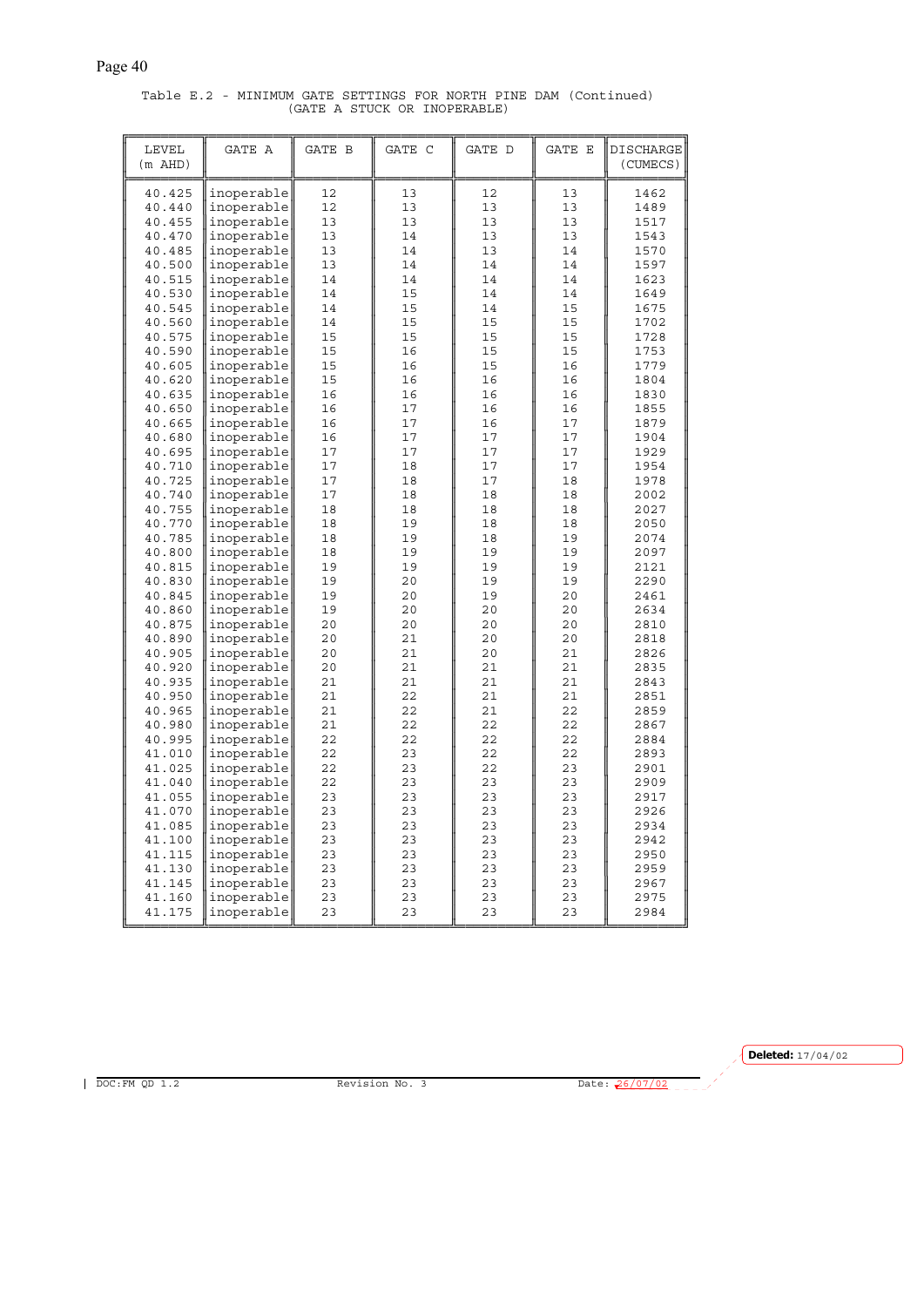| LEVEL<br>(m AHD)                                                                                                                                   | GATE A                                                                                                                                                                                                         | GATE B                                                                                 | GATE C                                                                                 | GATE D                                                                                 | GATE E                                                                                 | DISCHARGE <br>(CUMECS)                                                                                       |
|----------------------------------------------------------------------------------------------------------------------------------------------------|----------------------------------------------------------------------------------------------------------------------------------------------------------------------------------------------------------------|----------------------------------------------------------------------------------------|----------------------------------------------------------------------------------------|----------------------------------------------------------------------------------------|----------------------------------------------------------------------------------------|--------------------------------------------------------------------------------------------------------------|
| 41.190<br>41.205<br>41.220<br>41.235<br>41.250<br>41.265<br>41.280<br>41.295<br>41.310<br>41.325<br>41.340<br>41.355<br>41.370<br>41.385<br>41.400 | inoperable<br>inoperable<br>inoperable<br>inoperable<br>inoperable<br>inoperable<br>inoperable<br>inoperable<br>inoperable<br>inoperable<br>inoperable<br>inoperable<br>inoperable<br>inoperable<br>inoperable | 23<br>23<br>23<br>23<br>23<br>23<br>23<br>23<br>23<br>23<br>23<br>23<br>23<br>23<br>23 | 23<br>23<br>23<br>23<br>23<br>23<br>23<br>23<br>23<br>23<br>23<br>23<br>23<br>23<br>23 | 23<br>23<br>23<br>23<br>23<br>23<br>23<br>23<br>23<br>23<br>23<br>23<br>23<br>23<br>23 | 23<br>23<br>23<br>23<br>23<br>23<br>23<br>23<br>23<br>23<br>23<br>23<br>23<br>23<br>23 | 2992<br>3000<br>3009<br>3017<br>3025<br>3034<br>3042<br>2050<br>3059<br>3067<br>3075<br>3084<br>3092<br>3100 |

Table E.2 - MINIMUM GATE SETTINGS FOR NORTH PINE DAM (Continued) (GATE A STUCK OR INOPERABLE)

 $DC:FM QD 1.2$  Revision No. 3 Date: $26/07/02$  /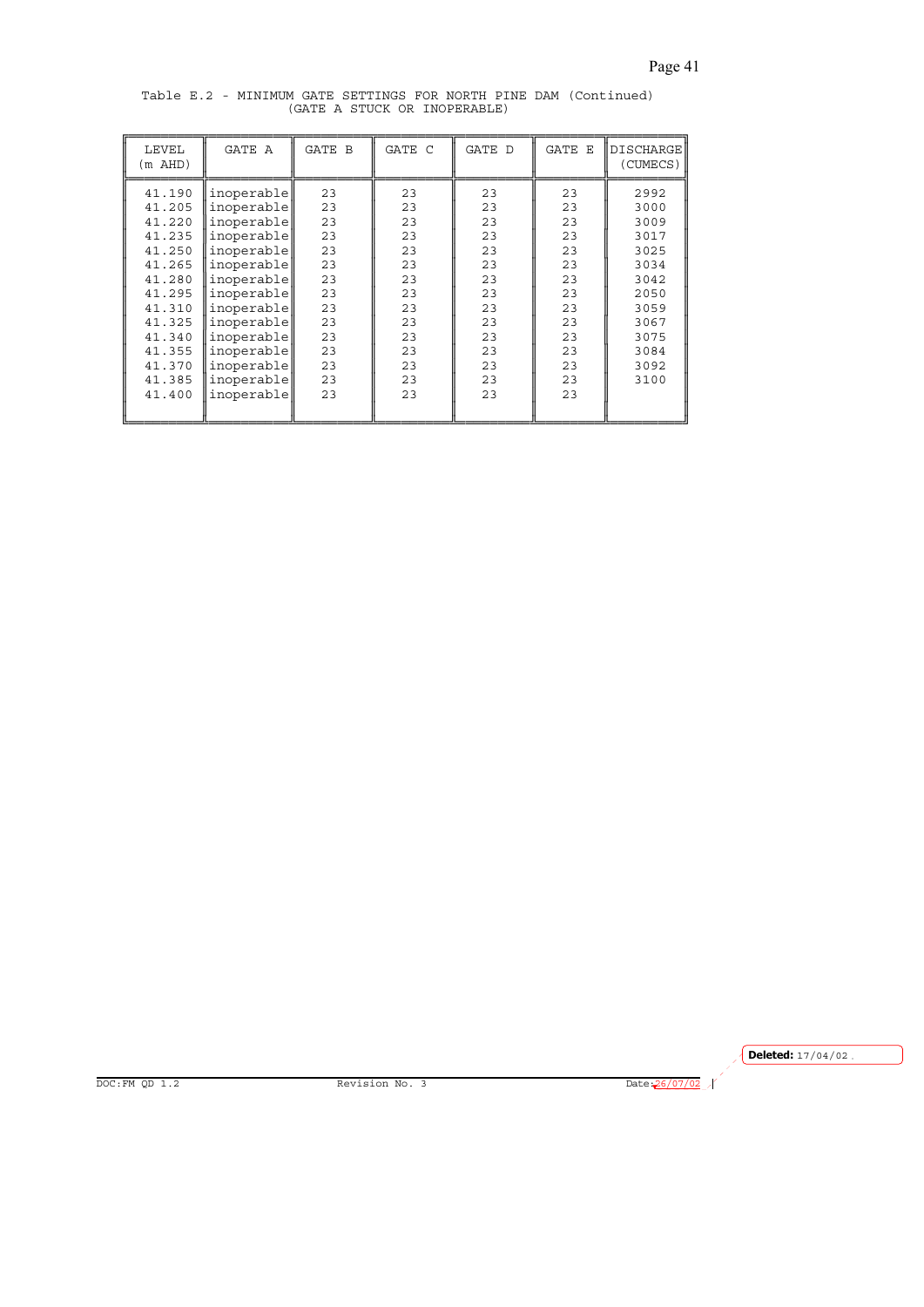| LEVEL<br>(m AHD) | GATE A         | GATE B     | GATE C         | GATE D         | GATE E         | <b>DISCHARGE</b><br>(CUMECS) |
|------------------|----------------|------------|----------------|----------------|----------------|------------------------------|
| 39.600           | closed         | inoperable | closed         | closed         | closed         | 0                            |
| 39.650           | closed         | inoperable | 1              | closed         | closed         | 19                           |
| 39.700           | closed         | inoperable | $\mathbf 1$    | closed         | 1              | 38                           |
| 39.715           | $\mathbf{1}$   | inoperable | $\mathbf 1$    | closed         | 1              | 57                           |
| 39.730           | 1              | inoperable | $\mathbf 1$    | 1              | 1              | 77                           |
| 39.750           | $\mathbf 1$    | inoperable | 2              | 1              | 1              | 111                          |
| 39.765           | $\mathbf 1$    | inoperable | $\overline{c}$ | 1              | $\overline{c}$ | 145                          |
| 39.780           | 2              | inoperable | 2              | 1              | 2              | 179                          |
| 39.795           | $\overline{2}$ | inoperable | 2              | 2              | $\overline{c}$ | 213                          |
| 39.810           | $\overline{2}$ | inoperable | 3              | $\overline{c}$ | $\overline{c}$ | 244                          |
| 39.825           | $\overline{c}$ | inoperable | 3              | $\overline{c}$ | 3              | 275                          |
| 39.840           | 3              | inoperable | 3              | $\overline{c}$ | 3              | 306                          |
| 39.855           | 3              | inoperable | 3              | 3              | 3              | 337                          |
| 39.870           | 3              | inoperable | $\overline{4}$ | 3              | 3              | 366                          |
| 39.885           | 3              | inoperable | 4              | 3              | 4              | 396                          |
| 39.900           | $\overline{4}$ | inoperable | 4              | 3              | 4              | 425                          |
| 39.915           | $\overline{4}$ | inoperable | 4              | 4              | 4              | 454                          |
| 39.930           | $\overline{4}$ | inoperable | 5              | 4              | 4              | 483                          |
| 39.945           | $\overline{4}$ | inoperable | 5              | 4              | 5              | 512                          |
| 39.960           | 5              | inoperable | 5              | 4              | 5              | 541                          |
| 39.975           | 5              | inoperable | 5              | 5              | 5              | 570                          |
| 39.990           | 5              | inoperable | 6              | 5              | 5              | 599                          |
| 40.005           | 5              | inoperable | 6              | 5              | 6              | 629                          |
| 40.020           | 6              | inoperable | 6              | 5              | 6              | 659                          |
| 40.035           | 6              | inoperable | 6              | 6              | 6              | 689                          |
| 40.050           | 6              | inoperable | 7              | 6              | 6              | 719                          |
| 40.065           | 6              | inoperable | 7              | 6              | 7              | 749                          |
| 40.080           | 7              | inoperable | 7              | 6              | 7              | 779                          |
| 40.095           | 7              | inoperable | 7              | 7              | 7              | 810                          |
| 40.110           | 7              | inoperable | 8              | 7              | 7              | 839                          |
| 40.125           | 7              | inoperable | 8              | 7              | 8              | 868                          |
| 40.140           | 8              | inoperable | 8              | 7              | 8              | 897                          |
| 40.155           | 8              | inoperable | 8              | 8              | 8              | 926                          |
| 40.170           | 8              | inoperable | 9              | 8              | 8              | 956                          |
| 40.185           | 8              | inoperable | 9              | 8              | 9              | 987                          |
| 40.200           | 9              | inoperable | 9              | 8              | 9              | 1017                         |
| 40.215           | 9              | inoperable | 9              | 9              | 9              | 1047                         |
| 40.230           | 9              | inoperable | 10             | 9              | 9              | 1077                         |
| 40.245           | 9              | inoperable | 10             | 9              | 10             | 1108                         |
| 40.260           | 10             | inoperable | 10             | 9              | 10             | 1138                         |
| 40.275           | 10             | inoperable | 10             | 10             | 10             | 1168                         |
| 40.290           | 10             | inoperable | 11             | 10             | 10             | 1199                         |
| 40.305           | 10             | inoperable | 11             | 10             | 11             | 1230                         |
| 40.320           | 11             | inoperable | 11             | 10             | 11             | 1261                         |
| 40.335           | 11             | inoperable | 11             | 11             | 11             | 1292                         |
| 40.350           | 11             | inoperable | 12             | 11             | 11             | 1321                         |
| 40.365           | 11             | inoperable | 12             | 11             | 12             | 1350                         |
| 40.380           | 12             | inoperable | 12             | 11             | 12             | 1379                         |
| 40.395           | 12             | inoperable | 12             | 12             | 12             | 1408                         |
| 40.410           | 12             | inoperable | 13             | 12             | 12             | 1435                         |

#### Table E.3 - MINIMUM GATE SETTINGS FOR NORTH PINE DAM (GATE B STUCK OR INOPERABLE)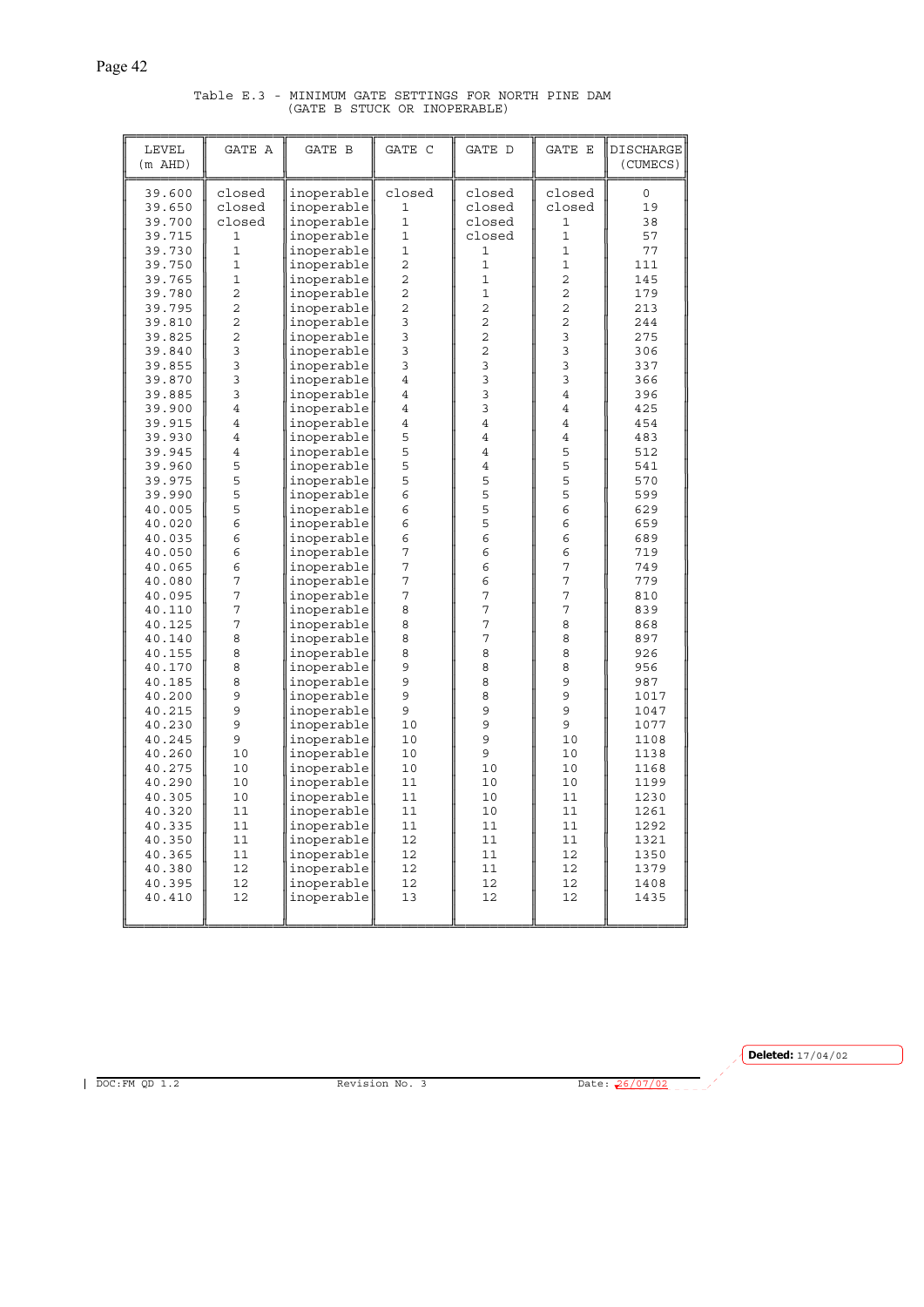| LEVEL<br>(m AHD) | GATE A | GATE B     | GATE C | GATE D | GATE E | DISCHARGE<br>(CUMECS) |
|------------------|--------|------------|--------|--------|--------|-----------------------|
| 40.425           | 12     | inoperable | 13     | 12     | 13     | 1462                  |
| 40.440           | 13     | inoperable | 13     | 12     | 13     | 1489                  |
| 40.455           | 13     | inoperable | 13     | 13     | 13     | 1517                  |
| 40.470           | 13     | inoperable | 14     | 13     | 13     | 1543                  |
| 40.485           | 13     | inoperable | 14     | 13     | 14     | 1570                  |
| 40.500           | 14     | inoperable | 14     | 13     | 14     | 1597                  |
| 40.515           | 14     | inoperable | 14     | 14     | 14     | 1623                  |
| 40.530           | 14     | inoperable | 15     | 14     | 14     | 1649                  |
| 40.545           | 14     | inoperable | 15     | 14     | 15     | 1675                  |
| 40.560           | 15     | inoperable | 15     | 14     | 15     | 1702                  |
| 40.575           | 15     | inoperable | 15     | 15     | 15     | 1728                  |
| 40.590           | 15     | inoperable | 16     | 15     | 15     | 1753                  |
| 40.605           | 15     | inoperable | 16     | 15     | 16     | 1779                  |
| 40.620           | 16     | inoperable | 16     | 15     | 16     | 1804                  |
| 40.635           | 16     | inoperable | 16     | 16     | 16     | 1830                  |
| 40.650           | 16     | inoperable | 17     | 16     | 16     | 1855                  |
| 40.665           | 16     | inoperable | 17     | 16     | 17     | 1879                  |
| 40.680           | 17     | inoperable | 17     | 16     | 17     | 1904                  |
| 40.695           | 17     | inoperable | 17     | 17     | 17     | 1929                  |
| 40.710           | 17     | inoperable | 18     | 17     | 17     | 1954                  |
| 40.725           | 17     | inoperable | 18     | 17     | 18     | 1978                  |
| 40.740           | 18     | inoperable | 18     | 17     | 18     | 2002                  |
| 40.755           | 18     | inoperable | 18     | 18     | 18     | 2027                  |
| 40.770           | 18     | inoperable | 19     | 18     | 18     | 2050                  |
| 40.785           | 18     | inoperable | 19     | 18     | 19     | 2074                  |
| 40.800           | 19     | inoperable | 19     | 18     | 19     | 2097                  |
| 40.815           | 19     | inoperable | 19     | 19     | 19     | 2121                  |
| 40.830           | 19     | inoperable | 20     | 19     | 19     | 2290                  |
| 40.845           | 19     | inoperable | 20     | 19     | 20     | 2461                  |
| 40.860           | 20     | inoperable | 20     | 19     | 20     | 2634                  |
| 40.875           | 20     | inoperable | 20     | 20     | 20     | 2810                  |
| 40.890           | 20     | inoperable | 21     | 20     | 20     | 2818                  |
| 40.905           | 20     | inoperable | 21     | 20     | 21     | 2826                  |
| 40.920           | 21     | inoperable | 21     | 20     | 21     | 2835                  |
| 40.935           | 21     | inoperable | 21     | 21     | 21     | 2843                  |
| 40.950           | 21     | inoperable | 22     | 21     | 21     | 2851                  |
| 40.965           | 21     | inoperable | 22     | 21     | 22     | 2859                  |
| 40.980           | 22     | inoperable | 22     | 21     | 22     | 2867                  |
| 40.995           | 22     | inoperable | 22     | 22     | 22     | 2884                  |
| 41.010           | 22     | inoperable | 23     | 22     | 22     | 2893                  |
| 41.025           | 22     | inoperable | 23     | 22     | 23     | 2901                  |
| 41.040           | 23     | inoperable | 23     | 22     | 23     | 2909                  |
| 41.055           | 23     | inoperable | 23     | 23     | 23     | 2917                  |
| 41.070           | 23     | inoperable | 23     | 23     | 23     | 2926                  |
| 41.085           | 23     | inoperable | 23     | 23     | 23     | 2934                  |
| 41.100           | 23     | inoperable | 23     | 23     | 23     | 2942                  |
| 41.115           | 23     | inoperable | 23     | 23     | 23     | 2950                  |
| 41.130           | 23     | inoperable | 23     | 23     | 23     | 2959                  |
| 41.145           | 23     | inoperable | 23     | 23     | 23     | 2967                  |
| 41.160           | 23     | inoperable | 23     | 23     | 23     | 2975                  |
| 41.175           | 23     | inoperable | 23     | 23     | 23     | 2984                  |

#### Table E.3 - MINIMUM GATE SETTINGS FOR NORTH PINE DAM (Continued) (GATE B STUCK OR INOPERABLE)

╚═════════╩═════════╩══════════╩═════════╩═════════╩════════╩═════════╝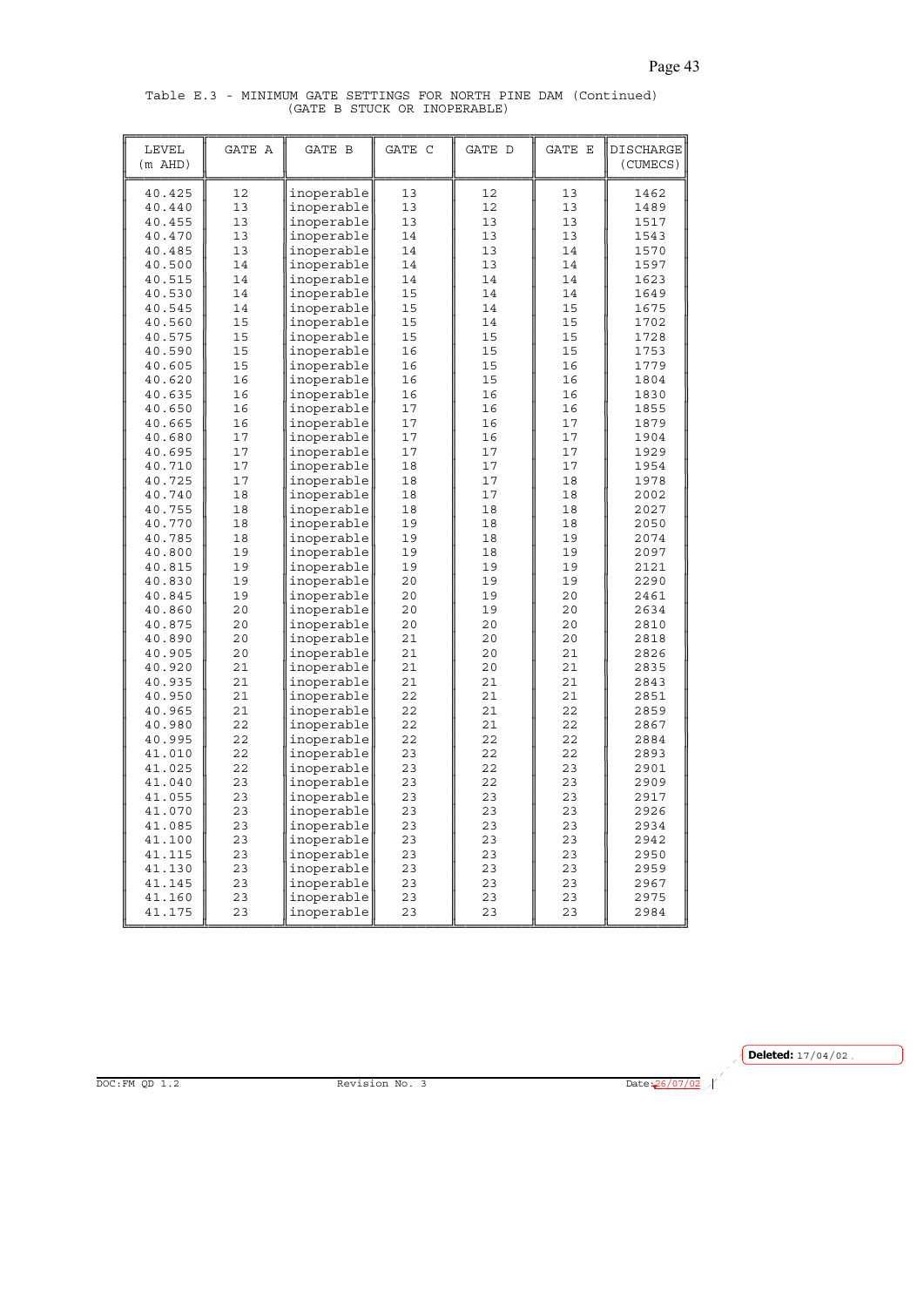| о<br>н<br>. . |  |
|---------------|--|
|---------------|--|

| LEVEL<br>(m AHD) | GATE A | GATE B     | GATE C | GATE D | GATE E | DISCHARGE <br>(CUMECS) |
|------------------|--------|------------|--------|--------|--------|------------------------|
| 41.190           | 23     | inoperable | 23     | 23     | 23     | 2992                   |
| 41.205           | 23     | inoperable | 23     | 23     | 23     | 3000                   |
| 41.220           | 23     | inoperable | 23     | 23     | 23     | 3009                   |
| 41.235           | 23     | inoperable | 23     | 23     | 23     | 3017                   |
| 41.250           | 23     | inoperable | 23     | 23     | 23     | 3025                   |
| 41.265           | 23     | inoperable | 23     | 23     | 23     | 3034                   |
| 41.280           | 23     | inoperable | 23     | 23     | 23     | 3042                   |
| 41.295           | 23     | inoperable | 23     | 23     | 23     | 2050                   |
| 41.310           | 23     | inoperable | 23     | 23     | 23     | 3059                   |
| 41.325           | 23     | inoperable | 23     | 23     | 23     | 3067                   |
| 41.340           | 23     | inoperable | 23     | 23     | 23     | 3075                   |
| 41.355           | 23     | inoperable | 23     | 23     | 23     | 3084                   |
| 41.370           | 23     | inoperable | 23     | 23     | 23     | 3092                   |
| 41.385           | 23     | inoperable | 23     | 23     | 23     | 3100                   |
| 41.400           | 23     | inoperable | 23     | 23     | 23     | 3109                   |

#### Table E.3 - MINIMUM GATE SETTINGS FOR NORTH PINE DAM (Continued) (GATE B STUCK OR INOPERABLE)

DOC:FM QD 1.2 Revision No. 3 Date:  $\frac{26/07/02}{2}$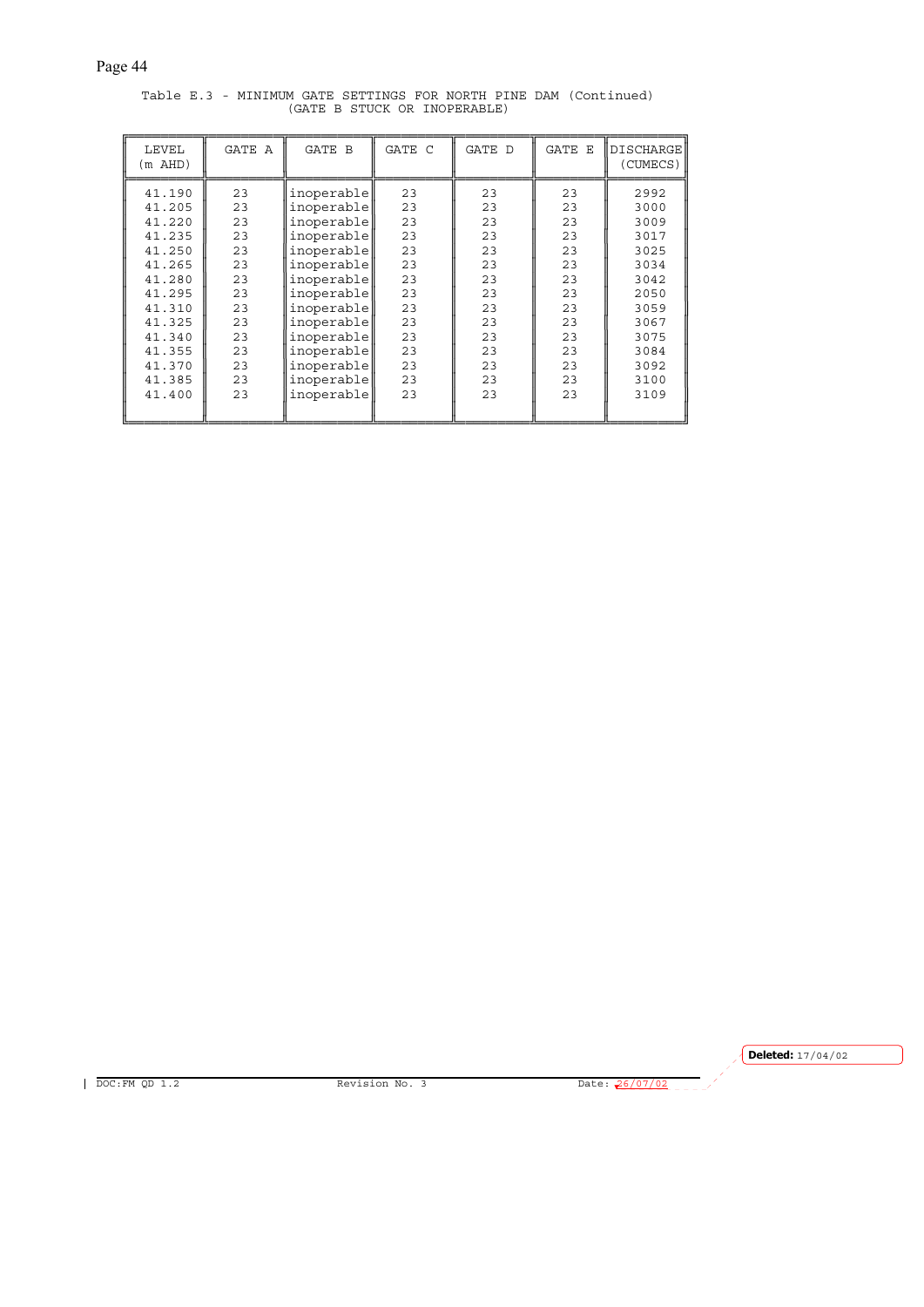| LEVEL<br>(m AHD) | GATE A         | GATE B         | GATE C     | GATE D         | GATE E         | DISCHARGE<br>(CUMECS) |
|------------------|----------------|----------------|------------|----------------|----------------|-----------------------|
| 39.600           | closed         | closed         | inoperable | closed         | closed         | 0                     |
| 39.650           | closed         | closed         | inoperable | closed         | 1              | 19                    |
| 39.700           | 1              | closed         | inoperable | closed         | $\mathbf{1}$   | 38                    |
| 39.715           | $\mathbf{1}$   | closed         | inoperable | $\mathbf{1}$   | $\mathbf{1}$   | 57                    |
| 39.730           | $\mathbf{1}$   | 1              | inoperable | $\mathbf{1}$   | $\mathbf{1}$   | 77                    |
| 39.750           | 1              | $\mathbf 1$    | inoperable | 1              | $\overline{c}$ | 111                   |
|                  | $\overline{2}$ | $\mathbf{1}$   |            | 1              | $\overline{2}$ | 145                   |
| 39.765           |                |                | inoperable |                |                |                       |
| 39.780           | $\overline{c}$ | 1              | inoperable | $\overline{c}$ | $\overline{c}$ | 179                   |
| 39.795           | 2              | $\overline{c}$ | inoperable | 2              | $\overline{c}$ | 213                   |
| 39.810           | $\overline{2}$ | $\overline{2}$ | inoperable | $\overline{2}$ | 3              | 244                   |
| 39.825           | 3              | $\overline{c}$ | inoperable | $\overline{c}$ | 3              | 275                   |
| 39.840           | 3              | $\overline{c}$ | inoperable | 3              | 3              | 306                   |
| 39.855           | 3              | 3              | inoperable | 3              | 3              | 337                   |
| 39.870           | 3              | 3              | inoperable | 3              | 4              | 366                   |
| 39.885           | 4              | 3              | inoperable | 3              | $\overline{4}$ | 396                   |
| 39.900           | 4              | 3              | inoperable | 4              | 4              | 425                   |
| 39.915           | 4              | $\overline{4}$ | inoperable | 4              | $\overline{4}$ | 454                   |
| 39.930           | 4              | $\overline{4}$ | inoperable | 4              | 5              | 483                   |
| 39.945           | 5              | 4              | inoperable | 4              | 5              | 512                   |
| 39.960           | 5              | $\overline{4}$ | inoperable | 5              | 5              | 541                   |
| 39.975           | 5              | 5              | inoperable | 5              | 5              | 570                   |
| 39.990           | 5              | 5              | inoperable | 5              | 6              | 599                   |
|                  | 6              | 5              |            | 5              | 6              | 629                   |
| 40.005           |                |                | inoperable |                |                |                       |
| 40.020           | 6              | 5              | inoperable | 6              | 6              | 659                   |
| 40.035           | 6              | 6              | inoperable | 6              | 6              | 689                   |
| 40.050           | 6              | 6              | inoperable | 6              | 7              | 719                   |
| 40.065           | 7              | 6              | inoperable | 6              | 7              | 749                   |
| 40.080           | 7              | 6              | inoperable | 7              | 7              | 779                   |
| 40.095           | 7              | 7              | inoperable | 7              | 7              | 810                   |
| 40.110           | 7              | 7              | inoperable | 7              | 8              | 839                   |
| 40.125           | 8              | 7              | inoperable | 7              | 8              | 868                   |
| 40.140           | 8              | 7              | inoperable | 8              | 8              | 897                   |
| 40.155           | 8              | 8              | inoperable | 8              | 8              | 926                   |
| 40.170           | 8              | 8              | inoperable | 8              | 9              | 956                   |
| 40.185           | 9              | 8              | inoperable | 8              | 9              | 987                   |
| 40.200           | 9              | 8              | inoperable | 9              | 9              | 1017                  |
| 40.215           | 9              | 9              | inoperable | 9              | 9              | 1047                  |
| 40.230           | 9              | 9              | inoperable | 9              | 10             | 1077                  |
| 40.245           | 10             | 9              | inoperable | 9              | 10             | 1108                  |
|                  | 10             | 9              |            | 10             | 10             |                       |
| 40.260           |                |                | inoperable |                |                | 1138                  |
| 40.275           | 10             | 10             | inoperable | 10             | 10             | 1168                  |
| 40.290           | 10             | 10             | inoperable | 10             | 11             | 1199                  |
| 40.305           | 11             | 10             | inoperable | 10             | 11             | 1230                  |
| 40.320           | 11             | 10             | inoperable | 11             | 11             | 1261                  |
| 40.335           | 11             | 11             | inoperable | 11             | 11             | 1292                  |
| 40.350           | 11             | 11             | inoperable | 11             | 12             | 1321                  |
| 40.365           | 12             | 11             | inoperable | 11             | 12             | 1350                  |
| 40.380           | 12             | 11             | inoperable | 12             | 12             | 1379                  |
| 40.395           | 12             | 12             | inoperable | 12             | 12             | 1408                  |
| 40.410           | 12             | 12             | inoperable | 12             | 13             | 1435                  |
|                  |                |                |            |                |                |                       |

#### Table E.4 - MINIMUM GATE SETTINGS FOR NORTH PINE DAM (GATE C STUCK OR INOPERABLE)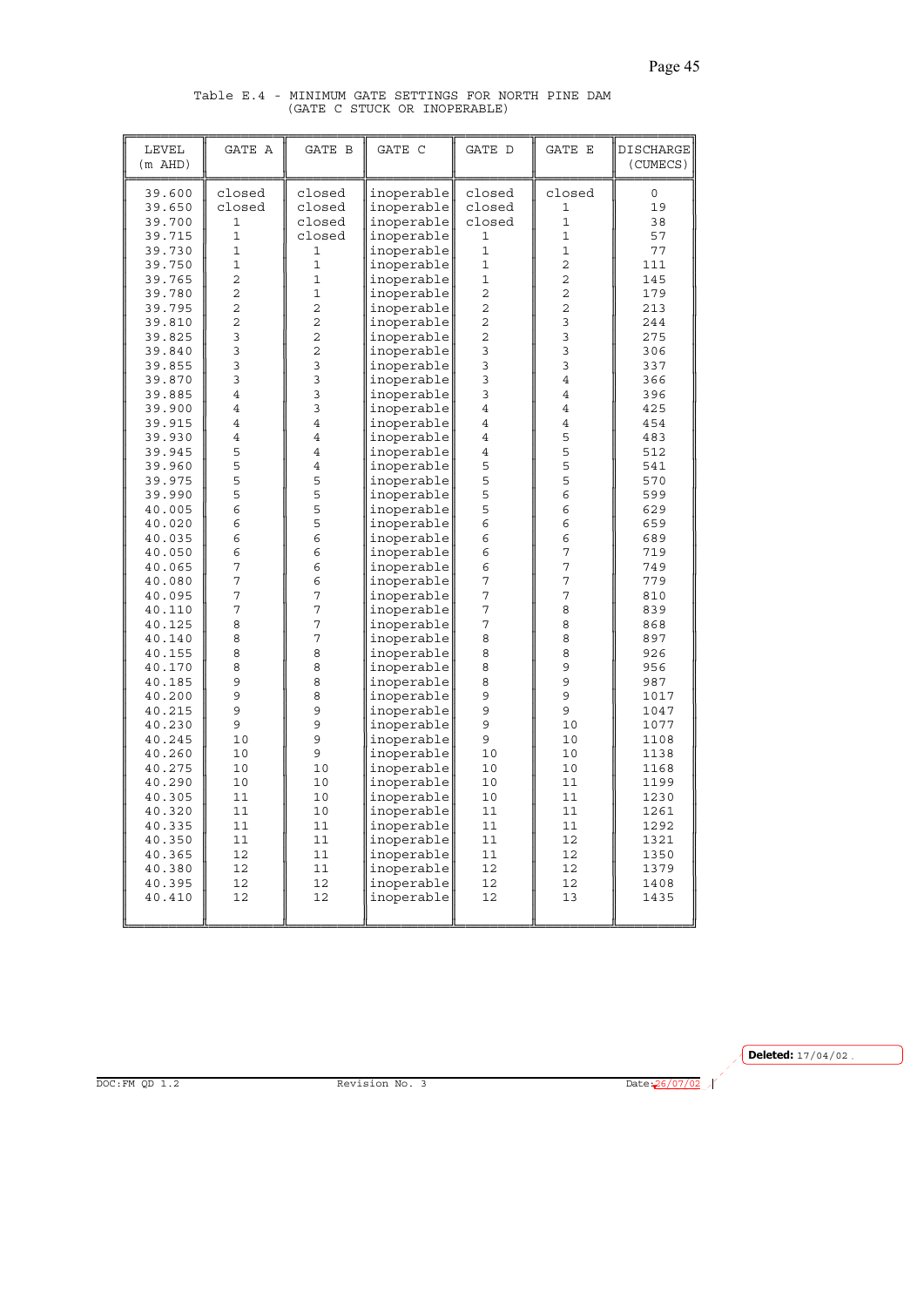| LEVEL<br>(m AHD) | GATE A | GATE B | GATE C     | GATE D | GATE E | DISCHARGE<br>(CUMECS) |
|------------------|--------|--------|------------|--------|--------|-----------------------|
| 40.425           | 13     | 12     | inoperable | 12     | 13     | 1462                  |
| 40.440           | 13     | 12     | inoperable | 13     | 13     | 1489                  |
| 40.455           | 13     | 13     | inoperable | 13     | 13     | 1517                  |
| 40.470           | 13     | 13     | inoperable | 13     | 14     | 1543                  |
| 40.485           | 14     | 13     | inoperable | 13     | 14     | 1570                  |
| 40.500           | 14     | 13     | inoperable | 14     | 14     | 1597                  |
| 40.515           | 14     | 14     | inoperable | 14     | 14     | 1623                  |
| 40.530           | 14     | 14     | inoperable | 14     | 15     | 1649                  |
| 40.545           | 15     | 14     | inoperable | 14     | 15     | 1675                  |
| 40.560           | 15     | 14     | inoperable | 15     | 15     | 1702                  |
| 40.575           | 15     | 15     | inoperable | 15     | 15     | 1728                  |
| 40.590           | 15     | 15     | inoperable | 15     | 16     | 1753                  |
| 40.605           | 16     | 15     | inoperable | 15     | 16     | 1779                  |
| 40.620           | 16     | 15     | inoperable | 16     | 16     | 1804                  |
| 40.635           | 16     | 16     | inoperable | 16     | 16     | 1830                  |
| 40.650           | 16     | 16     | inoperable | 16     | 17     | 1855                  |
| 40.665           | 17     | 16     | inoperable | 16     | 17     | 1879                  |
| 40.680           | 17     | 16     | inoperable | 17     | 17     | 1904                  |
| 40.695           | 17     | 17     | inoperable | 17     | 17     | 1929                  |
| 40.710           | 17     | 17     | inoperable | 17     | 18     | 1954                  |
| 40.725           | 18     | 17     | inoperable | 17     | 18     | 1978                  |
| 40.740           | 18     | 17     | inoperable | 18     | 18     | 2002                  |
| 40.755           | 18     | 18     | inoperable | 18     | 18     | 2027                  |
| 40.770           | 18     | 18     | inoperable | 18     | 19     | 2050                  |
| 40.785           | 19     | 18     | inoperable | 18     | 19     | 2074                  |
| 40.800           | 19     | 18     | inoperable | 19     | 19     | 2097                  |
| 40.815           | 19     | 19     | inoperable | 19     | 19     | 2121                  |
| 40.830           | 19     | 19     | inoperable | 19     | 20     | 2290                  |
| 40.845           | 20     | 19     | inoperable | 19     | 20     | 2461                  |
| 40.860           | 20     | 19     | inoperable | 20     | 20     | 2634                  |
| 40.875           | 20     | 20     | inoperable | 20     | 20     | 2810                  |
| 40.890           | 20     | 20     | inoperable | 20     | 21     | 2818                  |
| 40.905           | 21     | 20     | inoperable | 20     | 21     | 2826                  |
| 40.920           | 21     | 20     | inoperable | 21     | 21     | 2835                  |
| 40.935           | 21     | 21     | inoperable | 21     | 21     | 2843                  |
| 40.950           | 21     | 21     | inoperable | 21     | 22     | 2851                  |
| 40.965           | 22     | 21     | inoperable | 21     | 22     | 2859                  |
| 40.980           | 22     | 21     | inoperable | 22     | 22     | 2867                  |
| 40.995           | 22     | 22     | inoperable | 22     | 22     | 2884                  |
| 41.010           | 22     | 22     | inoperable | 22     | 23     | 2893                  |
| 41.025           | 23     | 22     | inoperable | 22     | 23     | 2901                  |
| 41.040           | 23     | 22     | inoperable | 23     | 23     | 2909                  |
| 41.055           | 23     | 23     | inoperable | 23     | 23     | 2917                  |
| 41.070           | 23     | 23     | inoperable | 23     | 23     | 2926                  |
| 41.085           | 23     | 23     | inoperable | 23     | 23     | 2934                  |
| 41.100           | 23     | 23     | inoperable | 23     | 23     | 2942                  |
| 41.115           | 23     | 23     | inoperable | 23     | 23     | 2950                  |
| 41.130           | 23     | 23     | inoperable | 23     | 23     | 2959                  |
| 41.145           | 23     | 23     | inoperable | 23     | 23     | 2967                  |
| 41.160           | 23     | 23     | inoperable | 23     | 23     | 2975                  |
| 41.175           | 23     | 23     | inoperable | 23     | 23     | 2984                  |

 Table E.4 - MINIMUM GATE SETTINGS FOR NORTH PINE DAM (Continued) (GATE C STUCK OR INOPERABLE)

DOC:FM QD 1.2 Revision No. 3 Date: 26/07/02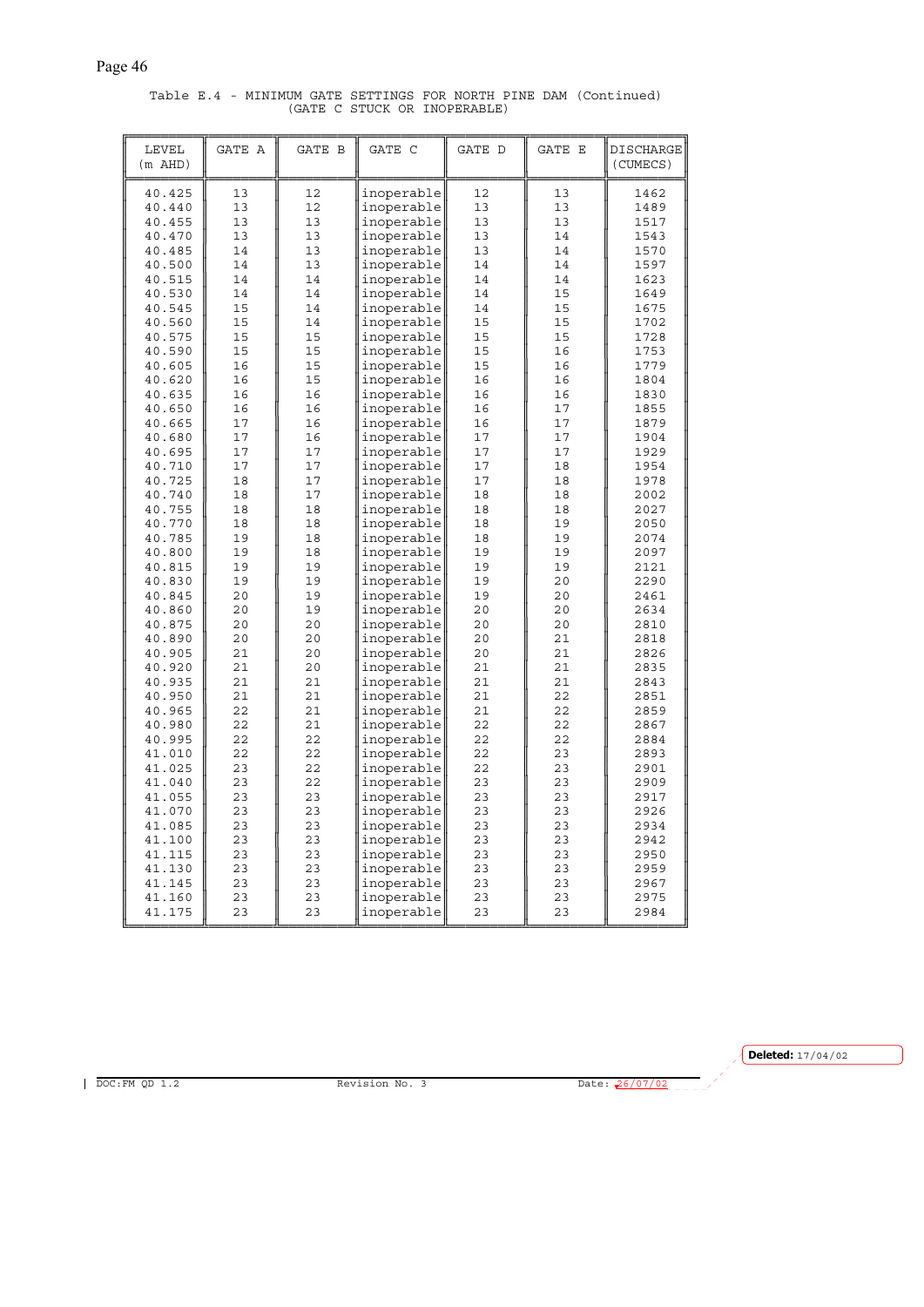| 41.190<br>23<br>inoperable<br>23<br>2992<br>23<br>23<br>23<br>inoperable<br>23<br>41.205<br>23<br>23<br>3000<br>23<br>3009<br>41.220<br>23<br>23<br>inoperable<br>23<br>23<br>23<br>inoperable<br>23<br>23<br>41.235<br>3017<br>23<br>23<br>23<br>23<br> inoperable  <br>3025<br>41.250<br> inoperable <br>23<br>23<br>23<br>23<br>3034<br>41.265<br>23<br>inoperable<br>23<br>23<br>41.280<br>23<br>3042<br>41.295<br>23<br>23<br>2050<br>23<br>inoperable<br>23<br>23<br>23<br>23<br>23<br>inoperable<br>3059<br>41.310<br>23<br>23<br> inoperable <br>23<br>23<br>3067<br>41.325<br>inoperable<br>23<br>23<br>23<br>23<br>3075<br>41.340<br>23<br>23<br> inoperable <br>23<br>23<br>3084<br>41.355<br>23<br>23<br>inoperable<br>23<br>23<br>3092<br>41.370<br>23<br>23<br>23<br>inoperable<br>23<br>3100<br>41.385 | LEVEL<br>(m AHD) | GATE A | GATE B | GATE C     | GATE D | GATE E | <b>DISCHARGE</b><br>(CUMECS) |
|-----------------------------------------------------------------------------------------------------------------------------------------------------------------------------------------------------------------------------------------------------------------------------------------------------------------------------------------------------------------------------------------------------------------------------------------------------------------------------------------------------------------------------------------------------------------------------------------------------------------------------------------------------------------------------------------------------------------------------------------------------------------------------------------------------------------------|------------------|--------|--------|------------|--------|--------|------------------------------|
|                                                                                                                                                                                                                                                                                                                                                                                                                                                                                                                                                                                                                                                                                                                                                                                                                       | 41.400           | 23     | 23     | inoperable | 23     | 23     | 3109                         |

 Table E.4 - MINIMUM GATE SETTINGS FOR NORTH PINE DAM (Continued) (GATE C STUCK OR INOPERABLE)

 $DC:FM QD 1.2$  Revision No. 3 Date: $26/07/02$  /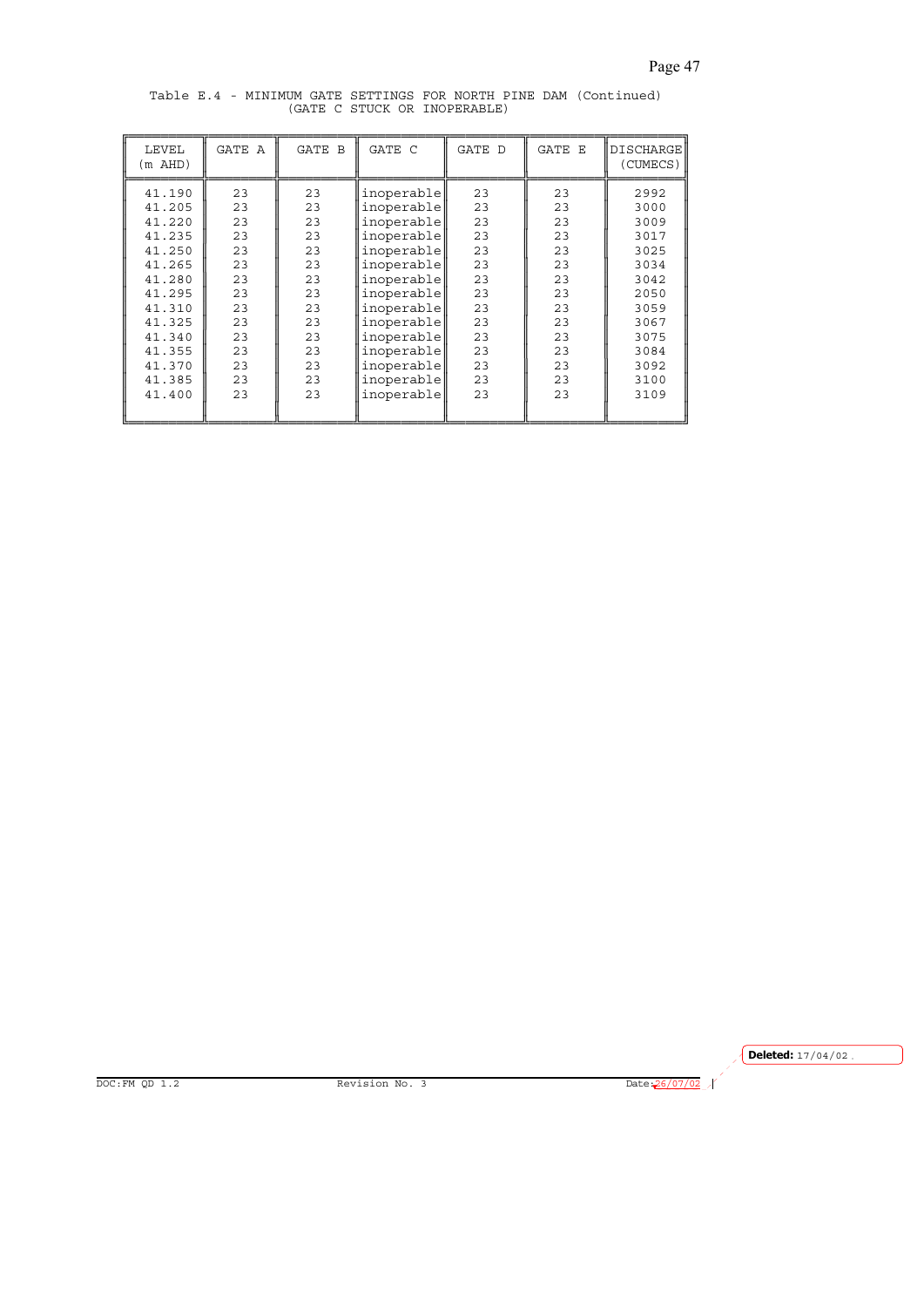| LEVEL<br>(m AHD) | GATE A         | GATE B         | GATE C         | GATE D     | GATE E         | DISCHARGE<br>(CUMECS) |
|------------------|----------------|----------------|----------------|------------|----------------|-----------------------|
| 39.600           | closed         | closed         | closed         | inoperable | closed         | 0                     |
| 39.650           | closed         | closed         | 1              | inoperable | closed         | 19                    |
| 39.700           | closed         | closed         | $\mathbf{1}$   | inoperable | $\mathbf{1}$   | 38                    |
| 39.715           | 1              | closed         | $\mathbf 1$    | inoperable | 1              | 57                    |
| 39.730           | 1              | 1              | $\mathbf 1$    | inoperable | 1              | 77                    |
| 39.750           | 1              | 1              | $\overline{c}$ | inoperable | $\mathbf{1}$   | 111                   |
| 39.765           | $\mathbf{1}$   | $\mathbf{1}$   | $\overline{c}$ | inoperable | $\overline{c}$ | 145                   |
| 39.780           | 2              | $\mathbf 1$    | $\overline{c}$ | inoperable | 2              | 179                   |
| 39.795           | 2              | 2              | $\overline{c}$ | inoperable | 2              | 213                   |
| 39.810           | $\overline{2}$ | $\overline{c}$ | 3              | inoperable | $\overline{c}$ | 244                   |
| 39.825           | $\overline{c}$ | 2              | 3              | inoperable | 3              | 275                   |
| 39.840           | 3              | $\overline{c}$ | 3              | inoperable | 3              | 306                   |
| 39.855           | 3              | 3              | 3              | inoperable | 3              | 337                   |
| 39.870           | 3              | 3              | $\overline{4}$ | inoperable | 3              | 366                   |
| 39.885           | 3              | 3              | $\overline{4}$ | inoperable | $\overline{4}$ | 396                   |
| 39.900           | $\overline{4}$ | 3              | $\overline{4}$ | inoperable | 4              | 425                   |
| 39.915           | 4              | 4              | $\overline{4}$ | inoperable | 4              | 454                   |
| 39.930           | 4              | 4              | 5              | inoperable | $\overline{4}$ | 483                   |
| 39.945           | 4              | $\overline{4}$ | 5              | inoperable | 5              | 512                   |
| 39.960           | 5              | 4              | 5              | inoperable | 5              | 541                   |
| 39.975           | 5              | 5              | 5              | inoperable | 5              | 570                   |
| 39.990           | 5              | 5              | 6              | inoperable | 5              | 599                   |
| 40.005           | 5              | 5              | 6              | inoperable | 6              | 629                   |
| 40.020           | 6              | 5              | 6              | inoperable | 6              | 659                   |
| 40.035           | 6              | 6              | 6              | inoperable | 6              | 689                   |
| 40.050           | 6              | 6              | 7              | inoperable | 6              | 719                   |
| 40.065           | 6              | 6              | 7              | inoperable | 7              | 749                   |
| 40.080           | 7              | 6              | 7              | inoperable | 7              | 779                   |
| 40.095           | 7              | 7              | 7              | inoperable | 7              | 810                   |
| 40.110           | 7              | 7              | 8              | inoperable | 7              | 839                   |
| 40.125           | 7              | 7              | 8              | inoperable | 8              | 868                   |
| 40.140           | 8              | 7              | 8              | inoperable | 8              | 897                   |
| 40.155           | 8              | 8              | 8              | inoperable | 8              | 926                   |
| 40.170           | 8              | 8              | 9              | inoperable | 8              | 956                   |
| 40.185           | 8              | 8              | 9              | inoperable | 9              | 987                   |
| 40.200           | 9              | 8              | 9              | inoperable | 9              | 1017                  |
| 40.215           | 9              | 9              | 9              | inoperable | 9              | 1047                  |
| 40.230           | 9              | 9              | 10             | inoperable | 9              | 1077                  |
| 40.245           | 9              | 9              | 10             | inoperable | 10             | 1108                  |
| 40.260           | 10             | 9              | 10             | inoperable | 10             | 1138                  |
| 40.275           | 10             | 10             | 10             | inoperable | 10             | 1168                  |
| 40.290           | 10             | 10             | 11             | inoperable | 10             | 1199                  |
| 40.305           | 10             | 10             | 11             | inoperable | 11             | 1230                  |
| 40.320           | 11             | 10             | 11             | inoperable | 11             | 1261                  |
| 40.335           | 11             | 11             | 11             | inoperable | 11             | 1292                  |
| 40.350           | 11             | 11             | 12             | inoperable | 11             | 1321                  |
| 40.365           | 11             | 11             | 12             | inoperable | 12             | 1350                  |
| 40.380           | 12             | 11             | 12             | inoperable | 12             | 1379                  |
| 40.395           | 12             | 12             | 12             | inoperable | 12             | 1408                  |
|                  |                |                |                |            |                |                       |
| 40.410           | 12             | 12             | 13             | inoperable | 12             | 1435                  |

 Table E.5 - MINIMUM GATE SETTINGS FOR NORTH PINE DAM (GATE D STUCK OR INOPERABLE)

DOC:FM QD 1.2 Revision No. 3 Date: 26/07/02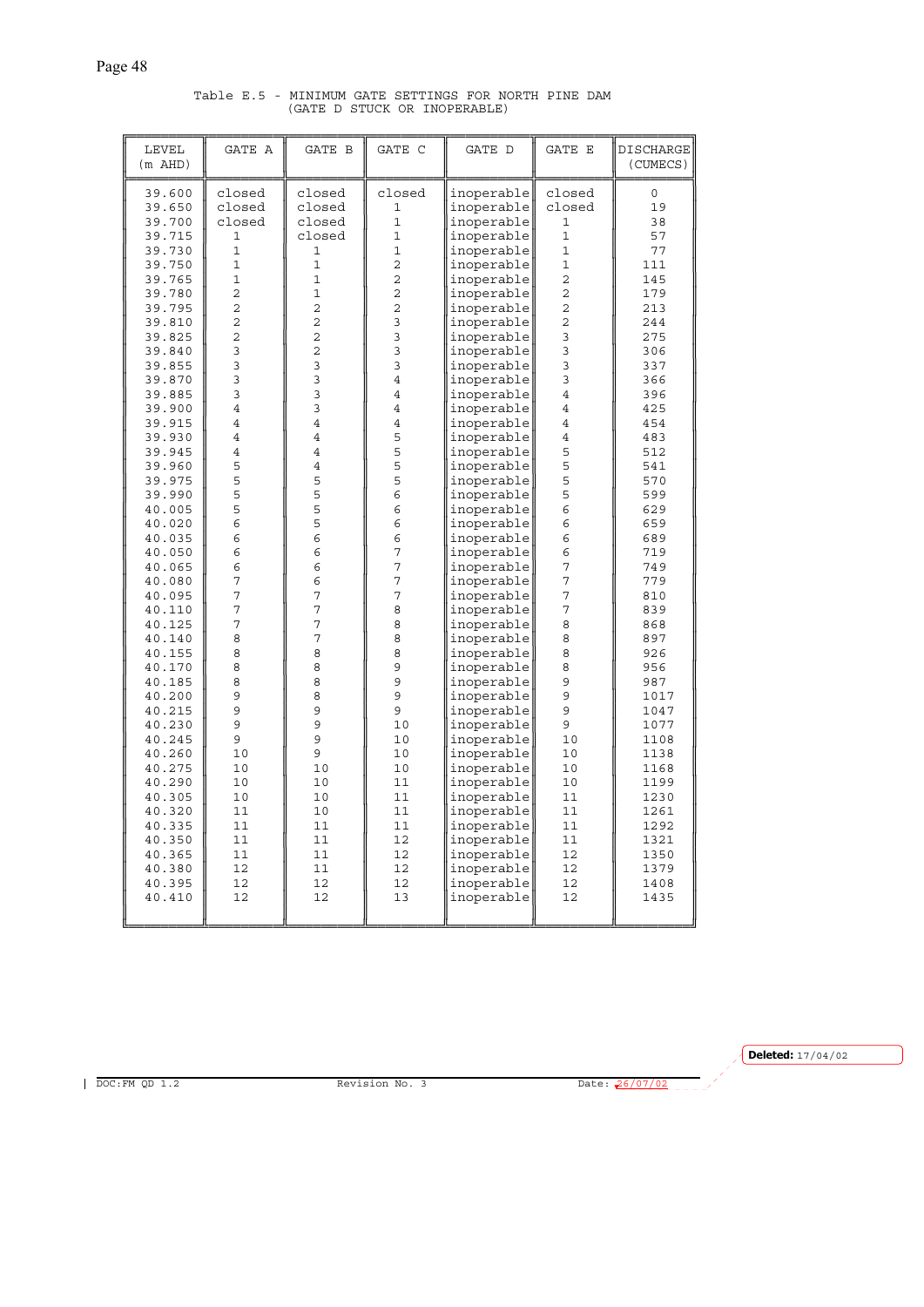| LEVEL<br>(m AHD) | GATE A   | GATE B   | GATE C   | GATE D                   | GATE E   | DISCHARGE<br>(CUMECS) |
|------------------|----------|----------|----------|--------------------------|----------|-----------------------|
| 40.425           | 12       | 12       | 13       | inoperable               | 13       | 1462                  |
| 40.440           | 13       | 12       | 13       | inoperable               | 13       | 1489                  |
| 40.455           | 13       | 13       | 13       | inoperable               | 13       | 1517                  |
| 40.470           | 13       | 13       | 14       | inoperable               | 13       | 1543                  |
| 40.485           | 13       | 13       | 14       | inoperable               | 14       | 1570                  |
| 40.500           | 14       | 13       | 14       | inoperable               | 14       | 1597                  |
| 40.515           | 14       | 14       | 14       | inoperable               | 14       | 1623                  |
| 40.530           | 14       | 14       | 15       | inoperable               | 14       | 1649                  |
| 40.545           | 14       | 14       | 15       | inoperable               | 15       | 1675                  |
| 40.560           | 15       | 14       | 15       | inoperable               | 15       | 1702                  |
| 40.575           | 15       | 15       | 15       | inoperable               | 15       | 1728                  |
| 40.590           | 15       | 15       | 16       | inoperable               | 15       | 1753                  |
| 40.605           | 15       | 15       | 16       | inoperable               | 16       | 1779                  |
| 40.620           | 16       | 15       | 16       | inoperable               | 16       | 1804                  |
| 40.635           | 16       | 16       | 16       | inoperable               | 16       | 1830                  |
| 40.650           | 16       | 16       | 17       | inoperable               | 16       | 1855                  |
| 40.665           | 16       | 16       | 17       | inoperable               | 17       | 1879                  |
| 40.680           | 17       | 16       | 17       | inoperable               | 17       | 1904                  |
| 40.695           | 17       | 17       | 17       | inoperable               | 17       | 1929                  |
| 40.710           | 17       | 17       | 18       | inoperable               | 17       | 1954                  |
| 40.725           | 17       | 17       | 18       | inoperable               | 18       | 1978                  |
| 40.740           | 18       | 17       | 18       | inoperable               | 18       | 2002                  |
| 40.755           | 18       | 18       | 18       | inoperable               | 18       | 2027                  |
| 40.770           | 18       | 18       | 19       | inoperable               | 18       | 2050                  |
| 40.785           | 18       | 18       | 19       | inoperable               | 19       | 2074                  |
| 40.800           | 19       | 18       | 19       | inoperable               | 19       | 2097                  |
| 40.815           | 19       | 19       | 19       | inoperable               | 19       | 2121                  |
| 40.830           | 19       | 19       | 20       | inoperable               | 19       | 2290                  |
| 40.845           | 19       | 19       | 20       | inoperable               | 20       | 2461                  |
| 40.860           | 20       | 19       | 20       | inoperable               | 20       | 2634                  |
| 40.875           | 20       | 20       | 20       | inoperable               | 20       | 2810                  |
| 40.890           | 20       | 20       | 21       | inoperable               | 20       | 2818                  |
| 40.905           | 20       | 20       | 21       | inoperable               | 21       | 2826                  |
| 40.920           | 21       | 20       | 21       | inoperable               | 21       | 2835                  |
| 40.935           | 21       | 21       | 21       | inoperable               | 21       | 2843                  |
| 40.950           | 21       | 21       | 22       | inoperable               | 21       | 2851                  |
| 40.965           | 21       | 21       | 22       | inoperable               | 22       | 2859                  |
| 40.980           | 22       | 21       | 22       | inoperable               | 22       | 2867                  |
| 40.995           | 22       | 22       | 22       | inoperable               | 22       | 2884                  |
| 41.010           | 22<br>22 | 22<br>22 | 23<br>23 | inoperable               | 22<br>23 | 2893                  |
| 41.025<br>41.040 | 23       | 22       | 23       | inoperable               | 23       | 2901<br>2909          |
| 41.055           | 23       | 23       | 23       | inoperable<br>inoperable | 23       | 2917                  |
|                  |          | 23       |          |                          |          |                       |
| 41.070<br>41.085 | 23<br>23 | 23       | 23<br>23 | inoperable<br>inoperable | 23<br>23 | 2926<br>2934          |
| 41.100           | 23       | 23       | 23       | inoperable               | 23       | 2942                  |
| 41.115           | 23       | 23       | 23       | inoperable               | 23       | 2950                  |
| 41.130           | 23       | 23       | 23       | inoperable               | 23       | 2959                  |
| 41.145           | 23       | 23       | 23       | inoperable               | 23       | 2967                  |
| 41.160           | 23       | 23       | 23       | inoperable               | 23       | 2975                  |
| 41.175           | 23       | 23       | 23       | inoperable               | 23       | 2984                  |
|                  |          |          |          |                          |          |                       |

#### Table E.5 - MINIMUM GATE SETTINGS FOR NORTH PINE DAM (Continued) (GATE D STUCK OR INOPERABLE)

 $DC:FM QD 1.2$  Revision No. 3 Date: $26/07/02$  /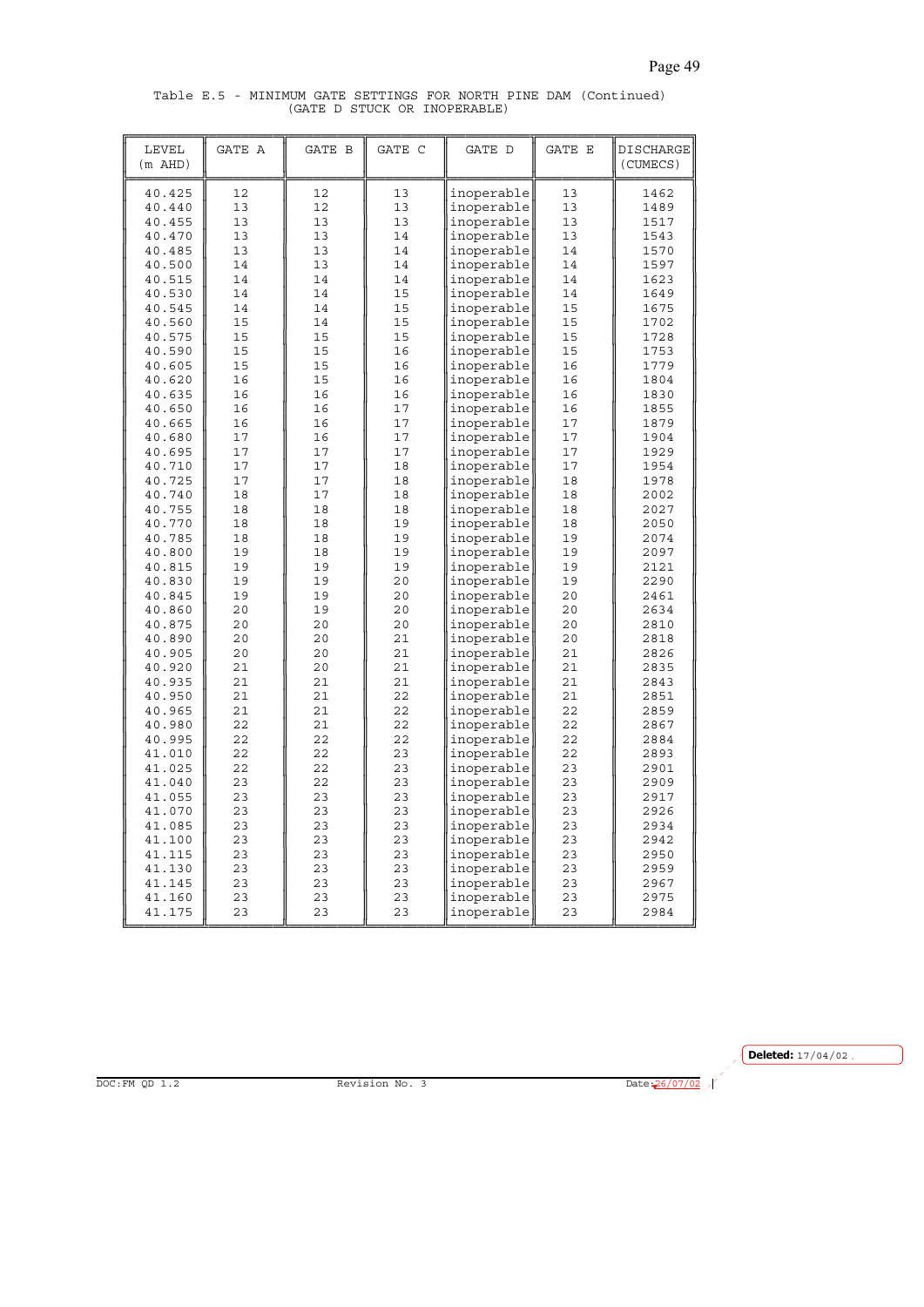|--|--|

|        | GATE A | GATE B | GATE C | GATE D     | GATE E | DISCHARGE<br>(CUMECS) |
|--------|--------|--------|--------|------------|--------|-----------------------|
| 41.190 | 23     | 23     | 23     | inoperable | 23     | 2992                  |
| 41.205 | 23     | 23     | 23     | inoperable | 23     | 3000                  |
| 41.220 | 23     | 23     | 23     | inoperable | 23     | 3009                  |
| 41.235 | 23     | 23     | 23     | inoperable | 23     | 3017                  |
| 41.250 | 23     | 23     | 23     | inoperable | 23     | 3025                  |
| 41.265 | 23     | 23     | 23     | inoperable | 23     | 3034                  |
| 41.280 | 23     | 23     | 23     | inoperable | 23     | 3042                  |
| 41.295 | 23     | 23     | 23     | inoperable | 23     | 2050                  |
| 41.310 | 23     | 23     | 23     | inoperable | 23     | 3059                  |
| 41.325 | 23     | 23     | 23     | inoperable | 23     | 3067                  |
| 41.340 | 23     | 23     | 23     | inoperable | 23     | 3075                  |
| 41.355 | 23     | 23     | 23     | inoperable | 23     | 3084                  |
| 41.370 | 23     | 23     | 23     | inoperable | 23     | 3092                  |
| 41.385 | 23     | 23     | 23     | inoperable | 23     | 3100                  |
| 41.400 | 23     | 23     | 23     | inoperable | 23     | 3109                  |

 Table E.5 - MINIMUM GATE SETTINGS FOR NORTH PINE DAM (Continued) (GATE D STUCK OR INOPERABLE)

 $\sqrt{DC:FM QD 1.2}$  Revision No. 3 Date:  $\frac{26/07/02}{2}$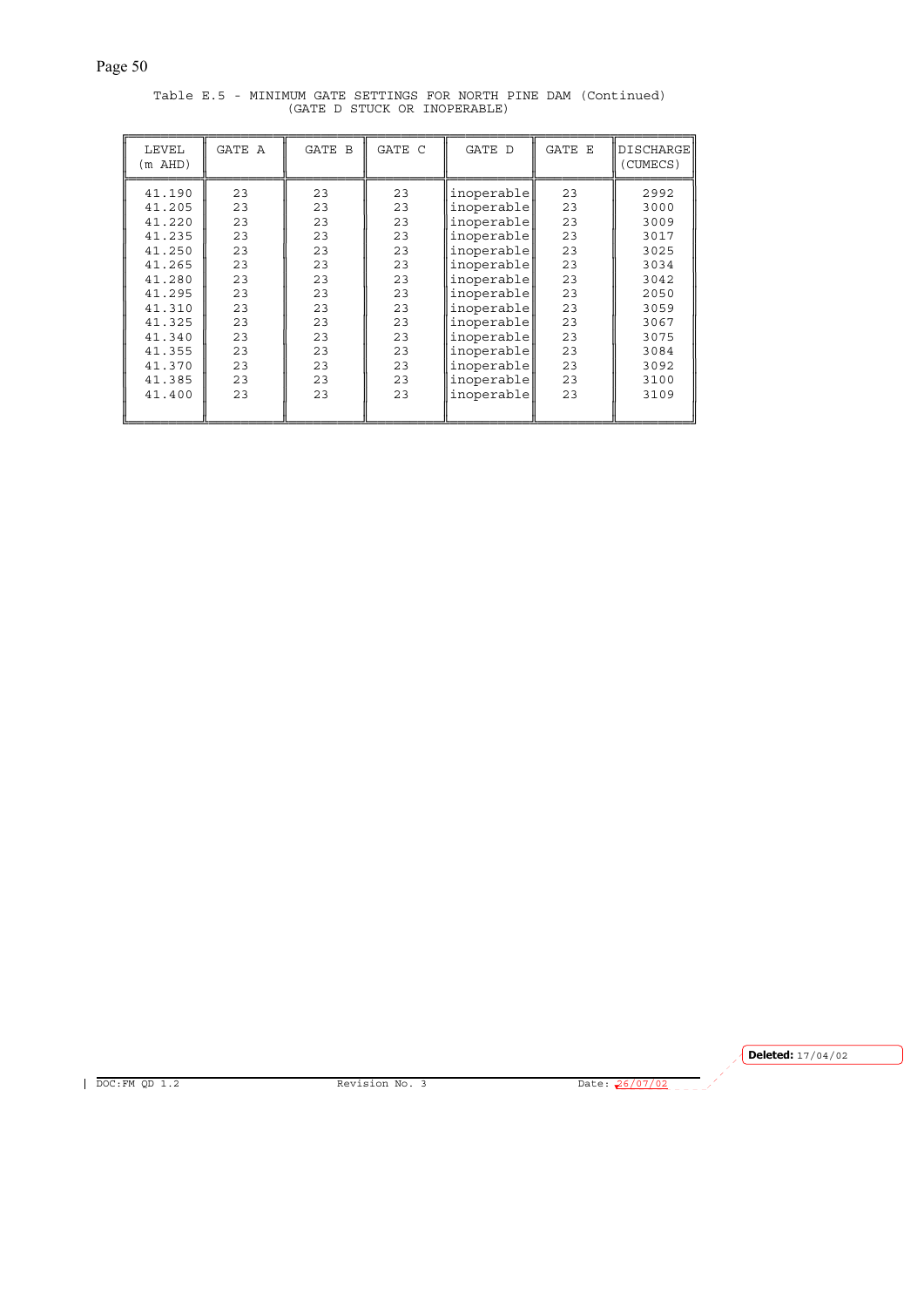| LEVEL<br>(m AHD) | GATE A         | GATE B         | GATE C         | GATE D         | GATE E                   | DISCHARGE<br>(CUMECS) |
|------------------|----------------|----------------|----------------|----------------|--------------------------|-----------------------|
| 39.600           | closed         | closed         | closed         | closed         | inoperable               | 0                     |
| 39.650           | closed         | closed         | $\mathbf{1}$   | closed         | inoperable               | 19                    |
| 39.700           | 1              | closed         | $\mathbf{1}$   | closed         | inoperable               | 38                    |
| 39.715           | $\mathbf 1$    | closed         | $\mathbf 1$    | $\mathbf{1}$   | inoperable               | 57                    |
| 39.730           | $\mathbf 1$    | $\mathbf 1$    | $\mathbf 1$    | $\mathbf{1}$   | inoperable               | 77                    |
| 39.750           | $\mathbf 1$    | 1              | $\overline{2}$ | $\mathbf{1}$   | inoperable               | 111                   |
| 39.765           | $\overline{2}$ | $\mathbf 1$    | 2              | $\mathbf{1}$   | inoperable               | 145                   |
| 39.780           | $\overline{2}$ | $\mathbf{1}$   | $\overline{2}$ | $\overline{2}$ | inoperable               | 179                   |
| 39.795           | $\overline{2}$ | 2              | $\overline{c}$ | $\overline{c}$ | inoperable               | 213                   |
| 39.810           | $\overline{2}$ | $\overline{2}$ | 3              | $\overline{2}$ | inoperable               | 244                   |
| 39.825           | 3              | 2              | 3              | $\overline{c}$ | inoperable               | 275                   |
| 39.840           | 3              | 2              | 3              | 3              | inoperable               | 306                   |
| 39.855           | 3              | 3              | 3              | 3              | inoperable               | 337                   |
| 39.870           | 3              | 3              | $\overline{4}$ | 3              | inoperable               | 366                   |
| 39.885           | $\overline{4}$ | 3              | $\overline{4}$ | 3              | inoperable               | 396                   |
| 39.900           | 4              | 3              | $\overline{4}$ | $\overline{4}$ | inoperable               | 425                   |
| 39.915           | $\overline{4}$ | $\overline{4}$ | $\overline{4}$ | $\overline{4}$ | inoperable               | 454                   |
| 39.930           | 4              | 4              | 5              | $\overline{4}$ | inoperable               | 483                   |
| 39.945           | 5              | $\overline{4}$ | 5              | $\overline{4}$ | inoperable               | 512                   |
| 39.960           | 5              | $\overline{4}$ | 5              | 5              | inoperable               | 541                   |
| 39.975           | 5              | 5              | 5              | 5              | inoperable               | 570                   |
| 39.990           | 5              | 5              | 6              | 5              | inoperable               | 599                   |
| 40.005           | 6              | 5<br>5         | 6              | 5              | inoperable               | 629                   |
| 40.020           | 6              | 6              | 6<br>6         | 6<br>6         | inoperable               | 659                   |
| 40.035           | 6<br>6         | 6              | 7              | 6              | inoperable               | 689<br>719            |
| 40.050<br>40.065 | 7              | 6              | 7              | 6              | inoperable               | 749                   |
| 40.080           | 7              | 6              | 7              | 7              | inoperable<br>inoperable | 779                   |
| 40.095           | 7              | 7              | 7              | 7              | inoperable               | 810                   |
| 40.110           | 7              | 7              | 8              | 7              | inoperable               | 839                   |
| 40.125           | 8              | 7              | 8              | 7              | inoperable               | 868                   |
| 40.140           | 8              | 7              | 8              | 8              | inoperable               | 897                   |
| 40.155           | 8              | 8              | 8              | 8              | inoperable               | 926                   |
| 40.170           | 8              | 8              | 9              | 8              | inoperable               | 956                   |
| 40.185           | 9              | 8              | 9              | 8              | inoperable               | 987                   |
| 40.200           | 9              | 8              | 9              | 9              | inoperable               | 1017                  |
| 40.215           | 9              | 9              | 9              | 9              | inoperable               | 1047                  |
| 40.230           | 9              | 9              | 10             | 9              | inoperable               | 1077                  |
| 40.245           | 10             | 9              | 10             | 9              | inoperable               | 1108                  |
| 40.260           | 10             | 9              | 10             | 10             | inoperable               | 1138                  |
| 40.275           | 10             | 10             | 10             | 10             | inoperable               | 1168                  |
| 40.290           | 10             | 10             | 11             | 10             | inoperable               | 1199                  |
| 40.305           | 11             | 10             | 11             | 10             | inoperable               | 1230                  |
| 40.320           | 11             | 10             | 11             | 11             | inoperable               | 1261                  |
| 40.335           | 11             | 11             | 11             | 11             | inoperable               | 1292                  |
| 40.350           | 11             | 11             | 12             | 11             | inoperable               | 1321                  |
| 40.365           | 12             | 11             | 12             | 11             | inoperable               | 1350                  |
| 40.380           | 12             | 11             | 12             | 12             | inoperable               | 1379                  |
| 40.395           | 12             | 12             | 12             | 12             | inoperable               | 1408                  |
| 40.410           | 12             | 12             | 13             | 12             | inoperable               | 1435                  |
|                  |                |                |                |                |                          |                       |

#### Table E.6 - MINIMUM GATE SETTINGS FOR NORTH PINE DAM (GATE E STUCK OR INOPERABLE)

╚═════════╩═════════╩═════════╩═════════╩═════════╩══════════╩═════════╝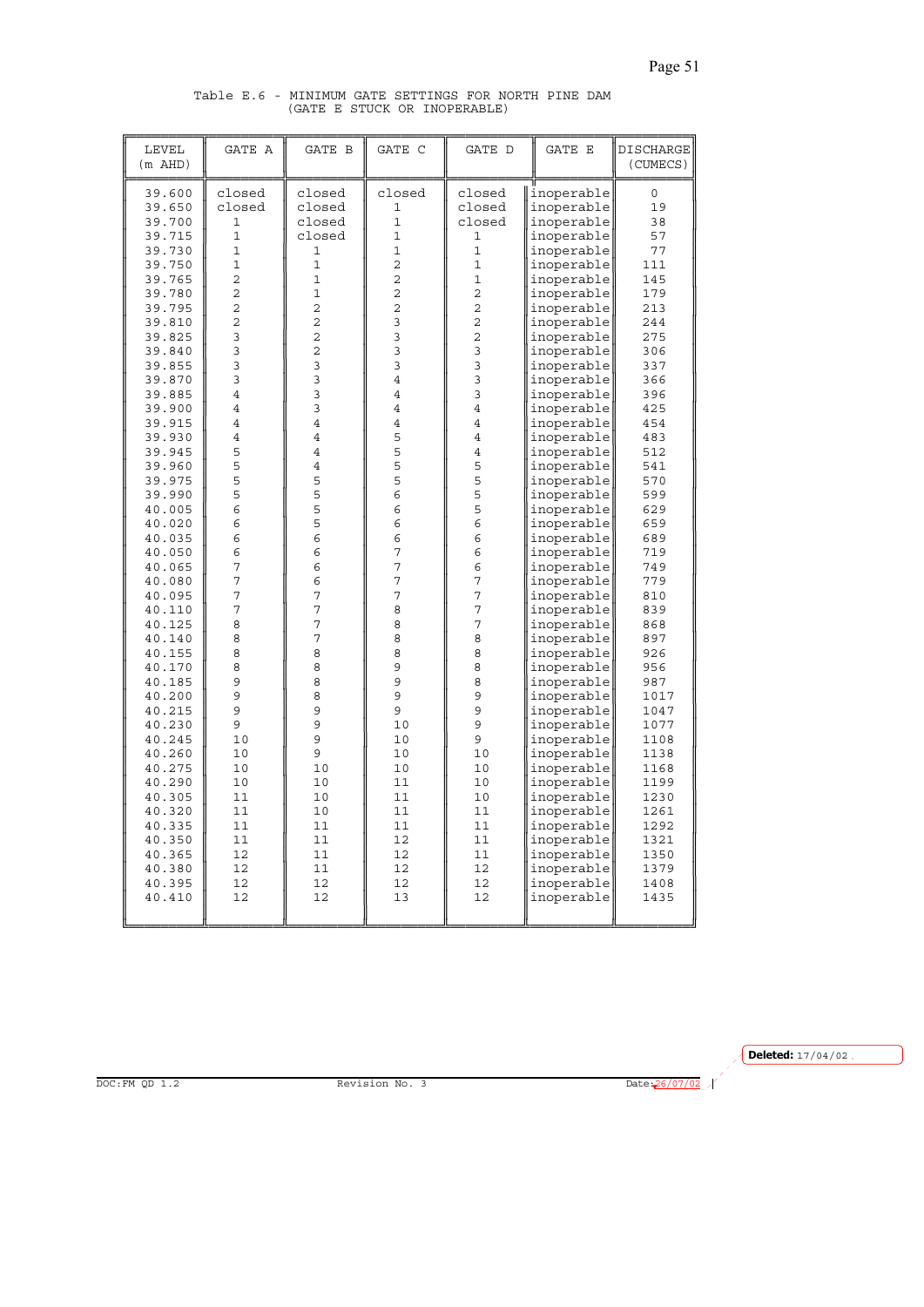|--|--|

| LEVEL<br>(m AHD) | GATE A   | GATE B   | GATE C   | GATE D   | GATE E                   | <b>DISCHARGE</b><br>CUMECS) |
|------------------|----------|----------|----------|----------|--------------------------|-----------------------------|
| 40.425           | 13       | 12       | 13       | 12       | inoperable               | 1462                        |
| 40.440           | 13       | 12       | 13       | 13       | inoperable               | 1489                        |
| 40.455           | 13       | 13       | 13       | 13       | inoperable               | 1517                        |
| 40.470           | 13       | 13       | 14       | 13       | inoperable               | 1543                        |
| 40.485           | 14       | 13       | 14       | 13       | inoperable               | 1570                        |
| 40.500           | 14       | 13       | 14       | 14       | inoperable               | 1597                        |
| 40.515           | 14       | 14       | 14       | 14       | inoperable               | 1623                        |
| 40.530           | 14       | 14       | 15       | 14       | inoperable               | 1649                        |
| 40.545           | 15       | 14       | 15       | 14       | inoperable               | 1675                        |
| 40.560           | 15       | 14       | 15       | 15       | inoperable               | 1702                        |
| 40.575           | 15       | 15       | 15       | 15       | inoperable               | 1728                        |
| 40.590           | 15       | 15       | 16       | 15       | inoperable               | 1753                        |
| 40.605           | 16       | 15       | 16       | 15       | inoperable               | 1779                        |
| 40.620           | 16       | 15       | 16       | 16       | inoperable               | 1804                        |
| 40.635           | 16       | 16       | 16       | 16       | inoperable               | 1830                        |
| 40.650           | 16       | 16       | 17       | 16       | inoperable               | 1855                        |
| 40.665           | 17       | 16       | 17       | 16       | inoperable               | 1879                        |
| 40.680           | 17       | 16       | 17       | 17       | inoperable               | 1904                        |
| 40.695           | 17       | 17       | 17       | 17       | inoperable               | 1929                        |
| 40.710           | 17       | 17       | 18       | 17       | inoperable               | 1954                        |
| 40.725           | 18       | 17       | 18       | 17       | inoperable               | 1978                        |
| 40.740           | 18       | 17       | 18       | 18       | inoperable               | 2002                        |
| 40.755           | 18       | 18       | 18       | 18       | inoperable               | 2027                        |
| 40.770           | 18       | 18       | 19       | 18       | inoperable               | 2050                        |
| 40.785           | 19       | 18       | 19       | 18       | inoperable               | 2074                        |
| 40.800           | 19       | 18       | 19       | 19       | inoperable               | 2097                        |
| 40.815           | 19       | 19       | 19       | 19       | inoperable               | 2121                        |
| 40.830           | 19       | 19       | 20       | 19       | inoperable               | 2290                        |
| 40.845           | 20       | 19       | 20       | 19       | inoperable               | 2461                        |
| 40.860           | 20       | 19       | 20       | 20       | inoperable               | 2634                        |
| 40.875           | 20<br>20 | 20<br>20 | 20<br>21 | 20<br>20 | inoperable               | 2810                        |
| 40.890           | 21       | 20       | 21       | 20       | inoperable               | 2818<br>2826                |
| 40.905<br>40.920 | 21       | 20       | 21       | 21       | inoperable<br>inoperable | 2835                        |
| 40.935           | 21       | 21       | 21       | 21       | inoperable               | 2843                        |
| 40.950           | 21       | 21       | 22       | 21       | inoperable               | 2851                        |
| 40.965           | 22       | 21       | 22       | 21       | inoperable               | 2859                        |
| 40.980           | 22       | 21       | 22       | 22       | inoperable               | 2867                        |
| 40.995           | 22       | 22       | 22       | 22       | inoperable               | 2884                        |
| 41.010           | 22       | 22       | 23       | 22       | inoperable               | 2893                        |
| 41.025           | 23       | 22       | 23       | 22       | inoperable               | 2901                        |
| 41.040           | 23       | 22       | 23       | 23       | inoperable               | 2909                        |
| 41.055           | 23       | 23       | 23       | 23       | inoperable               | 2917                        |
| 41.070           | 23       | 23       | 23       | 23       | inoperable               | 2926                        |
| 41.085           | 23       | 23       | 23       | 23       | inoperable               | 2934                        |
| 41.100           | 23       | 23       | 23       | 23       | inoperable               | 2942                        |
| 41.115           | 23       | 23       | 23       | 23       | inoperable               | 2950                        |
| 41.130           | 23       | 23       | 23       | 23       | inoperable               | 2959                        |
| 41.145           | 23       | 23       | 23       | 23       | inoperable               | 2967                        |
| 41.160           | 23       | 23       | 23       | 23       | inoperable               | 2975                        |
| 41.175           | 23       | 23       | 23       | 23       | inoperable               | 2984                        |

#### Table E.6 - MINIMUM GATE SETTINGS FOR NORTH PINE DAM (Continued) (GATE E STUCK OR INOPERABLE)

**Deleted:** 17/04/02

 $\overline{\phantom{a}}$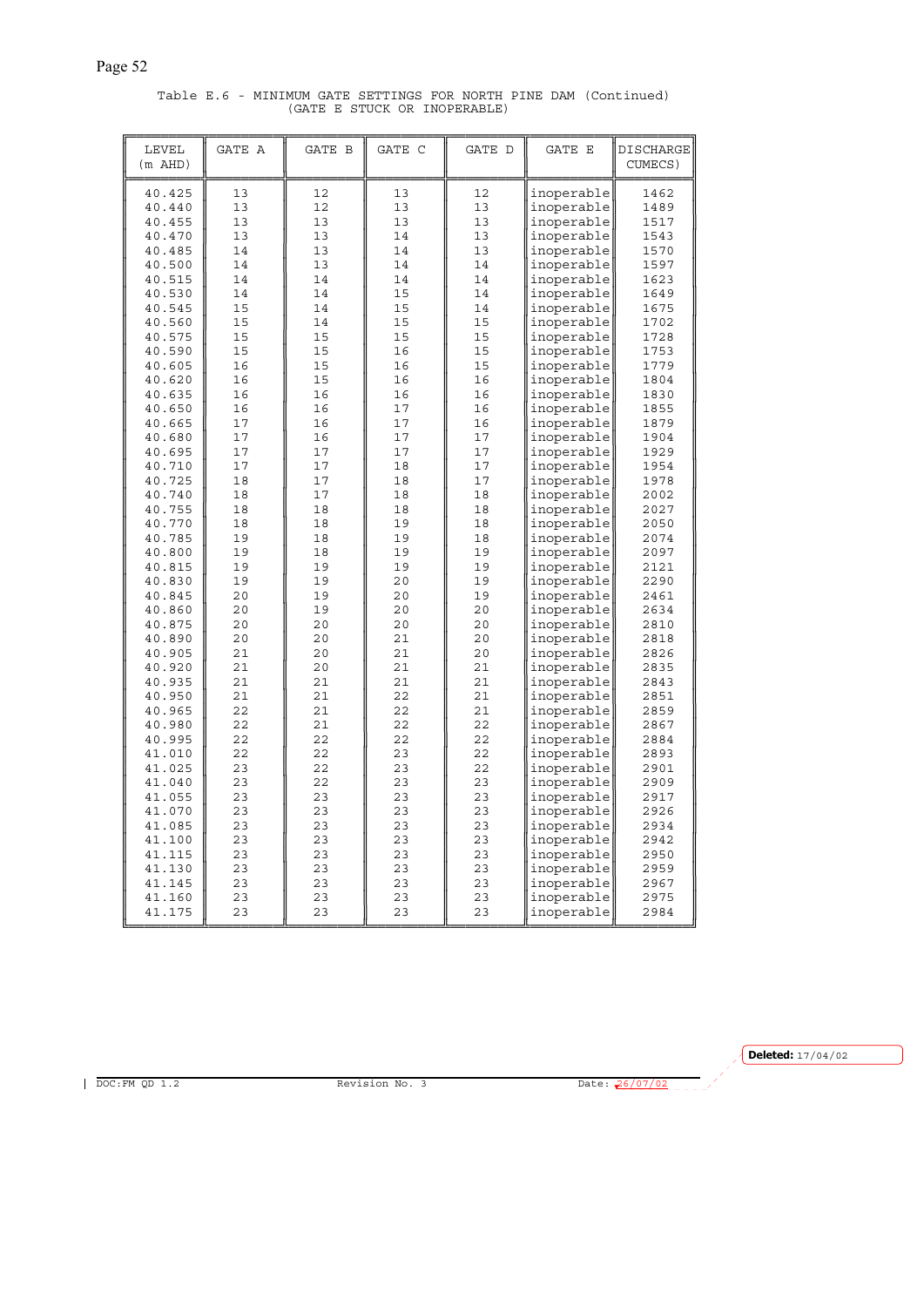| LEVEL<br>(m AHD) | GATE A | GATE B | GATE C | GATE D | GATE E     | <b>DISCHARGE</b><br>(CUMECS) |
|------------------|--------|--------|--------|--------|------------|------------------------------|
| 41.190           | 23     | 23     | 23     | 23     | inoperable | 2992                         |
| 41.205           | 23     | 23     | 23     | 23     | inoperable | 3000                         |
| 41.220           | 23     | 23     | 23     | 23     | inoperable | 3009                         |
| 41.235           | 23     | 23     | 23     | 23     | inoperable | 3017                         |
| 41.250           | 23     | 23     | 23     | 23     | inoperable | 3025                         |
| 41.265           | 23     | 23     | 23     | 23     | inoperable | 3034                         |
| 41.280           | 23     | 23     | 23     | 23     | inoperable | 3042                         |
| 41.295           | 23     | 23     | 23     | 23     | inoperable | 2050                         |
| 41.310           | 23     | 23     | 23     | 23     | inoperable | 3059                         |
| 41.325           | 23     | 23     | 23     | 23     | inoperable | 3067                         |
| 41.340           | 23     | 23     | 23     | 23     | inoperable | 3075                         |
| 41.355           | 23     | 23     | 23     | 23     | inoperable | 3084                         |
| 41.370           | 23     | 23     | 23     | 23     | inoperable | 3092                         |
| 41.385           | 23     | 23     | 23     | 23     | inoperable | 3100                         |
| 41.400           | 23     | 23     | 23     | 23     | inoperable | 3109                         |

 Table E.6 - MINIMUM GATE SETTINGS FOR NORTH PINE DAM (Continued) (GATE E STUCK OR INOPERABLE)

 $DC:FM QD 1.2$  Revision No. 3 Date: $26/07/02$  /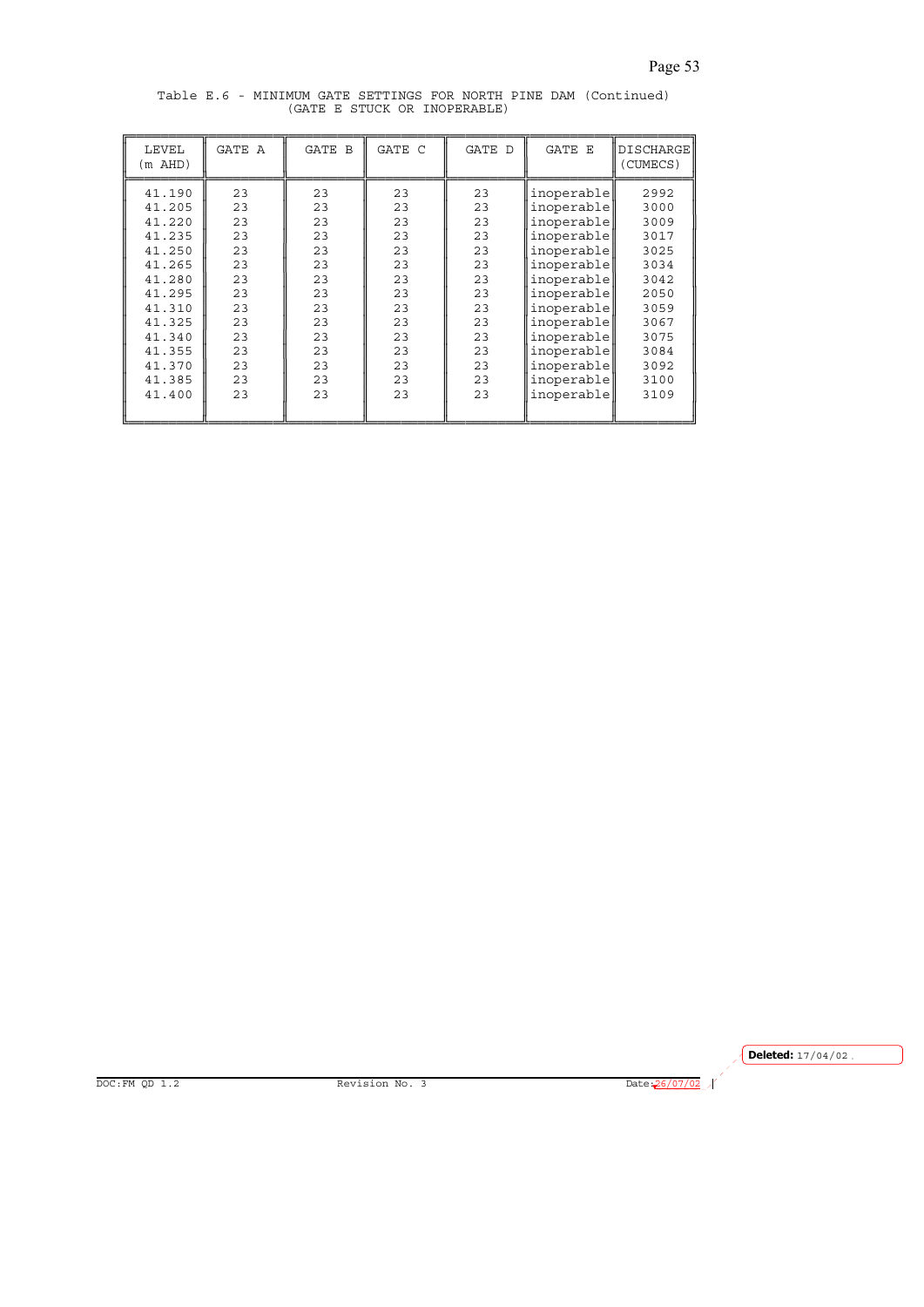<span id="page-53-0"></span>

DOC:FM QD 1.2 Revision No. 3 Date:  $26/07/02$ 

**Deleted:** 17/04/02

l.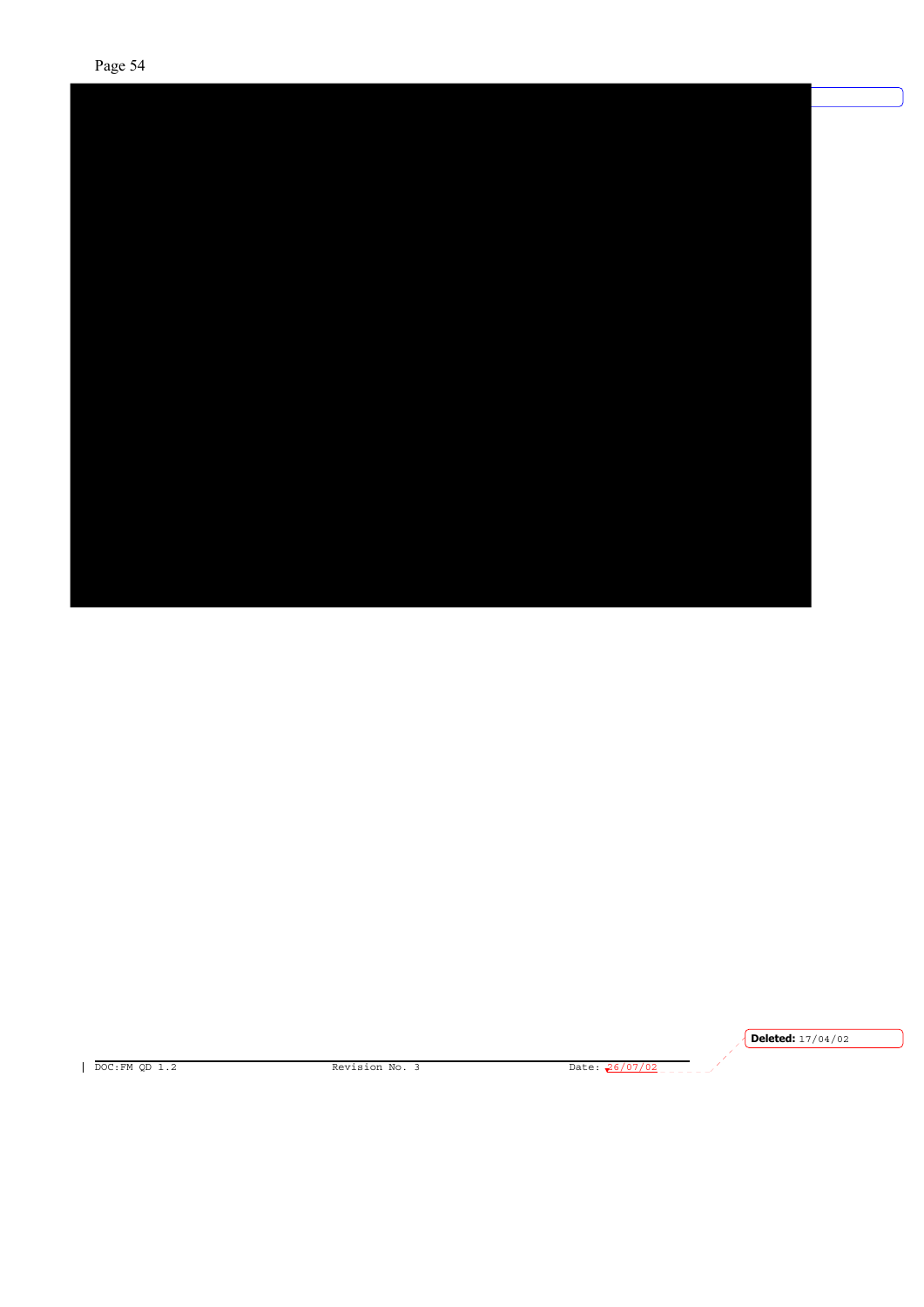## <span id="page-54-0"></span>APPENDIX $\underline{G}$  STORAGE AND INFLOW DETERMINATION

**Deleted:** G

| Lake Level<br>EL(m) | Storage<br>$10^6 \text{ m}^3$ | Inflow Rate*<br>$m^3/s$ |
|---------------------|-------------------------------|-------------------------|
| 39.0                | 187                           | 5.8                     |
| 39.2                | 191                           | 5.9                     |
| 39.4                | 196                           | 6.0                     |
| 39.6                | 200                           | 6.1                     |
| 39.8                | 205                           | 6.2                     |
| 40.0                | 209                           | 6.3                     |
| 40.2                | 214                           | 6.4                     |
| 40.4                | 218                           | 6.5                     |
| 40.6                | 223                           | 6.6                     |
| 40.8                | 228                           | 6.8                     |
| 41.0                | 233                           | 6.9                     |
| 41.2                | 238                           | 7.0                     |
| 41.4                | 243                           | 7.1                     |
| 41.6                | 248                           | 7.2                     |
| 41.8                | 253                           | 7.3                     |
| 42.0                | 258                           | 7.4                     |
| 42.2                | 264                           | 7.5                     |
| 42.4                | 270                           | 7.7                     |
| 42.6                | 275                           | 7.8                     |
| 42.8                | 281                           | 7.9                     |
| 43.0                | 287                           | 8.1                     |
| 43.2                | 292                           | 8.2                     |
| 43.3                | 295                           | 8.3                     |

 This is the net inflow that causes the reservoir to rise 1 mm in one hour with the spillway gates functioning normally.

\*